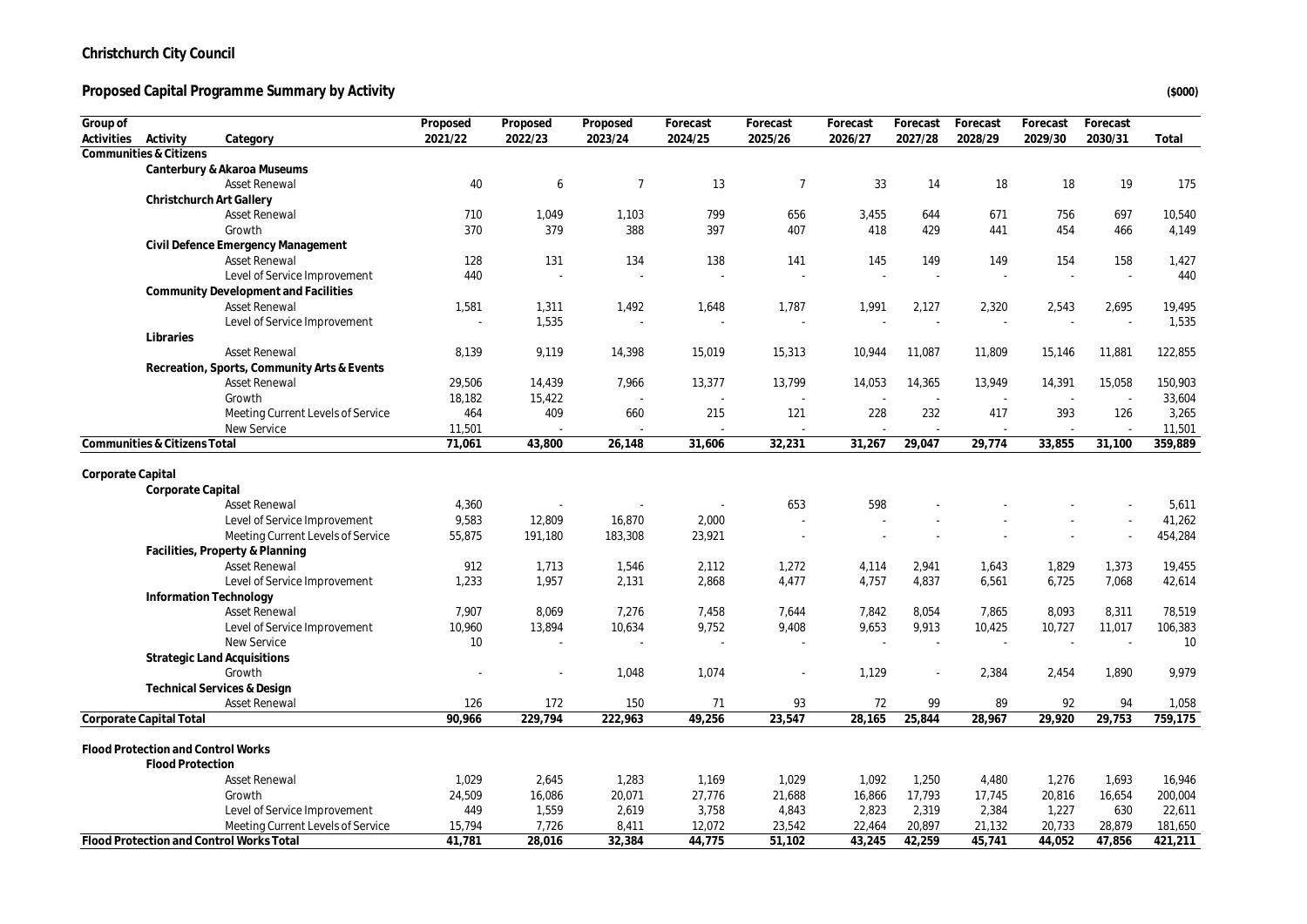**Proposed Capital Programme Summary by Activity (\$000)**

| Group of             |                                        |                                             | Proposed | Proposed | Proposed        | Forecast | Forecast | Forecast | Forecast | Forecast | Forecast | Forecast |         |
|----------------------|----------------------------------------|---------------------------------------------|----------|----------|-----------------|----------|----------|----------|----------|----------|----------|----------|---------|
| Activities           | Activity                               | Category                                    | 2021/22  | 2022/23  | 2023/24         | 2024/25  | 2025/26  | 2026/27  | 2027/28  | 2028/29  | 2029/30  | 2030/31  | Total   |
| Housing              |                                        |                                             |          |          |                 |          |          |          |          |          |          |          |         |
|                      | Community Housing                      |                                             |          |          |                 |          |          |          |          |          |          |          |         |
|                      |                                        | <b>Asset Renewal</b>                        | 5,890    | 5,960    | 4,995           | 5,076    | 5,278    | 6,629    | 6,904    | 6,119    | 7,254    | 7,533    | 61,638  |
| <b>Housing Total</b> |                                        |                                             | 5,890    | 5,960    | 4,995           | 5,076    | 5,278    | 6,629    | 6,904    | 6,119    | 7,254    | 7,533    | 61,638  |
|                      |                                        |                                             |          |          |                 |          |          |          |          |          |          |          |         |
|                      |                                        | Parks, Heritage & Coastal Environment       |          |          |                 |          |          |          |          |          |          |          |         |
|                      | Heritage                               |                                             |          |          |                 |          |          |          |          |          |          |          |         |
|                      |                                        | <b>Asset Renewal</b>                        | 4,088    | 7,125    | 3,939           | 2,546    | 2,374    | 617      | 20,612   | 1,183    | 749      | 451      | 43,684  |
|                      |                                        | Level of Service Improvement                | 500      | 1,053    |                 |          |          |          |          |          |          |          | 1,553   |
|                      |                                        | Meeting Current Levels of Service           |          | J.       | 6,878           | 5,305    |          |          |          |          |          |          | 12,183  |
|                      | Parks & Foreshore                      |                                             |          |          |                 |          |          |          |          |          |          |          |         |
|                      |                                        | <b>Asset Renewal</b>                        | 15,414   | 17,367   | 25,603          | 29,283   | 21,617   | 21,960   | 23,770   | 20,278   | 18,685   | 20,666   | 214,643 |
|                      |                                        | Growth                                      | 3,488    | 5,640    | 8,611           | 16,296   | 17,272   | 17,300   | 13,898   | 16,473   | 16,205   | 15,815   | 130,998 |
|                      |                                        | Level of Service Improvement                | 1,999    | 2,712    | 1,883           | 2,321    | 3,708    | 4,642    | 3,463    | 2,143    | 2,506    | 2,087    | 27,464  |
|                      |                                        | Meeting Current Levels of Service           | 1,470    | 2,642    | 5,510           | 3,124    | 1,689    | 1,487    | 6,434    | 4,440    | 2,745    | 2,700    | 32,241  |
|                      |                                        | New Service                                 | 9,017    | 4,451    | 4,060           | 5,611    | 12,255   | 20,809   | 26,913   | 22,308   | 31,634   | 32,883   | 169,941 |
|                      |                                        | Parks, Heritage & Coastal Environment Total | 35,976   | 40,990   | 56,484          | 64,486   | 58,915   | 66,815   | 95,090   | 66,825   | 72,524   | 74,602   | 632,707 |
|                      | Regulatory & Compliance                |                                             |          |          |                 |          |          |          |          |          |          |          |         |
|                      |                                        | Regulatory Compliance                       |          |          |                 |          |          |          |          |          |          |          |         |
|                      |                                        | <b>Asset Renewal</b>                        | 207      | 134      | 22              | 160      | 72       | 40       | 63       | 54       | 46       | $\sim$   | 798     |
|                      | Regulatory & Compliance Total          |                                             | 207      | 134      | $\overline{22}$ | 160      | 72       | 40       | 63       | 54       | 46       | $\sim$   | 798     |
|                      |                                        |                                             |          |          |                 |          |          |          |          |          |          |          |         |
|                      | Solid Waste & Resource Recovery        |                                             |          |          |                 |          |          |          |          |          |          |          |         |
|                      |                                        | Solid Waste & Resource Recovery             |          |          |                 |          |          |          |          |          |          |          |         |
|                      |                                        | <b>Asset Renewal</b>                        | 2,605    | 1,864    | 2,597           | 1,993    | 2,137    | 2,208    | 2,309    | 1,697    | 2,582    | 2,905    | 22,897  |
|                      |                                        | Meeting Current Levels of Service           | 16,991   | 8,012    | 139             | 144      | 1,117    | 2,412    | 2,478    | 1,347    | 160      | 164      | 32,964  |
|                      |                                        | New Service                                 | 430      | 1,121    | 1,048           |          |          |          |          |          |          |          | 2,599   |
|                      |                                        | Solid Waste & Resource Recovery Total       | 20.026   | 10,997   | 3,784           | 2,137    | 3,254    | 4,620    | 4,787    | 3,044    | 2,742    | 3.069    | 58,460  |
|                      |                                        |                                             |          |          |                 |          |          |          |          |          |          |          |         |
|                      | Stormwater Drainage                    |                                             |          |          |                 |          |          |          |          |          |          |          |         |
|                      |                                        | Stormwater Drainage                         |          |          |                 |          |          |          |          |          |          |          |         |
|                      |                                        | <b>Asset Renewal</b>                        | 9.905    | 17,117   | 18,891          | 26,464   | 23,554   | 23,295   | 26.617   | 25,811   | 25,280   | 25,957   | 222,891 |
|                      |                                        | Growth                                      | 5,046    | 2,299    | 1,037           | 27       | 28       | 28       | 29       | 30       | 31       | 31       | 8,586   |
|                      |                                        | Level of Service Improvement                |          |          |                 |          |          |          |          | 60       | 61       | 378      | 499     |
|                      |                                        | Meeting Current Levels of Service           | 6,179    | 3,626    | 5,327           | 3,125    | 2,663    | 3,387    | 3,225    | 4,465    | 4,594    | 5,096    | 41,687  |
|                      | Stormwater Drainage Total              |                                             | 21,130   | 23,042   | 25,255          | 29,616   | 26,245   | 26,710   | 29,871   | 30,366   | 29,966   | 31,462   | 273,663 |
|                      | <b>Strategic Planning &amp; Policy</b> |                                             |          |          |                 |          |          |          |          |          |          |          |         |
|                      |                                        | Strategic Planning & Policy                 |          |          |                 |          |          |          |          |          |          |          |         |
|                      |                                        | Growth                                      | 300      | 307      | 314             | 322      | 330      | 339      | 348      | 358      | 368      | 378      | 3,364   |
|                      |                                        | New Service                                 | 600      | 614      | 629             | 644      | 660      | 678      | 696      | 715      | 736      | 756      | 6,728   |
|                      | Strategic Planning & Policy Total      |                                             | 900      | 921      | 943             | 966      | 990      | 1.017    | 1.044    | 1.073    | 1.104    | 1.134    | 10,092  |
|                      |                                        |                                             |          |          |                 |          |          |          |          |          |          |          |         |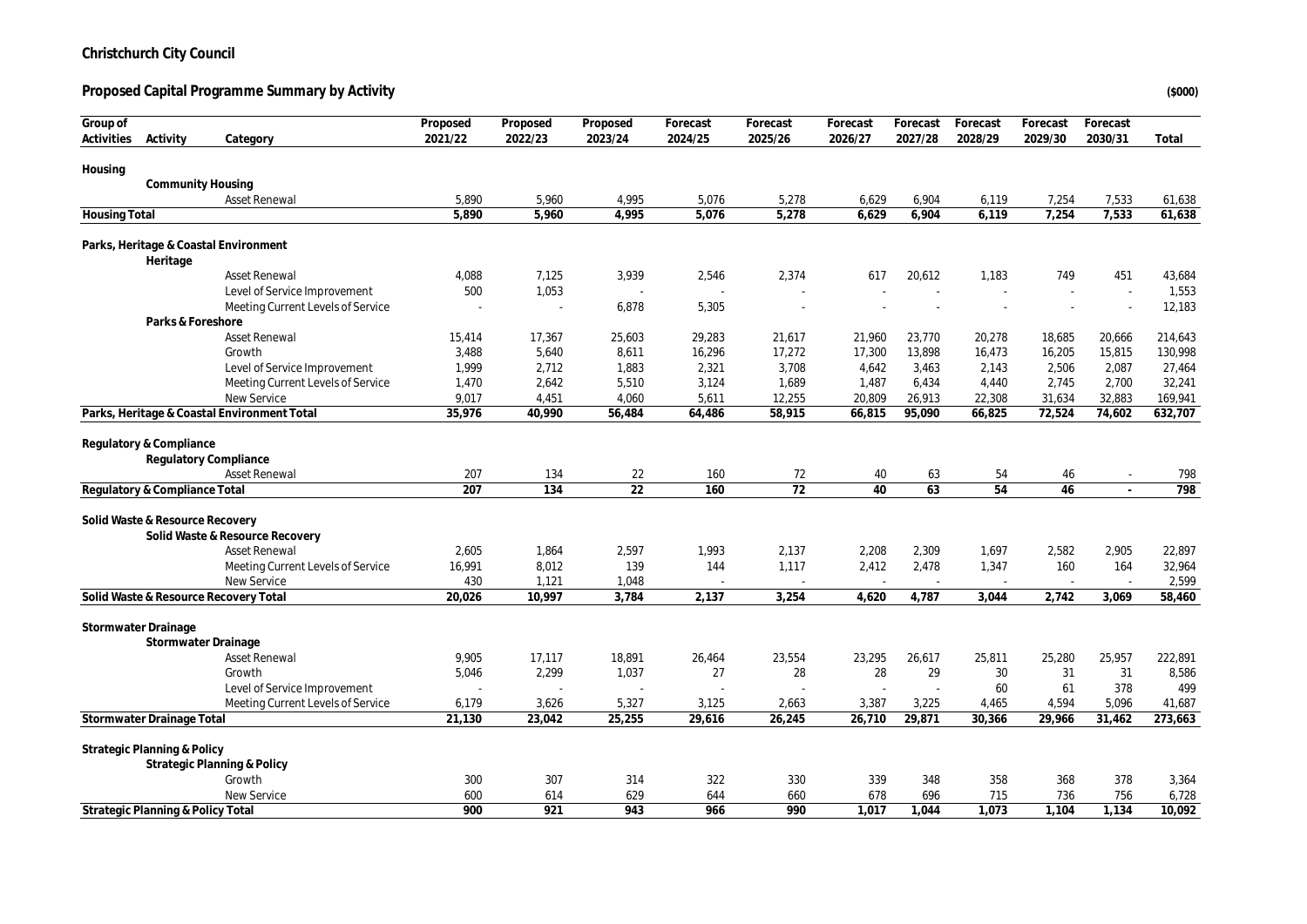#### Proposed Capital Programme Summary by Activity *(\$000)* (\$000)

| Group of               |                         |                                                  | Proposed        | Proposed        | Proposed | Forecast        | Forecast | Forecast | Forecast        | Forecast      | Forecast | Forecast |                  |
|------------------------|-------------------------|--------------------------------------------------|-----------------|-----------------|----------|-----------------|----------|----------|-----------------|---------------|----------|----------|------------------|
| Activities             | Activity                | Category                                         | 2021/22         | 2022/23         | 2023/24  | 2024/25         | 2025/26  | 2026/27  | 2027/28         | 2028/29       | 2029/30  | 2030/31  | Total            |
| Transport              |                         |                                                  |                 |                 |          |                 |          |          |                 |               |          |          |                  |
|                        | <b>Transport Access</b> |                                                  |                 |                 |          |                 |          |          |                 |               |          |          |                  |
|                        |                         | <b>Asset Renewal</b>                             | 55,317          | 55,476          | 52,929   | 68,196          | 66,414   | 53,430   | 52,917          | 65,545        | 75,536   | 58,095   | 603,855          |
|                        |                         | Growth                                           | 2,017           | 4,185           | 3,466    | 4,467           | 861      | 398      | 409             | 358           | 368      | 403      | 16,932           |
|                        |                         | Level of Service Improvement                     | 5,789           | 1,204           | 764      |                 | 1,268    | 6,231    | 8,881           | 987           |          | 300      | 25,424           |
|                        |                         | New Service                                      | 693             | 636             | 600      | 805             |          |          |                 | 566           | 6,563    | 850      | 10,713           |
|                        |                         | <b>Transport Environment</b>                     |                 |                 |          |                 |          |          |                 |               |          |          |                  |
|                        |                         | <b>Asset Renewal</b>                             | 2,455           | 4,604           | 3,845    | 4,366           | 2,527    | 2,613    | 2,702           | 3,238         | 3,331    | 3,458    | 33,139           |
|                        |                         | Growth                                           | 476             | 1,117           | 243      | 1,468           | 4,918    | 1,970    | 950             |               | 783      | 805      | 12,730           |
|                        |                         | Level of Service Improvement                     | 30,381          | 33,475          | 38,329   | 26,112          | 31,282   | 45,389   | 37,306          | 38,741        | 18,482   | 28,300   | 327,797          |
|                        |                         | New Service                                      | 2,918           | 3,049           | 3,236    | 4,118           | 1,147    | 2,868    | 11,178          | 4,483         | 16,758   | 20,234   | 69,989           |
|                        | <b>Transport Safety</b> |                                                  |                 |                 |          |                 |          |          |                 |               |          |          |                  |
|                        |                         | <b>Asset Renewal</b>                             | 4,179           | 4,925           | 5,548    | 6,787           | 7,055    | 5,485    | 4,410           | 3,398         | 3,496    | 3,616    | 48,899           |
|                        |                         | Growth                                           | 7,911           | 20,434          | 18,225   | 5,753           | 8,397    | 4,140    | 12,691          | 12,144        | 11,139   | 16,692   | 117,526          |
|                        |                         | Level of Service Improvement                     | 22,846          | 11,191          | 10,029   | 15,118          | 14,718   | 16,609   | 11,398          | 16,549        | 15,494   | 23,324   | 157,276          |
|                        |                         | New Service                                      | 684             | 393             | 770      | 6,689           | 4,498    | 2,090    | 1,397           | 1,400         | 1,441    | 1,480    | 20,842           |
| <b>Transport Total</b> |                         |                                                  | 135,666         | 140,689         | 137,984  | 143,879         | 143,085  | 141,223  | 144,239         | 147,409       | 153,391  | 157,557  | 1,445,122        |
|                        |                         |                                                  |                 |                 |          |                 |          |          |                 |               |          |          |                  |
| Wastewater             |                         |                                                  |                 |                 |          |                 |          |          |                 |               |          |          |                  |
|                        |                         | Wastewater Collection, Treatment & Disposal      |                 |                 |          |                 |          |          |                 |               |          |          |                  |
|                        |                         | <b>Asset Renewal</b>                             | 47,402          | 50,650          | 54,448   | 61,507          | 64,058   | 74,893   | 71,397          | 76,306        | 66,733   | 61,572   | 628,966          |
|                        |                         | Growth                                           | 627             | 2,450           | 2,571    | 2,076           | 2,126    | 2,300    | 4,409           | 3,248         | 3,527    | 3,874    | 27,208           |
|                        |                         | Meeting Current Levels of Service                | 8,902           | 14,649          | 12,883   | 18,782          | 26,383   | 26,407   | 15,042          | 2,273         | 1,793    | 5,334    | 132,448          |
|                        |                         | New Service                                      |                 | 200             | 2,587    | 2,867           | 1,157    | 113      | ×.              | $\sim$        | 491      | 2,394    | 9,809            |
| Wastewater Total       |                         |                                                  | 56,931          | 67,949          | 72,489   | 85,232          | 93,724   | 103,713  | 90,848          | 81,827        | 72,544   | 73,174   | 798,431          |
|                        |                         |                                                  |                 |                 |          |                 |          |          |                 |               |          |          |                  |
| Water Supply           |                         |                                                  |                 |                 |          |                 |          |          |                 |               |          |          |                  |
|                        | Water Supply            |                                                  |                 | 50,916          | 62,743   |                 |          | 67,996   | 67,130          |               | 65,824   | 66,886   |                  |
|                        |                         | <b>Asset Renewal</b><br>Growth                   | 53,410<br>2,546 | 6,116           |          | 63,219<br>5,081 | 65,765   |          |                 | 66,465        | 8,416    | 11,703   | 630,354          |
|                        |                         |                                                  |                 |                 | 10,275   |                 | 5,059    | 5,373    | 7,320           | 6,843         |          |          | 68,732           |
|                        |                         | Level of Service Improvement                     | 1,500           |                 | $\sim$   |                 |          |          |                 |               |          |          | 1,500            |
|                        |                         | Meeting Current Levels of Service<br>New Service | 6,661<br>1,300  | 10,393          | 12,322   | 11,885          | 11,146   | 14,353   | 15,073          | 18,271<br>298 | 16,747   | 15,839   | 132,690          |
|                        |                         |                                                  |                 | 1,200<br>68,625 | 85,340   |                 | 81,970   | 87,722   |                 |               | 90,987   | 94,428   | 2,798<br>836,074 |
| Water Supply Total     |                         |                                                  | 65,417          |                 |          | 80,185          |          |          | 89,523          | 91,877        |          |          |                  |
| <b>Grand Total</b>     |                         |                                                  | 545,951*        | 660,917         | 668,791  | 537,374         | 520,413  |          | 541,166 559,519 | 533,076       | 538,385  | 551,668  | 5,657,260        |

\*In addition to the proposed 2021/22 programme is \$40 million of 2020/21 budget forecast to be carried forward to 2021/22 relating to the Metro Sport Facility and Canterbury Multi Use Arena projects.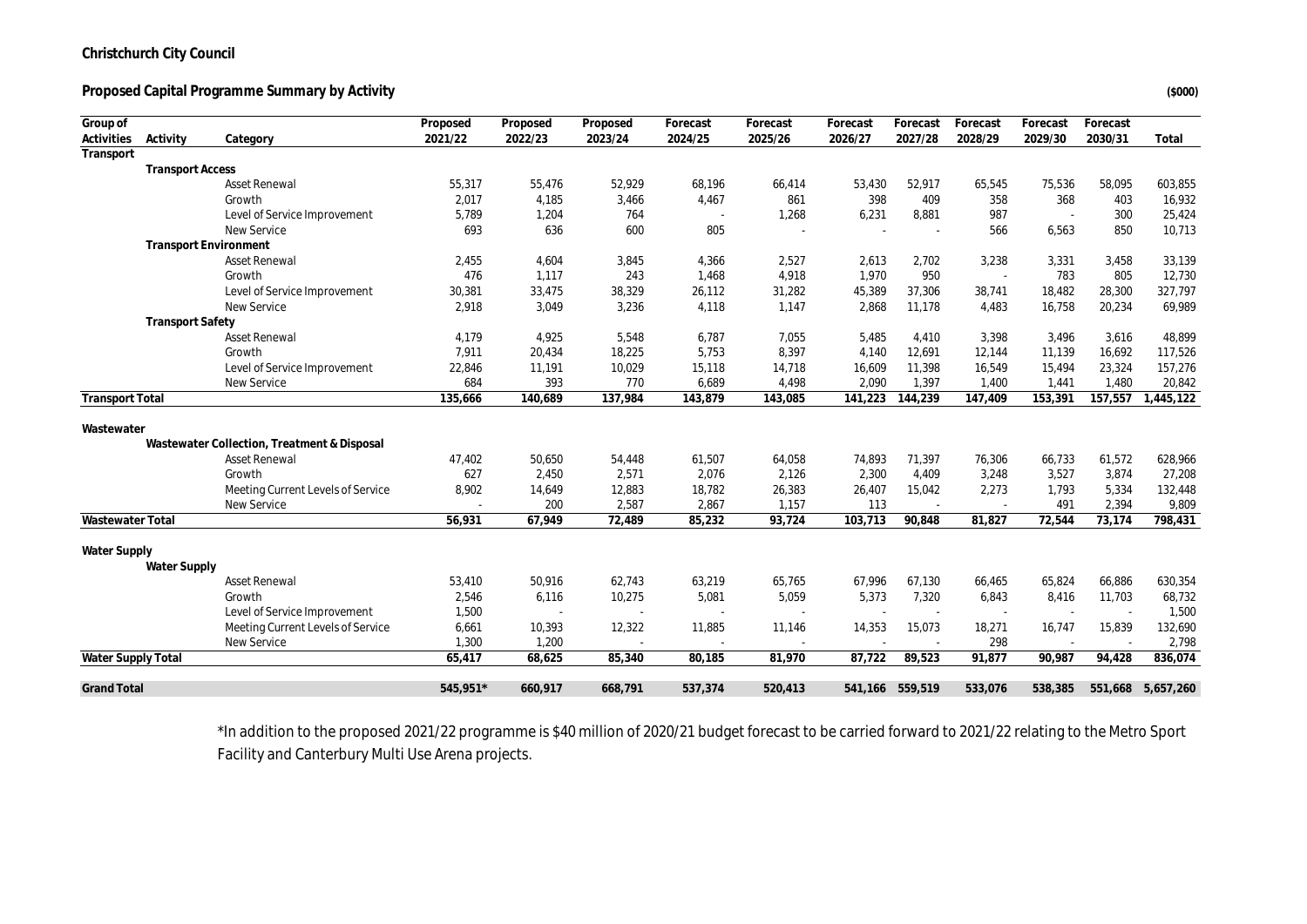| Group of<br>Activities Activity | Category                                         | ID<br>Project Title                                                                                                   | Proposed<br>2021/22 | Proposed<br>2022/23 | Proposed<br>2023/24 | Forecast<br>2024/25 | Forecast<br>2025/26 | Forecast<br>2026/27 | Forecast<br>2027/28 | Forecast<br>2028/29 | Forecast<br>2029/30 | Forecast<br>2030/31 | Total         |
|---------------------------------|--------------------------------------------------|-----------------------------------------------------------------------------------------------------------------------|---------------------|---------------------|---------------------|---------------------|---------------------|---------------------|---------------------|---------------------|---------------------|---------------------|---------------|
|                                 | Communities & Citizens                           |                                                                                                                       |                     |                     |                     |                     |                     |                     |                     |                     |                     |                     |               |
|                                 | Canterbury & Akaroa Museums                      |                                                                                                                       |                     |                     |                     |                     |                     |                     |                     |                     |                     |                     |               |
|                                 | Asset Renewal                                    |                                                                                                                       |                     |                     |                     |                     |                     |                     |                     |                     |                     |                     |               |
|                                 |                                                  | 37270 Programme - Akaroa Museum Renewals & Replacements of Roof &<br>Equipment                                        | 40                  | 6                   | $\overline{7}$      | 13                  | $\overline{7}$      | 33                  | 14                  | 18                  | 18                  | 19                  | 175           |
|                                 | Christchurch Art Gallery<br><b>Asset Renewal</b> |                                                                                                                       |                     |                     |                     |                     |                     |                     |                     |                     |                     |                     |               |
|                                 |                                                  | 2107 Delivery Package - Christchurch Art Gallery Renewals &<br>Replacements of Exhibition Equipment                   |                     | 16                  |                     |                     |                     |                     |                     |                     |                     |                     | 16            |
|                                 |                                                  | 2112 Christchurch Art Gallery Design & Upgrade Photography<br>Equipment                                               | $\overline{7}$      |                     | 8                   |                     | $\mathsf Q$         |                     | 10                  |                     | 10                  |                     | 44            |
|                                 |                                                  | 2398 Delivery Package - Christchurch Art Gallery Collection Storage &<br>Fittings                                     | $\sim$              | 15                  |                     |                     |                     |                     |                     |                     |                     |                     | 15            |
|                                 |                                                  | 36592 Programme - Christchurch Art Gallery Renewals & Replacements                                                    | 638                 | 952                 | 1,034               | 736                 | 588                 | 3,394               | 572                 | 598                 | 671                 | 620                 | 9,803         |
|                                 |                                                  | 36593 Programme - Christchurch Art Gallery Renewals & Replacements of<br><b>Exhibition Equipment</b>                  | 36                  | 37                  | 34                  | 35                  | 33                  | 34                  | 35                  | 42                  | 43                  | 44                  | 373           |
|                                 |                                                  | 36595 Programme - Christchurch Art Gallery Collection Storage & Fittings                                              | 29                  | 29                  | 27                  | 28                  | 26                  | 27                  | 27                  | 31                  | 32                  | 33                  | 289           |
|                                 | Growth                                           |                                                                                                                       |                     |                     |                     |                     |                     |                     |                     |                     |                     |                     |               |
|                                 |                                                  | 36591 Programme - Christchurch Art Gallery Collections Acquisitions                                                   | 370                 | 379                 | 388                 | 397                 | 407                 | 418                 | 429                 | 441                 | 454                 | 466                 | 4,149         |
|                                 | <b>Asset Renewal</b>                             | Civil Defence Emergency Management                                                                                    |                     |                     |                     |                     |                     |                     |                     |                     |                     |                     |               |
|                                 |                                                  | 36871 Programme - Civil Defence Replacements & Renewals<br>Level of Service Improvement                               | 128                 | 131                 | 134                 | 138                 | 141                 | 145                 | 149                 | 149                 | 154                 | 158                 | 1,427         |
|                                 |                                                  | 448 Christchurch Justice & Emergency Services Precinct (Including an<br><b>Emergency Operations Centre)</b>           | 440                 |                     |                     |                     |                     |                     |                     |                     |                     |                     | 440           |
|                                 | Asset Renewal                                    | Community Development and Facilities                                                                                  |                     |                     |                     |                     |                     |                     |                     |                     |                     |                     |               |
|                                 |                                                  | 544 Delivery Package - Community Centres Renewals & Replacements                                                      | 437                 |                     |                     |                     |                     |                     |                     |                     |                     |                     | 437           |
|                                 |                                                  | 36872 Programme - Community Centres Renewals & Replacements                                                           | 1,062               | 1,201               | 1,354               | 1,522               | 1,691               | 1,859               | 2,048               | 2,228               | 2,437               | 2,652               | 18,054        |
|                                 |                                                  | 36873 Programme - Pioneer & Leased Early Learning Centres Renewals &<br>Replacements                                  | 82                  | 110                 | 138                 | 126                 | 96                  | 132                 | 79                  | 92                  | 106                 | 43                  | 1,004         |
|                                 |                                                  | Level of Service Improvement                                                                                          |                     |                     |                     |                     |                     |                     |                     |                     |                     |                     |               |
|                                 |                                                  | 56802 Multicultural Recreation and Community Centre                                                                   |                     | 1,535               |                     |                     |                     |                     |                     |                     |                     |                     | 1,535         |
|                                 | Libraries                                        |                                                                                                                       |                     |                     |                     |                     |                     |                     |                     |                     |                     |                     |               |
|                                 | <b>Asset Renewal</b>                             |                                                                                                                       |                     |                     |                     |                     |                     |                     |                     |                     |                     |                     |               |
|                                 |                                                  | 473 Delivery Package - Library Resources (Books, Serials, AV,<br>Electronic)                                          | 5,934               |                     |                     |                     |                     |                     |                     |                     |                     |                     | 5,934         |
|                                 |                                                  | 531 Digital Library Equipment Renewals & Replacements                                                                 | 547                 | 568                 | 1,616               | 449                 | 825                 | 847                 | 986                 | 775                 | 797                 | 945                 | 8,355         |
|                                 |                                                  | 532 Delivery Package - Library Resources Restricted Assets<br>20836 South Library & Service Centre Earthquake Repairs | 388<br>640          |                     | 4,340               | 4,367               | 3,250               |                     |                     |                     |                     |                     | 388<br>12,597 |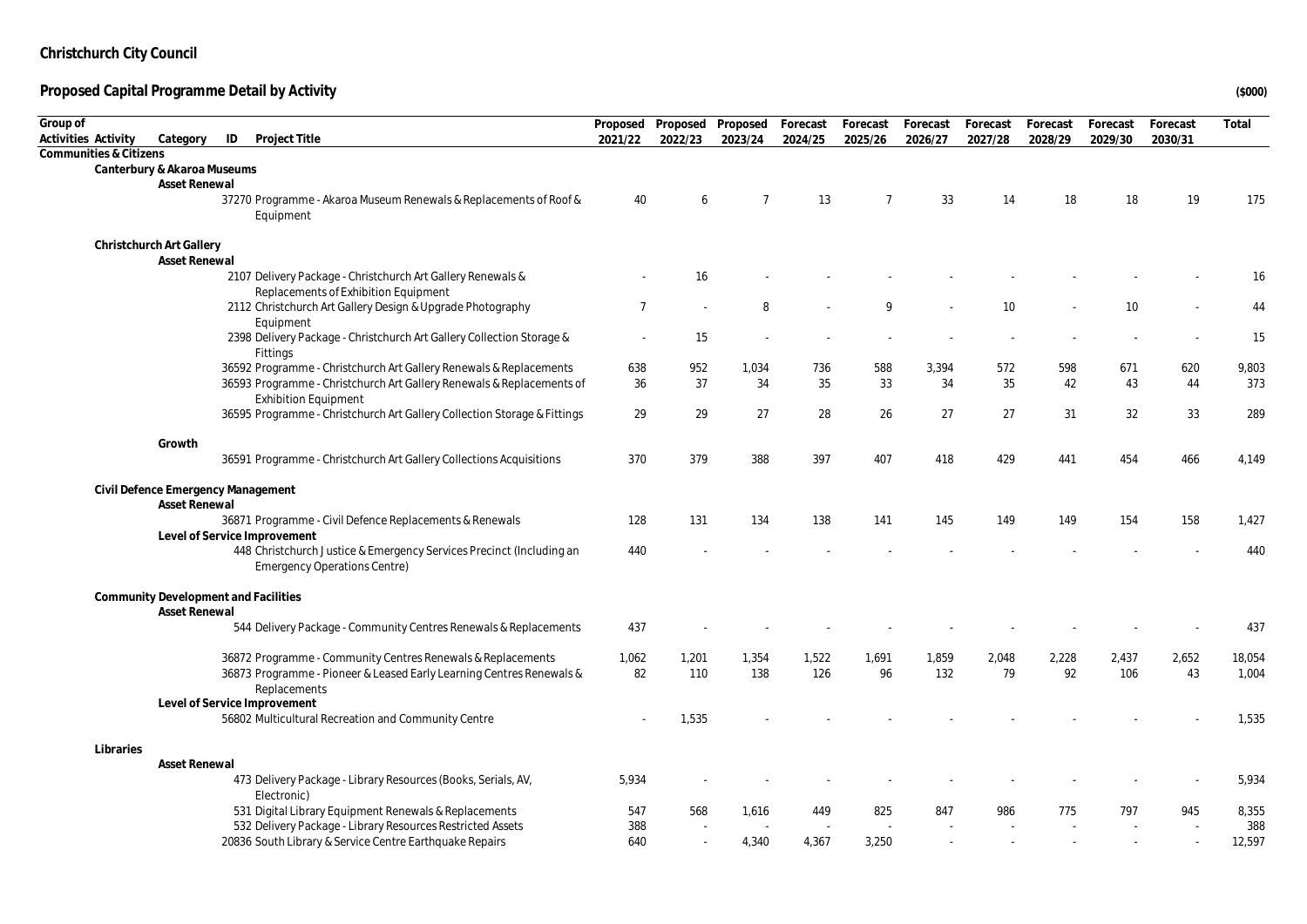| Group of            |               |                                                                                                |                          |                          | Proposed Proposed Proposed | Forecast       | Forecast | Forecast       | Forecast | Forecast | Forecast | Forecast | Total  |
|---------------------|---------------|------------------------------------------------------------------------------------------------|--------------------------|--------------------------|----------------------------|----------------|----------|----------------|----------|----------|----------|----------|--------|
| Activities Activity | Category      | Project Title<br>ID                                                                            | 2021/22                  | 2022/23                  | 2023/24                    | 2024/25        | 2025/26  | 2026/27        | 2027/28  | 2028/29  | 2029/30  | 2030/31  |        |
|                     |               | 36877 Programme - Library Built Asset Renewals & Replacements                                  | 478                      | 2,139                    | 1,752                      | 3,205          | 3,453    | 1,954          | 1,574    | 1,787    | 4,599    | 1,365    | 22,306 |
|                     |               | 36882 Programme - Library Resources Restricted Assets                                          |                          | 404                      | 422                        | 420            | 437      | 458            | 480      | 494      | 518      | 543      | 4,176  |
|                     |               | 36884 Programme - Library Resources                                                            |                          | 5,835                    | 6,061                      | 6,360          | 7,122    | 7,453          | 7,806    | 8,505    | 8,974    | 8,763    | 66,879 |
|                     |               | 36885 Programme - Library Furniture & Equipment Renewals &                                     | 152                      | 173                      | 207                        | 218            | 226      | 232            | 241      | 248      | 258      | 265      | 2,220  |
|                     |               | Replacements                                                                                   |                          |                          |                            |                |          |                |          |          |          |          |        |
|                     | Asset Renewal | Recreation, Sports, Community Arts & Events                                                    |                          |                          |                            |                |          |                |          |          |          |          |        |
|                     |               | 1017 Metro Sport Facility                                                                      | 21,064                   | $\overline{\phantom{a}}$ |                            |                |          |                |          |          |          |          | 21,064 |
|                     |               | 27102 Jellie Park and Pioneer Recreation & Sports Centres Earthquake<br>Renewals               | 590                      | 4,867                    | 1,000                      |                |          |                |          |          |          |          | 6,457  |
|                     |               | 56414 Pioneer Pool Earthquake Renewals Cycle Shutdown                                          | 330                      | 2,327                    | $\sim$                     |                |          |                |          |          |          |          | 2,657  |
|                     |               | 59922 Programme - Recreation & Sport Centres Renewals &<br>Replacements                        |                          | 4,155                    | 4,057                      | 9,459          | 9,468    | 10,056         | 9,612    | 10,004   | 10,597   | 11,071   | 78,479 |
|                     |               | 59924 Programme - Outdoor Pools Renewals & Replacements                                        |                          | 387                      | 570                        | 641            | 728      | 718            | 943      | 952      | 1,013    | 1,026    | 6,978  |
|                     |               | 59927 Programme - Paddling Pools Renewals & Replacements                                       |                          | 72                       | 74                         | 97             | 99       | 102            | 105      | 107      | 111      | 114      | 881    |
|                     |               | 59929 Programme - Camping Grounds Renewals & Replacements                                      |                          | 599                      | 281                        | 465            | 698      | 392            | 462      | 860      | 410      | 486      | 4,653  |
|                     |               | 59931 Programme - Specialised Recreation & Sport Facilities Renewals &<br>Replacements         | $\overline{\phantom{a}}$ | 1,665                    | 1,718                      | 2,708          | 2,716    | 2,778          | 3,095    | 2,015    | 2,246    | 2,306    | 21,247 |
|                     |               | 59937 Programme - Community Events & Arts Renewals & Replacements                              | $\overline{\phantom{a}}$ | 154                      | 46                         | $\overline{7}$ | 90       | $\overline{7}$ | 148      | 11       | 14       | 55       | 532    |
|                     |               | 60008 Recreation and Sport Centres - Reactive Renewals & Replacements                          | 100                      | 102                      | 105                        |                |          |                |          |          |          |          | 307    |
|                     |               | 60009 Outdoor Pools - Reactive Renewals & Replacements                                         | 20                       | 20                       | 21                         |                |          |                |          |          |          |          | 61     |
|                     |               | 60010 Paddling Pools - Reactive Renewals & Replacements                                        | 20                       | 20                       | 21                         |                |          |                |          |          |          |          | 61     |
|                     |               | 60011 Camping Grounds - Reactive Replacements & Renewals                                       | 20                       | 20                       | 21                         |                |          |                |          |          |          |          | 61     |
|                     |               | 60012 Specialised Recreation & Sport Facilities Reactive Renewals &<br>Replacements            | 50                       | 51                       | 52                         |                |          |                |          |          |          |          | 153    |
|                     |               | 60050 Recreation and Sport Centres Equipment Planned Renewals &<br>Replacements                | 515                      |                          |                            |                |          |                |          |          |          |          | 515    |
|                     |               | 60051 Fitness Equipment Renewals & Replacements                                                | 524                      |                          |                            |                |          |                |          |          |          |          | 524    |
|                     |               | 60053 Delivery Package - Community Events Renewals & Replacements                              | 46                       |                          |                            |                |          |                |          |          |          |          | 46     |
|                     |               | 60063 Camping Grounds Equipment Planned Renewals & Replacements                                | 171                      |                          |                            |                |          |                |          |          |          |          | 171    |
|                     |               | 60064 Specialised Recreation and Sport Facilities Equipment Planned<br>Renewals & Replacements | 817                      |                          |                            |                |          |                |          |          |          |          | 817    |
|                     |               | 60065 Outdoor Pools Equipment Planned Renewals & Replacements                                  | 91                       |                          |                            |                |          |                |          |          |          |          | 91     |
|                     |               | 60067 Paddling Pools Planned Renewals & Replacements                                           | 53                       |                          |                            |                |          |                |          |          |          |          | 53     |
|                     |               | 60069 Delivery Package - Cowles Stadium Renewals & Replacements                                | 1,518                    |                          |                            |                |          |                |          |          |          |          | 1,518  |
|                     |               | 60070 Cuthberts Green Softball Renewals & Replacements                                         | 98                       |                          |                            |                |          |                |          |          |          |          | 98     |
|                     |               | 60075 Delivery Package - Wigram Gym Renewals & Replacements                                    | 91                       |                          |                            |                |          |                |          |          |          |          | 91     |
|                     |               | 60076 Delivery Package - Spencer Beach Holiday Park Renewals &                                 | 244                      |                          |                            |                |          |                |          |          |          |          | 244    |
|                     |               | Replacements                                                                                   |                          |                          |                            |                |          |                |          |          |          |          |        |
|                     |               | 60101 Delivery Package - Taiora QEII Renewals & Replacements                                   | 46                       |                          |                            |                |          |                |          |          |          |          | 46     |
|                     |               | 60107 Delivery Package - Pioneer Renewals & Replacements                                       | 1,830                    |                          |                            |                |          |                |          |          |          |          | 1,830  |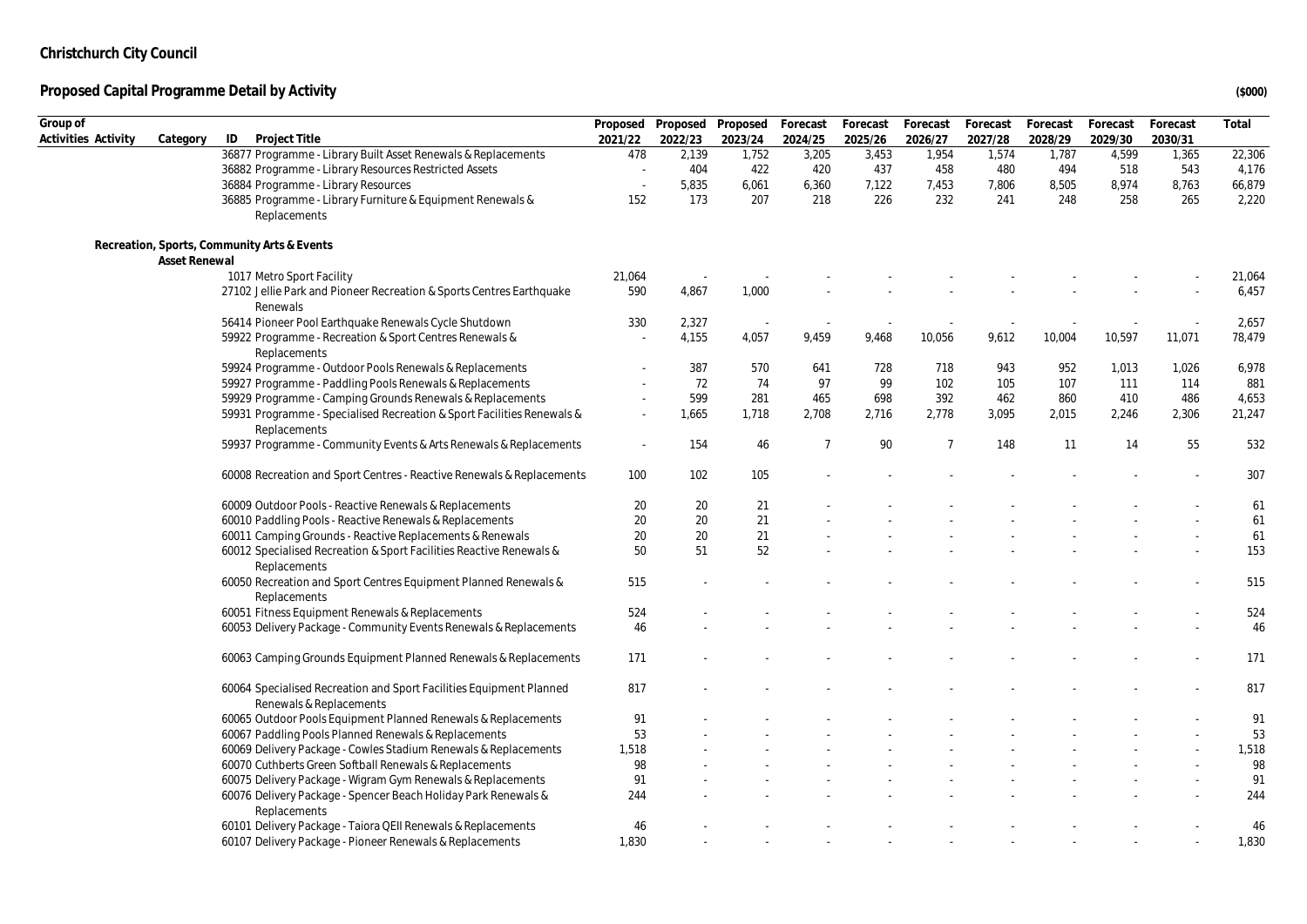| ID<br>Project Title<br>Activities Activity<br>Category<br>2021/22<br>2022/23<br>2023/24<br>2024/25<br>2025/26<br>2026/27<br>2027/28<br>2028/29<br>2029/30<br>2030/31<br>60109 Delivery Package - Jellie Park Renewals & Replacements<br>111<br>111<br>60110 Delivery Package - Graham Condon Renewals & Replacements<br>631<br>631<br>228<br>60112 Te Hāpua Pool Renewals & Replacements<br>228<br>189<br>60148 Delivery Package - Outdoor Pools Waltham Renewals &<br>189<br>Replacements<br>60151 Delivery Package - Outdoor Pools Waltham Renewals &<br>109<br>109<br>Replacements<br>Growth<br>862 Hornby Library, Customer Services & South West Leisure Centre<br>18,182<br>13,581<br>31,763<br>63027 Hornby Development Contributions<br>1,841<br>1,841<br>Meeting Current Levels of Service<br>59923 Programme - Recreation & Sport Centres Development<br>256<br>524<br>107<br>232<br>238<br>245<br>63<br>1,831<br>110<br>56<br>59926 Programme - Outdoor Pools Development<br>51<br>54<br>56<br>179<br>63<br>403<br>$\sim$<br>59932 Programme - Specialised Recreation & Sport Facilities<br>105<br>113<br>123<br>341<br>Development<br>59936 Programme - Community Events & Arts Development<br>25<br>102<br>31<br>54<br>11<br>3<br>226<br>26<br>60049 Recreation & Sport Centres Equipment Acquisitions<br>26<br>60052 Delivery Package - Community Events Acquisitions<br>61<br>61<br>60066 Outdoor Pools Equipment Acquisitions<br>26<br>26<br>60103 Delivery Package - Taiora QEII Development<br>26<br>26<br>325<br>60149 Delivery Package - Outdoor Pools Waltham<br>325<br>New Service<br>21129 Te Pou Toetoe Linwood Pool<br>8,323<br>8,323<br>42333 Metro Sports Facility Equipment<br>3,164<br>3,164<br>14<br>57029 Ngā Puna Wai Sports Hub - Athletics Indoor Training Facility<br>14<br>Communities & Citizens Total<br>71,061<br>43,800<br>31,606<br>32,231<br>31,267<br>29,774<br>33,855<br>359,889<br>26,148<br>29,047<br>31,100<br>Corporate Capital<br>Corporate Capital<br><b>Asset Renewal</b><br>1024 Town Hall Rebuild<br>3,410<br>3,410<br>27269 Programme - Community Facilities Tranche 2<br>169<br>653<br>598<br>1,420<br>50182 Pages Road Depot Buildings Repair<br>781<br>781<br>Level of Service Improvement<br>1012 Corporate Investments<br>2,000<br>1,000<br>5,000<br>1,000<br>1,000<br>10,309<br>10370 Performing Arts Precinct<br>7,583<br>15,870<br>1,000<br>34,762<br>59849 Performing Arts Precinct Public Realm<br>1,500<br>1,500<br>Meeting Current Levels of Service | Group of |                                        | Proposed | Proposed | Proposed | Forecast | Forecast | Forecast | Forecast | Forecast | Forecast | Forecast | Total   |
|------------------------------------------------------------------------------------------------------------------------------------------------------------------------------------------------------------------------------------------------------------------------------------------------------------------------------------------------------------------------------------------------------------------------------------------------------------------------------------------------------------------------------------------------------------------------------------------------------------------------------------------------------------------------------------------------------------------------------------------------------------------------------------------------------------------------------------------------------------------------------------------------------------------------------------------------------------------------------------------------------------------------------------------------------------------------------------------------------------------------------------------------------------------------------------------------------------------------------------------------------------------------------------------------------------------------------------------------------------------------------------------------------------------------------------------------------------------------------------------------------------------------------------------------------------------------------------------------------------------------------------------------------------------------------------------------------------------------------------------------------------------------------------------------------------------------------------------------------------------------------------------------------------------------------------------------------------------------------------------------------------------------------------------------------------------------------------------------------------------------------------------------------------------------------------------------------------------------------------------------------------------------------------------------------------------------------------------------------------------------------------------------------------------------------------------------------------------------------------------------------------------------|----------|----------------------------------------|----------|----------|----------|----------|----------|----------|----------|----------|----------|----------|---------|
|                                                                                                                                                                                                                                                                                                                                                                                                                                                                                                                                                                                                                                                                                                                                                                                                                                                                                                                                                                                                                                                                                                                                                                                                                                                                                                                                                                                                                                                                                                                                                                                                                                                                                                                                                                                                                                                                                                                                                                                                                                                                                                                                                                                                                                                                                                                                                                                                                                                                                                                        |          |                                        |          |          |          |          |          |          |          |          |          |          |         |
|                                                                                                                                                                                                                                                                                                                                                                                                                                                                                                                                                                                                                                                                                                                                                                                                                                                                                                                                                                                                                                                                                                                                                                                                                                                                                                                                                                                                                                                                                                                                                                                                                                                                                                                                                                                                                                                                                                                                                                                                                                                                                                                                                                                                                                                                                                                                                                                                                                                                                                                        |          |                                        |          |          |          |          |          |          |          |          |          |          |         |
|                                                                                                                                                                                                                                                                                                                                                                                                                                                                                                                                                                                                                                                                                                                                                                                                                                                                                                                                                                                                                                                                                                                                                                                                                                                                                                                                                                                                                                                                                                                                                                                                                                                                                                                                                                                                                                                                                                                                                                                                                                                                                                                                                                                                                                                                                                                                                                                                                                                                                                                        |          |                                        |          |          |          |          |          |          |          |          |          |          |         |
|                                                                                                                                                                                                                                                                                                                                                                                                                                                                                                                                                                                                                                                                                                                                                                                                                                                                                                                                                                                                                                                                                                                                                                                                                                                                                                                                                                                                                                                                                                                                                                                                                                                                                                                                                                                                                                                                                                                                                                                                                                                                                                                                                                                                                                                                                                                                                                                                                                                                                                                        |          |                                        |          |          |          |          |          |          |          |          |          |          |         |
|                                                                                                                                                                                                                                                                                                                                                                                                                                                                                                                                                                                                                                                                                                                                                                                                                                                                                                                                                                                                                                                                                                                                                                                                                                                                                                                                                                                                                                                                                                                                                                                                                                                                                                                                                                                                                                                                                                                                                                                                                                                                                                                                                                                                                                                                                                                                                                                                                                                                                                                        |          |                                        |          |          |          |          |          |          |          |          |          |          |         |
|                                                                                                                                                                                                                                                                                                                                                                                                                                                                                                                                                                                                                                                                                                                                                                                                                                                                                                                                                                                                                                                                                                                                                                                                                                                                                                                                                                                                                                                                                                                                                                                                                                                                                                                                                                                                                                                                                                                                                                                                                                                                                                                                                                                                                                                                                                                                                                                                                                                                                                                        |          |                                        |          |          |          |          |          |          |          |          |          |          |         |
|                                                                                                                                                                                                                                                                                                                                                                                                                                                                                                                                                                                                                                                                                                                                                                                                                                                                                                                                                                                                                                                                                                                                                                                                                                                                                                                                                                                                                                                                                                                                                                                                                                                                                                                                                                                                                                                                                                                                                                                                                                                                                                                                                                                                                                                                                                                                                                                                                                                                                                                        |          |                                        |          |          |          |          |          |          |          |          |          |          |         |
|                                                                                                                                                                                                                                                                                                                                                                                                                                                                                                                                                                                                                                                                                                                                                                                                                                                                                                                                                                                                                                                                                                                                                                                                                                                                                                                                                                                                                                                                                                                                                                                                                                                                                                                                                                                                                                                                                                                                                                                                                                                                                                                                                                                                                                                                                                                                                                                                                                                                                                                        |          |                                        |          |          |          |          |          |          |          |          |          |          |         |
|                                                                                                                                                                                                                                                                                                                                                                                                                                                                                                                                                                                                                                                                                                                                                                                                                                                                                                                                                                                                                                                                                                                                                                                                                                                                                                                                                                                                                                                                                                                                                                                                                                                                                                                                                                                                                                                                                                                                                                                                                                                                                                                                                                                                                                                                                                                                                                                                                                                                                                                        |          |                                        |          |          |          |          |          |          |          |          |          |          |         |
|                                                                                                                                                                                                                                                                                                                                                                                                                                                                                                                                                                                                                                                                                                                                                                                                                                                                                                                                                                                                                                                                                                                                                                                                                                                                                                                                                                                                                                                                                                                                                                                                                                                                                                                                                                                                                                                                                                                                                                                                                                                                                                                                                                                                                                                                                                                                                                                                                                                                                                                        |          |                                        |          |          |          |          |          |          |          |          |          |          |         |
|                                                                                                                                                                                                                                                                                                                                                                                                                                                                                                                                                                                                                                                                                                                                                                                                                                                                                                                                                                                                                                                                                                                                                                                                                                                                                                                                                                                                                                                                                                                                                                                                                                                                                                                                                                                                                                                                                                                                                                                                                                                                                                                                                                                                                                                                                                                                                                                                                                                                                                                        |          |                                        |          |          |          |          |          |          |          |          |          |          |         |
|                                                                                                                                                                                                                                                                                                                                                                                                                                                                                                                                                                                                                                                                                                                                                                                                                                                                                                                                                                                                                                                                                                                                                                                                                                                                                                                                                                                                                                                                                                                                                                                                                                                                                                                                                                                                                                                                                                                                                                                                                                                                                                                                                                                                                                                                                                                                                                                                                                                                                                                        |          |                                        |          |          |          |          |          |          |          |          |          |          |         |
|                                                                                                                                                                                                                                                                                                                                                                                                                                                                                                                                                                                                                                                                                                                                                                                                                                                                                                                                                                                                                                                                                                                                                                                                                                                                                                                                                                                                                                                                                                                                                                                                                                                                                                                                                                                                                                                                                                                                                                                                                                                                                                                                                                                                                                                                                                                                                                                                                                                                                                                        |          |                                        |          |          |          |          |          |          |          |          |          |          |         |
|                                                                                                                                                                                                                                                                                                                                                                                                                                                                                                                                                                                                                                                                                                                                                                                                                                                                                                                                                                                                                                                                                                                                                                                                                                                                                                                                                                                                                                                                                                                                                                                                                                                                                                                                                                                                                                                                                                                                                                                                                                                                                                                                                                                                                                                                                                                                                                                                                                                                                                                        |          |                                        |          |          |          |          |          |          |          |          |          |          |         |
|                                                                                                                                                                                                                                                                                                                                                                                                                                                                                                                                                                                                                                                                                                                                                                                                                                                                                                                                                                                                                                                                                                                                                                                                                                                                                                                                                                                                                                                                                                                                                                                                                                                                                                                                                                                                                                                                                                                                                                                                                                                                                                                                                                                                                                                                                                                                                                                                                                                                                                                        |          |                                        |          |          |          |          |          |          |          |          |          |          |         |
|                                                                                                                                                                                                                                                                                                                                                                                                                                                                                                                                                                                                                                                                                                                                                                                                                                                                                                                                                                                                                                                                                                                                                                                                                                                                                                                                                                                                                                                                                                                                                                                                                                                                                                                                                                                                                                                                                                                                                                                                                                                                                                                                                                                                                                                                                                                                                                                                                                                                                                                        |          |                                        |          |          |          |          |          |          |          |          |          |          |         |
|                                                                                                                                                                                                                                                                                                                                                                                                                                                                                                                                                                                                                                                                                                                                                                                                                                                                                                                                                                                                                                                                                                                                                                                                                                                                                                                                                                                                                                                                                                                                                                                                                                                                                                                                                                                                                                                                                                                                                                                                                                                                                                                                                                                                                                                                                                                                                                                                                                                                                                                        |          |                                        |          |          |          |          |          |          |          |          |          |          |         |
|                                                                                                                                                                                                                                                                                                                                                                                                                                                                                                                                                                                                                                                                                                                                                                                                                                                                                                                                                                                                                                                                                                                                                                                                                                                                                                                                                                                                                                                                                                                                                                                                                                                                                                                                                                                                                                                                                                                                                                                                                                                                                                                                                                                                                                                                                                                                                                                                                                                                                                                        |          |                                        |          |          |          |          |          |          |          |          |          |          |         |
|                                                                                                                                                                                                                                                                                                                                                                                                                                                                                                                                                                                                                                                                                                                                                                                                                                                                                                                                                                                                                                                                                                                                                                                                                                                                                                                                                                                                                                                                                                                                                                                                                                                                                                                                                                                                                                                                                                                                                                                                                                                                                                                                                                                                                                                                                                                                                                                                                                                                                                                        |          |                                        |          |          |          |          |          |          |          |          |          |          |         |
|                                                                                                                                                                                                                                                                                                                                                                                                                                                                                                                                                                                                                                                                                                                                                                                                                                                                                                                                                                                                                                                                                                                                                                                                                                                                                                                                                                                                                                                                                                                                                                                                                                                                                                                                                                                                                                                                                                                                                                                                                                                                                                                                                                                                                                                                                                                                                                                                                                                                                                                        |          |                                        |          |          |          |          |          |          |          |          |          |          |         |
|                                                                                                                                                                                                                                                                                                                                                                                                                                                                                                                                                                                                                                                                                                                                                                                                                                                                                                                                                                                                                                                                                                                                                                                                                                                                                                                                                                                                                                                                                                                                                                                                                                                                                                                                                                                                                                                                                                                                                                                                                                                                                                                                                                                                                                                                                                                                                                                                                                                                                                                        |          |                                        |          |          |          |          |          |          |          |          |          |          |         |
|                                                                                                                                                                                                                                                                                                                                                                                                                                                                                                                                                                                                                                                                                                                                                                                                                                                                                                                                                                                                                                                                                                                                                                                                                                                                                                                                                                                                                                                                                                                                                                                                                                                                                                                                                                                                                                                                                                                                                                                                                                                                                                                                                                                                                                                                                                                                                                                                                                                                                                                        |          |                                        |          |          |          |          |          |          |          |          |          |          |         |
|                                                                                                                                                                                                                                                                                                                                                                                                                                                                                                                                                                                                                                                                                                                                                                                                                                                                                                                                                                                                                                                                                                                                                                                                                                                                                                                                                                                                                                                                                                                                                                                                                                                                                                                                                                                                                                                                                                                                                                                                                                                                                                                                                                                                                                                                                                                                                                                                                                                                                                                        |          |                                        |          |          |          |          |          |          |          |          |          |          |         |
|                                                                                                                                                                                                                                                                                                                                                                                                                                                                                                                                                                                                                                                                                                                                                                                                                                                                                                                                                                                                                                                                                                                                                                                                                                                                                                                                                                                                                                                                                                                                                                                                                                                                                                                                                                                                                                                                                                                                                                                                                                                                                                                                                                                                                                                                                                                                                                                                                                                                                                                        |          |                                        |          |          |          |          |          |          |          |          |          |          |         |
|                                                                                                                                                                                                                                                                                                                                                                                                                                                                                                                                                                                                                                                                                                                                                                                                                                                                                                                                                                                                                                                                                                                                                                                                                                                                                                                                                                                                                                                                                                                                                                                                                                                                                                                                                                                                                                                                                                                                                                                                                                                                                                                                                                                                                                                                                                                                                                                                                                                                                                                        |          |                                        |          |          |          |          |          |          |          |          |          |          |         |
|                                                                                                                                                                                                                                                                                                                                                                                                                                                                                                                                                                                                                                                                                                                                                                                                                                                                                                                                                                                                                                                                                                                                                                                                                                                                                                                                                                                                                                                                                                                                                                                                                                                                                                                                                                                                                                                                                                                                                                                                                                                                                                                                                                                                                                                                                                                                                                                                                                                                                                                        |          |                                        |          |          |          |          |          |          |          |          |          |          |         |
|                                                                                                                                                                                                                                                                                                                                                                                                                                                                                                                                                                                                                                                                                                                                                                                                                                                                                                                                                                                                                                                                                                                                                                                                                                                                                                                                                                                                                                                                                                                                                                                                                                                                                                                                                                                                                                                                                                                                                                                                                                                                                                                                                                                                                                                                                                                                                                                                                                                                                                                        |          |                                        |          |          |          |          |          |          |          |          |          |          |         |
|                                                                                                                                                                                                                                                                                                                                                                                                                                                                                                                                                                                                                                                                                                                                                                                                                                                                                                                                                                                                                                                                                                                                                                                                                                                                                                                                                                                                                                                                                                                                                                                                                                                                                                                                                                                                                                                                                                                                                                                                                                                                                                                                                                                                                                                                                                                                                                                                                                                                                                                        |          |                                        |          |          |          |          |          |          |          |          |          |          |         |
|                                                                                                                                                                                                                                                                                                                                                                                                                                                                                                                                                                                                                                                                                                                                                                                                                                                                                                                                                                                                                                                                                                                                                                                                                                                                                                                                                                                                                                                                                                                                                                                                                                                                                                                                                                                                                                                                                                                                                                                                                                                                                                                                                                                                                                                                                                                                                                                                                                                                                                                        |          |                                        |          |          |          |          |          |          |          |          |          |          |         |
|                                                                                                                                                                                                                                                                                                                                                                                                                                                                                                                                                                                                                                                                                                                                                                                                                                                                                                                                                                                                                                                                                                                                                                                                                                                                                                                                                                                                                                                                                                                                                                                                                                                                                                                                                                                                                                                                                                                                                                                                                                                                                                                                                                                                                                                                                                                                                                                                                                                                                                                        |          |                                        |          |          |          |          |          |          |          |          |          |          |         |
|                                                                                                                                                                                                                                                                                                                                                                                                                                                                                                                                                                                                                                                                                                                                                                                                                                                                                                                                                                                                                                                                                                                                                                                                                                                                                                                                                                                                                                                                                                                                                                                                                                                                                                                                                                                                                                                                                                                                                                                                                                                                                                                                                                                                                                                                                                                                                                                                                                                                                                                        |          |                                        |          |          |          |          |          |          |          |          |          |          |         |
|                                                                                                                                                                                                                                                                                                                                                                                                                                                                                                                                                                                                                                                                                                                                                                                                                                                                                                                                                                                                                                                                                                                                                                                                                                                                                                                                                                                                                                                                                                                                                                                                                                                                                                                                                                                                                                                                                                                                                                                                                                                                                                                                                                                                                                                                                                                                                                                                                                                                                                                        |          |                                        |          |          |          |          |          |          |          |          |          |          |         |
|                                                                                                                                                                                                                                                                                                                                                                                                                                                                                                                                                                                                                                                                                                                                                                                                                                                                                                                                                                                                                                                                                                                                                                                                                                                                                                                                                                                                                                                                                                                                                                                                                                                                                                                                                                                                                                                                                                                                                                                                                                                                                                                                                                                                                                                                                                                                                                                                                                                                                                                        |          |                                        |          |          |          |          |          |          |          |          |          |          |         |
|                                                                                                                                                                                                                                                                                                                                                                                                                                                                                                                                                                                                                                                                                                                                                                                                                                                                                                                                                                                                                                                                                                                                                                                                                                                                                                                                                                                                                                                                                                                                                                                                                                                                                                                                                                                                                                                                                                                                                                                                                                                                                                                                                                                                                                                                                                                                                                                                                                                                                                                        |          |                                        |          |          |          |          |          |          |          |          |          |          |         |
|                                                                                                                                                                                                                                                                                                                                                                                                                                                                                                                                                                                                                                                                                                                                                                                                                                                                                                                                                                                                                                                                                                                                                                                                                                                                                                                                                                                                                                                                                                                                                                                                                                                                                                                                                                                                                                                                                                                                                                                                                                                                                                                                                                                                                                                                                                                                                                                                                                                                                                                        |          |                                        |          |          |          |          |          |          |          |          |          |          |         |
|                                                                                                                                                                                                                                                                                                                                                                                                                                                                                                                                                                                                                                                                                                                                                                                                                                                                                                                                                                                                                                                                                                                                                                                                                                                                                                                                                                                                                                                                                                                                                                                                                                                                                                                                                                                                                                                                                                                                                                                                                                                                                                                                                                                                                                                                                                                                                                                                                                                                                                                        |          |                                        |          |          |          |          |          |          |          |          |          |          |         |
|                                                                                                                                                                                                                                                                                                                                                                                                                                                                                                                                                                                                                                                                                                                                                                                                                                                                                                                                                                                                                                                                                                                                                                                                                                                                                                                                                                                                                                                                                                                                                                                                                                                                                                                                                                                                                                                                                                                                                                                                                                                                                                                                                                                                                                                                                                                                                                                                                                                                                                                        |          |                                        |          |          |          |          |          |          |          |          |          |          |         |
|                                                                                                                                                                                                                                                                                                                                                                                                                                                                                                                                                                                                                                                                                                                                                                                                                                                                                                                                                                                                                                                                                                                                                                                                                                                                                                                                                                                                                                                                                                                                                                                                                                                                                                                                                                                                                                                                                                                                                                                                                                                                                                                                                                                                                                                                                                                                                                                                                                                                                                                        |          |                                        |          |          |          |          |          |          |          |          |          |          |         |
|                                                                                                                                                                                                                                                                                                                                                                                                                                                                                                                                                                                                                                                                                                                                                                                                                                                                                                                                                                                                                                                                                                                                                                                                                                                                                                                                                                                                                                                                                                                                                                                                                                                                                                                                                                                                                                                                                                                                                                                                                                                                                                                                                                                                                                                                                                                                                                                                                                                                                                                        |          | 1026 Canterbury Multi Use Arena (CMUA) | 55,875   | 191,180  | 183,308  | 23,921   |          |          |          |          |          |          | 454,284 |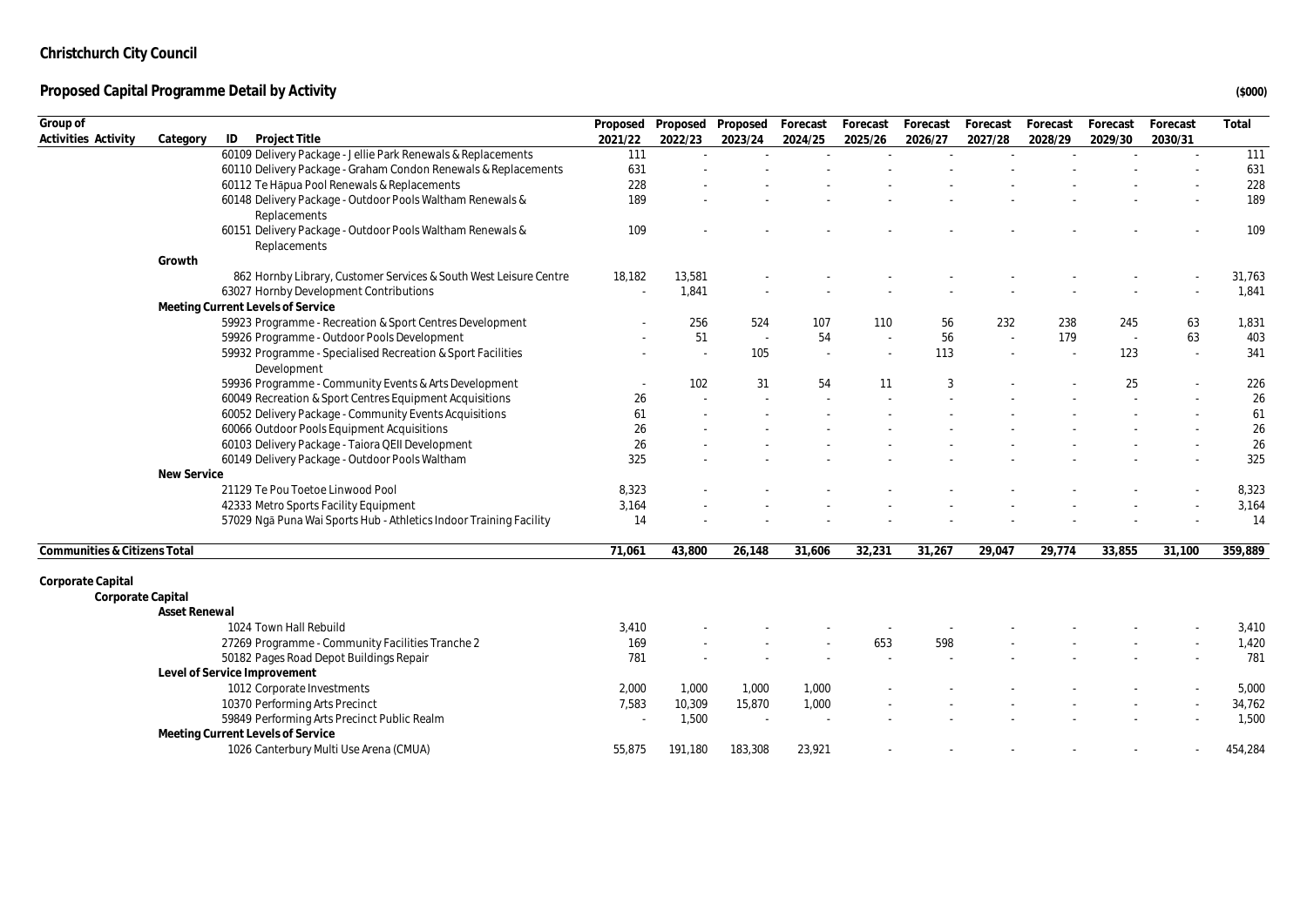| Group of                           |                                                                                        | Proposed | Proposed | Proposed Forecast |         | Forecast | Forecast | Forecast | Forecast | Forecast | Forecast | Total   |
|------------------------------------|----------------------------------------------------------------------------------------|----------|----------|-------------------|---------|----------|----------|----------|----------|----------|----------|---------|
| Activities Activity                | ID<br>Project Title<br>Category                                                        | 2021/22  | 2022/23  | 2023/24           | 2024/25 | 2025/26  | 2026/27  | 2027/28  | 2028/29  | 2029/30  | 2030/31  |         |
|                                    | Facilities, Property & Planning                                                        |          |          |                   |         |          |          |          |          |          |          |         |
|                                    | Asset Renewal                                                                          |          |          |                   |         |          |          |          |          |          |          |         |
|                                    | 829 Aerial Photography                                                                 |          | 273      | $\sim$            | 287     |          | 295      |          | 311      |          | 329      | 1,495   |
|                                    | 36939 Programme - Corporate Property Replacements & Renewals                           | 745      | 1,269    | 1,391             | 1,666   | 1,113    | 3,655    | 2,773    | 1,159    | 1,651    | 862      | 16,284  |
|                                    | 36940 Programme - Surplus Property Development                                         | 167      | 171      | 155               | 159     | 159      | 164      | 168      | 173      | 178      | 182      | 1,676   |
|                                    | Level of Service Improvement                                                           |          |          |                   |         |          |          |          |          |          |          |         |
|                                    | 60462 Programme - Carbon Neutral by 2031 Fleet & Plant Asset Purchases<br>(Option3)    | 1,233    | 1,957    | 2,131             | 2,868   | 4,477    | 4,757    | 4,837    | 6,561    | 6,725    | 7,068    | 42,614  |
|                                    | Information Technology                                                                 |          |          |                   |         |          |          |          |          |          |          |         |
|                                    | <b>Asset Renewal</b>                                                                   |          |          |                   |         |          |          |          |          |          |          |         |
|                                    | 436 Programme - Technology Systems Replacements & Renewals                             | 7,777    | 8,069    | 7,276             | 7,458   | 7,644    | 7,842    | 8,054    | 7,865    | 8,093    | 8,311    | 78,389  |
|                                    | 62017 Windows Server OS Upgrades<br>Level of Service Improvement                       | 130      | $\sim$   | $\sim$            | $\sim$  |          | $\sim$   |          |          |          | $\sim$   | 130     |
|                                    | 434 Programme - Business Technology Solutions                                          | 4,716    | 7,987    | 6,156             | 6,310   | 5,880    | 6,033    | 6,196    | 6,401    | 6,587    | 6,765    | 63,031  |
|                                    | 435 Programme - Continuous Improvement Technology                                      | 4,243    | 5,907    | 4,478             | 3,442   | 3,528    | 3,620    | 3,717    | 4,024    | 4,140    | 4,252    | 41,351  |
|                                    | 34954 Programme - Get Off GEMS                                                         | 1,980    |          |                   |         |          |          |          |          |          | $\sim$   | 1,980   |
|                                    | 59286 Migrate .NET Services to Windows 2019 Server                                     | 11       |          |                   |         |          |          |          |          |          |          | 11      |
|                                    | 62016 Consenting and Compliance Regulatory & Legislative Bundle FY21                   | 10       |          |                   |         |          |          |          |          |          |          | 10      |
|                                    | New Service                                                                            |          |          |                   |         |          |          |          |          |          |          |         |
|                                    | 62552 Robotic Process Automation (RPA)                                                 | 10       |          |                   |         |          |          |          |          |          |          | 10      |
|                                    | <b>Strategic Land Acquisitions</b>                                                     |          |          |                   |         |          |          |          |          |          |          |         |
|                                    | Growth                                                                                 |          |          |                   |         |          |          |          |          |          |          |         |
|                                    | 67 Delivery Package - Strategic Land Acquisitions                                      |          |          | 1.048             | 1.074   |          | 1.129    |          | 2,384    | 2,454    | 1.890    | 9,979   |
|                                    | <b>Technical Services &amp; Design</b>                                                 |          |          |                   |         |          |          |          |          |          |          |         |
|                                    | <b>Asset Renewal</b><br>446 Delivery Package - Digital Survey Equipment Replacements & | 72       | 86       | 150               |         |          |          |          |          |          |          | 308     |
|                                    | Renewals                                                                               |          |          |                   |         |          |          |          |          |          |          |         |
|                                    | 36935 Programme - Digital Survey Equipment Replacements & Renewals                     |          |          |                   | 71      | 93       | 72       | 99       | 89       | 92       | 94       | 610     |
|                                    | 61634 Technical Services & Design - Vehicles & Equipment Replacements                  | 54       | 86       |                   |         |          |          |          |          |          |          | 140     |
| Corporate Capital Total            |                                                                                        | 90,966   | 229,794  | 222,963           | 49,256  | 23,547   | 28,165   | 25,844   | 28,967   | 29,920   | 29,753   | 759,175 |
| Flood Protection and Control Works |                                                                                        |          |          |                   |         |          |          |          |          |          |          |         |
| <b>Flood Protection</b>            |                                                                                        |          |          |                   |         |          |          |          |          |          |          |         |
|                                    | <b>Asset Renewal</b>                                                                   |          |          |                   |         |          |          |          |          |          |          |         |
|                                    | 336 SW Pump Station Reactive Renewals                                                  | 131      | 135      | 138               |         |          |          |          |          |          |          | 404     |
|                                    | 510 Programme - SW Treatment & Storage Facility Renewals                               |          | 307      | 419               | 483     | 495      | 508      | 522      | 536      | 552      | 567      | 4,389   |
|                                    | 37843 Programme - SW Pump & Storage Reactive Renewals                                  |          | $\sim$   |                   | 71      | 75       | 96       | 107      | 110      | 103      | 103      | 665     |
|                                    | 41868 Programme - SW Pumping & Storage Civils & Structures Renewals                    |          | 162      |                   |         |          |          |          | 1,660    | 10       | $\sim$   | 1,832   |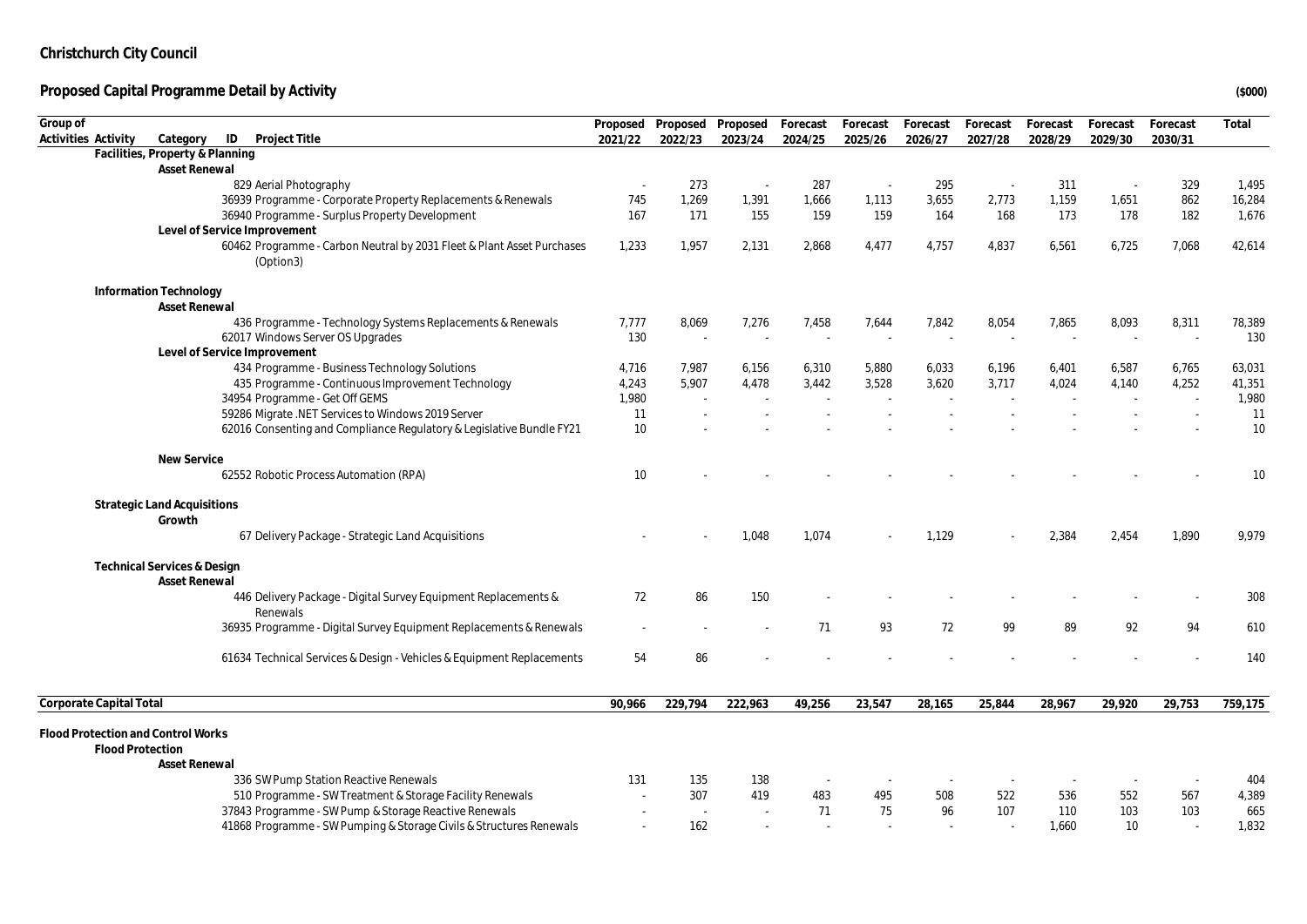| Group of<br>Proposed Proposed Proposed Forecast<br>Forecast<br>Forecast<br>Forecast<br>Forecast<br>Forecast<br>Forecast<br>Activities Activity<br>ID<br>2029/30<br>Category<br>Project Title<br>2021/22<br>2022/23<br>2023/24<br>2024/25<br>2025/26<br>2026/27<br>2027/28<br>2028/29<br>2030/31<br>41869 Programme - SW Pumping & Storage Instrumentation, Control &<br>376<br>$\sim$<br>$\mathcal{L}$<br>$\sim$<br>$\sim$<br>Automation Renewals (ICA)<br>162<br>41870 Programme - SW Pumping & Storage Electrical Renewals<br>1,660<br>10<br>80<br>491<br>41871 Programme - SW Pumping & Storage Mechanical Renewals<br>114<br>$\sim$<br>$\sim$<br>77<br>134<br>68<br>70<br>72<br>74<br>76<br>75<br>79<br>41967 Programme - SW Flood Protection Asset Reactive Renewals (excl<br>PS's<br>88<br>41968 Programme - SW Flood Protection Structure Renewals<br>158<br>81<br>83<br>85<br>87<br>89<br>91<br>93 | Total<br>376<br>1,832<br>685<br>725<br>855<br>32<br>26<br>266<br>581<br>3,030<br>1,248 |
|------------------------------------------------------------------------------------------------------------------------------------------------------------------------------------------------------------------------------------------------------------------------------------------------------------------------------------------------------------------------------------------------------------------------------------------------------------------------------------------------------------------------------------------------------------------------------------------------------------------------------------------------------------------------------------------------------------------------------------------------------------------------------------------------------------------------------------------------------------------------------------------------------------|----------------------------------------------------------------------------------------|
|                                                                                                                                                                                                                                                                                                                                                                                                                                                                                                                                                                                                                                                                                                                                                                                                                                                                                                            |                                                                                        |
|                                                                                                                                                                                                                                                                                                                                                                                                                                                                                                                                                                                                                                                                                                                                                                                                                                                                                                            |                                                                                        |
|                                                                                                                                                                                                                                                                                                                                                                                                                                                                                                                                                                                                                                                                                                                                                                                                                                                                                                            |                                                                                        |
|                                                                                                                                                                                                                                                                                                                                                                                                                                                                                                                                                                                                                                                                                                                                                                                                                                                                                                            |                                                                                        |
|                                                                                                                                                                                                                                                                                                                                                                                                                                                                                                                                                                                                                                                                                                                                                                                                                                                                                                            |                                                                                        |
|                                                                                                                                                                                                                                                                                                                                                                                                                                                                                                                                                                                                                                                                                                                                                                                                                                                                                                            |                                                                                        |
|                                                                                                                                                                                                                                                                                                                                                                                                                                                                                                                                                                                                                                                                                                                                                                                                                                                                                                            |                                                                                        |
|                                                                                                                                                                                                                                                                                                                                                                                                                                                                                                                                                                                                                                                                                                                                                                                                                                                                                                            |                                                                                        |
| 42003 Programme - SW Health & Safety Renewals<br>3<br>3<br>5<br>5<br>5<br>5<br>6                                                                                                                                                                                                                                                                                                                                                                                                                                                                                                                                                                                                                                                                                                                                                                                                                           |                                                                                        |
| 5<br>5<br>48908 SW Health & Safety Renewals<br>16<br>÷.<br>$\sim$<br>$\sim$                                                                                                                                                                                                                                                                                                                                                                                                                                                                                                                                                                                                                                                                                                                                                                                                                                |                                                                                        |
| 60214 SW Mackinder Drainage Basin Renewal (Wigram Road)<br>266<br>$\sim$<br>$\sim$<br>÷.<br>$\sim$<br>$\sim$<br>$\sim$                                                                                                                                                                                                                                                                                                                                                                                                                                                                                                                                                                                                                                                                                                                                                                                     |                                                                                        |
| 52<br>54<br>50<br>60327 Programme - SW Treatment Renewals<br>53<br>69<br>77<br>79<br>74<br>73                                                                                                                                                                                                                                                                                                                                                                                                                                                                                                                                                                                                                                                                                                                                                                                                              |                                                                                        |
| 274<br>60376 Programme - SW Quantity Modelling<br>254<br>268<br>518<br>409<br>246<br>253<br>259<br>267<br>282                                                                                                                                                                                                                                                                                                                                                                                                                                                                                                                                                                                                                                                                                                                                                                                              |                                                                                        |
| 620<br>61639 SW Dudley Creek Earthquake Damaged Drain Linings<br>628<br>$\sim$<br>÷,<br>$\overline{\phantom{a}}$                                                                                                                                                                                                                                                                                                                                                                                                                                                                                                                                                                                                                                                                                                                                                                                           |                                                                                        |
| Growth                                                                                                                                                                                                                                                                                                                                                                                                                                                                                                                                                                                                                                                                                                                                                                                                                                                                                                     |                                                                                        |
| 319<br>613<br>369 Programme - SW Piped Systems - New Pipe Drains<br>537<br>550<br>565<br>580<br>596<br>630                                                                                                                                                                                                                                                                                                                                                                                                                                                                                                                                                                                                                                                                                                                                                                                                 | 4,390                                                                                  |
| 5<br>5<br>5<br>973 Programme - SW South West Waterways Detention & Treatment<br>426<br>1,204<br>3,660<br>3,219<br>3,114<br>630<br><b>Facilities</b>                                                                                                                                                                                                                                                                                                                                                                                                                                                                                                                                                                                                                                                                                                                                                        | 12,268                                                                                 |
| 205<br>210<br>236<br>519<br>533<br>525<br>540<br>630<br>990 Programme - SW Open Water Systems - Open Drains Reactive<br>241<br>Works                                                                                                                                                                                                                                                                                                                                                                                                                                                                                                                                                                                                                                                                                                                                                                       | 3,639                                                                                  |
| 2415 Programme - SW Management Plan on Pūharakekenui - Styx<br>5<br>5<br>5<br>5<br>426<br>1,782<br>6,980<br>11,041<br>14,991<br>12,908<br>Waterway Detention & Treatment Facilities                                                                                                                                                                                                                                                                                                                                                                                                                                                                                                                                                                                                                                                                                                                        | 48,148                                                                                 |
| 2679 SW Prestons & Clare Park<br>304<br>$\overline{\phantom{a}}$<br>$\sim$                                                                                                                                                                                                                                                                                                                                                                                                                                                                                                                                                                                                                                                                                                                                                                                                                                 | 304                                                                                    |
| 825<br>847<br>870<br>894<br>920<br>945<br>3412 Programme - SW Waterways & Wetlands Land Purchases<br>805<br>$\sim$<br>$\sim$                                                                                                                                                                                                                                                                                                                                                                                                                                                                                                                                                                                                                                                                                                                                                                               | 6,106                                                                                  |
| 32243 SW Eastman Sutherland and Hoon Hay Wetlands<br>11,278<br>4,720<br>3,430                                                                                                                                                                                                                                                                                                                                                                                                                                                                                                                                                                                                                                                                                                                                                                                                                              | 19,428                                                                                 |
| 33975 SW Spreydon Lodge Infrastructure Provision Agreement<br>5<br>5<br>3,680<br>3,703                                                                                                                                                                                                                                                                                                                                                                                                                                                                                                                                                                                                                                                                                                                                                                                                                     | 7,393                                                                                  |
| 512<br>33976 SW Rossendale Infrastructure Provision Agreement<br>842<br>1,048<br>1,804                                                                                                                                                                                                                                                                                                                                                                                                                                                                                                                                                                                                                                                                                                                                                                                                                     | 4,206                                                                                  |
| 250<br>563<br>36063 SW Coxs - Quaifes Facility                                                                                                                                                                                                                                                                                                                                                                                                                                                                                                                                                                                                                                                                                                                                                                                                                                                             | 813                                                                                    |
| 37343 SW Highsted Land Purchase & Construction of Waterways, Basins &<br>1,776<br>$\sim$                                                                                                                                                                                                                                                                                                                                                                                                                                                                                                                                                                                                                                                                                                                                                                                                                   | 1,776                                                                                  |
| Wetlands                                                                                                                                                                                                                                                                                                                                                                                                                                                                                                                                                                                                                                                                                                                                                                                                                                                                                                   |                                                                                        |
| 38022 SW Blakes Road Stormwater Facility (Works 1)<br>3,000<br>432<br>373<br>2,046                                                                                                                                                                                                                                                                                                                                                                                                                                                                                                                                                                                                                                                                                                                                                                                                                         | 5,851                                                                                  |
| 38088 SW Gardiners Stormwater Facility<br>1,481<br>1,266<br>$\mathcal{L}$<br>÷,                                                                                                                                                                                                                                                                                                                                                                                                                                                                                                                                                                                                                                                                                                                                                                                                                            | 2,747                                                                                  |
| 5<br>46<br>1,100<br>4,790<br>38090 SW Greens Stormwater Facility<br>5,258<br>3,783                                                                                                                                                                                                                                                                                                                                                                                                                                                                                                                                                                                                                                                                                                                                                                                                                         | 14,982                                                                                 |
| 38091 SW Otukaikino Stormwater Facility<br>50<br>100<br>1,622<br>5,245<br>4,284<br>4,639<br>3,600                                                                                                                                                                                                                                                                                                                                                                                                                                                                                                                                                                                                                                                                                                                                                                                                          | 19,540                                                                                 |
| 1,023<br>41896 SW Styx Centre Cost Share<br>500<br>1,048<br>$\sim$<br>$\sim$<br>$\sim$<br>$\sim$                                                                                                                                                                                                                                                                                                                                                                                                                                                                                                                                                                                                                                                                                                                                                                                                           | 2,571                                                                                  |
| 41900 SW Creamery Ponds<br>204<br>1,284<br>$\sim$<br>$\sim$                                                                                                                                                                                                                                                                                                                                                                                                                                                                                                                                                                                                                                                                                                                                                                                                                                                | 1,488                                                                                  |
| 5<br>41999 Programme - SW Outer Christchurch Ōtukaikino Waterways<br>5<br>58<br>24<br>186<br>638<br>911<br>118<br>Detention & Treatment Facilities                                                                                                                                                                                                                                                                                                                                                                                                                                                                                                                                                                                                                                                                                                                                                         | 1,945                                                                                  |
| 44417 SW Guthries Thompson Basins<br>377<br>303                                                                                                                                                                                                                                                                                                                                                                                                                                                                                                                                                                                                                                                                                                                                                                                                                                                            | 680                                                                                    |
| 51<br>2,258<br>524<br>4,475<br>3,624<br>44421 SW Kainga Basins                                                                                                                                                                                                                                                                                                                                                                                                                                                                                                                                                                                                                                                                                                                                                                                                                                             | 10,932                                                                                 |
| 1,063<br>1,258<br>5,503<br>44577 SW Highsted Styx Mill Reserve Wetland<br>105<br>3,765<br>1,129                                                                                                                                                                                                                                                                                                                                                                                                                                                                                                                                                                                                                                                                                                                                                                                                            | 12,823                                                                                 |
| 4,874<br>44585 SW Highsted Wetland, Highams Basin & Pūharakekenui - Styx<br>1,050<br>4,130<br>4,458                                                                                                                                                                                                                                                                                                                                                                                                                                                                                                                                                                                                                                                                                                                                                                                                        | 14,512                                                                                 |
| Stream                                                                                                                                                                                                                                                                                                                                                                                                                                                                                                                                                                                                                                                                                                                                                                                                                                                                                                     |                                                                                        |
| 53890 SW Copper Ridge Private Development Agreement (PDA)<br>5<br>5<br>241                                                                                                                                                                                                                                                                                                                                                                                                                                                                                                                                                                                                                                                                                                                                                                                                                                 | 251                                                                                    |
| 56116 SW Snellings Drain Enhancement at Prestons South<br>5<br>295<br>1,121                                                                                                                                                                                                                                                                                                                                                                                                                                                                                                                                                                                                                                                                                                                                                                                                                                | 1,421                                                                                  |
| 56179 SW Waterways & Wetlands Land Purchases Reactive Works<br>298<br>96<br>619                                                                                                                                                                                                                                                                                                                                                                                                                                                                                                                                                                                                                                                                                                                                                                                                                            | 1,013                                                                                  |
| 52<br>725<br>60265 SW Quaifes Murphys Extended Detention Basin<br>$\sim$                                                                                                                                                                                                                                                                                                                                                                                                                                                                                                                                                                                                                                                                                                                                                                                                                                   | 777                                                                                    |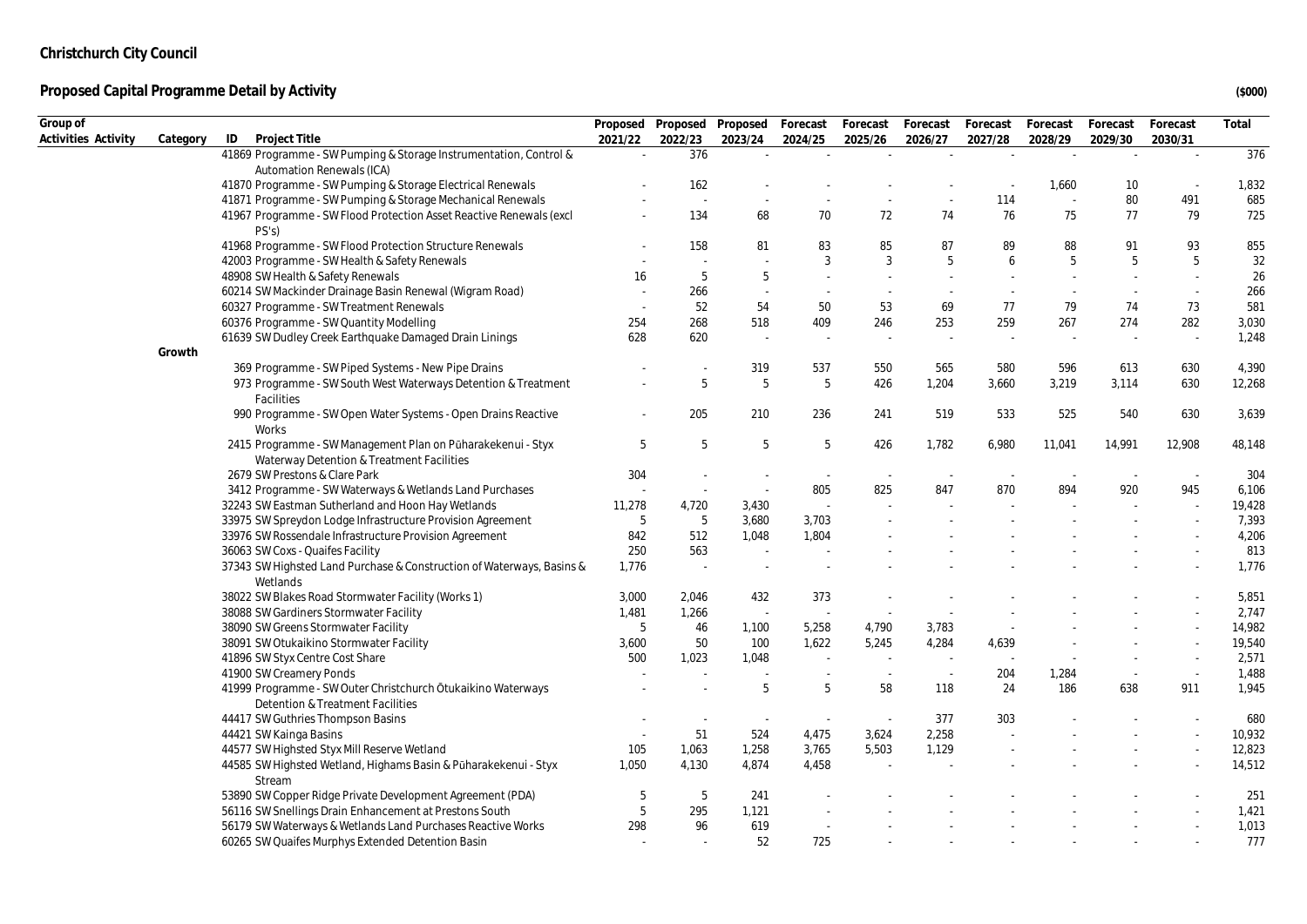| Group of            |                                                                                                |         | Proposed Proposed Proposed |                          | Forecast                 | Forecast | Forecast | Forecast | Forecast | Forecast | Forecast | Total  |
|---------------------|------------------------------------------------------------------------------------------------|---------|----------------------------|--------------------------|--------------------------|----------|----------|----------|----------|----------|----------|--------|
| Activities Activity | Category<br>ID<br>Project Title                                                                | 2021/22 | 2022/23                    | 2023/24                  | 2024/25                  | 2025/26  | 2026/27  | 2027/28  | 2028/29  | 2029/30  | 2030/31  |        |
|                     | Level of Service Improvement                                                                   |         |                            |                          |                          |          |          |          |          |          |          |        |
|                     | 56950 SW South New Brighton Set-Back Bund (Bridge Street to Jetty)                             | 349     | 24                         |                          |                          |          |          |          |          |          |          | 373    |
|                     | 63038 Programme Flood and Stormwater Priority Works (OARC)                                     | 100     | 1,535                      | 2,619                    | 3,758                    | 4,843    | 2,823    | 2,319    | 2,384    | 1,227    | 630      | 22,238 |
|                     | Meeting Current Levels of Service                                                              |         |                            |                          |                          |          |          |          |          |          |          |        |
|                     | 2416 Programme - SW Ōtākaro - Avon Waterway Detention & Treatment<br>Facilities                | 128     | 5                          | $\overline{5}$           | 5                        | 426      | 3,105    | 4,353    | 3,577    | 5,508    | 8,786    | 25,898 |
|                     | 19398 Programme - SW Opawaho - Heathcote Waterways Detention &<br><b>Treatment Facilities</b>  |         | 5                          | 200                      | 510                      | 798      | 3,473    | 4,784    | 5,495    | 5,429    | 6,142    | 26,836 |
|                     | 33259 SW Wairarapa, Wai-iti & Tributaries (LDRP 510)                                           |         | $\sim$                     | 478                      | 757                      | 1,764    | 1,694    |          |          |          |          | 4,693  |
|                     | 35140 SW Mid Heathcote Bank Stabilisation (LDRP 518)                                           | 25      | 53                         | $\overline{\phantom{a}}$ | $\sim$                   | $\sim$   |          |          |          |          |          | 78     |
|                     | 41638 SW Upper Ōtākaro - Avon (LDRP 511)                                                       |         | ÷.                         | $\sim$                   | 192                      | 1,214    | 979      |          |          |          | $\sim$   | 2,385  |
|                     | 41899 SW Carrs Corridor (Stage 2)                                                              | 5       | $\sim$                     | $\sim$                   |                          |          |          | 624      | $\sim$   | $\sim$   | $\sim$   | 629    |
|                     | 41987 SW Addington Brook & Riccarton Drain Filtration Devices                                  | 5       | 1,023                      | 629                      | 483                      | 1,969    | 1,062    | 58       | 119      | 1,681    | 4,372    | 11,401 |
|                     | 41998 Programme - SW Estuary & Coastal Waterways Detention &                                   |         |                            | 5                        | $\overline{5}$           | 1.234    | 5.162    | 6,229    | 5,821    | 5.608    | 4,500    | 28,564 |
|                     | <b>Treatment Facilities</b>                                                                    |         |                            |                          |                          |          |          |          |          |          |          |        |
|                     | 42000 Programme - SW Banks Peninsula Settlements Waterways<br>Detention & Treatment Facilities |         |                            | 5                        | 5                        | 58       | 118      | 121      | 1,249    | 1,648    | 1,512    | 4,716  |
|                     | 42008 Programme - SW Lyttelton Stormwater Improvements                                         |         | $\sim$                     | 273                      | 449                      | 920      | 1,014    |          |          |          |          | 2,656  |
|                     | 44056 SW Knights Drain Ponds (LDRP 509)                                                        | 3,500   | 2,046                      | 589                      |                          |          |          |          |          |          |          | 6,135  |
|                     | 45166 SW Southshore Emergency Bund (LDRP 525)                                                  | 6       |                            |                          |                          |          |          |          |          |          |          | 6      |
|                     | 45455 SW Curletts Flood Storage (LDRP 526)                                                     | 587     |                            |                          |                          |          |          |          |          |          |          | 587    |
|                     | 46181 SW Heathcote Dredging (LDRP 527)                                                         | 366     |                            |                          |                          |          |          |          |          |          |          | 366    |
|                     | 48918 SW Upper Heathcote Storage Optimisation (LDRP 530)                                       | 453     | $\sim$                     | ÷.                       |                          |          |          |          |          |          |          | 453    |
|                     | 56166 SW Waikākāriki - Horseshoe Lake Stormwater Treatment Facility<br>(OARC) (Stage 1)        | 5       | 848                        | 1,867                    | 3,477                    | 4,648    | 2,349    |          |          |          |          | 13,194 |
|                     | 56168 SW Open Drains Reactive Works                                                            | 49      | 51                         | 52                       |                          |          |          |          |          |          |          | 152    |
|                     | 56178 SW Piped Systems Reactive Works                                                          | 49      | 51                         | 52                       | ٠.                       |          |          |          |          |          |          | 152    |
|                     | 57718 SW Waikākāriki - Horseshoe Lake Stormwater Treatment Facility                            |         | 5                          | 47                       | 1,074                    | 1,651    | 1,694    | 4,675    | 4,769    |          |          | 13,915 |
|                     | (OARC) (Stage 2)                                                                               |         |                            |                          |                          |          |          |          |          |          |          |        |
|                     | 60036 SW Horners Kruses Land Purchase                                                          | 4,316   | 358                        | 52                       | 54                       | 2,239    | $\sim$   |          |          |          |          | 7,019  |
|                     | 60235 SW Bishopdale Flood Management                                                           |         |                            |                          | 295                      | 4,312    | 1,129    | 29       | 30       |          |          | 5,795  |
|                     | 60241 SW Paparua Stream Flood Management                                                       |         |                            | $\blacksquare$           | $\overline{\phantom{a}}$ | 165      | 652      | 12       | 12       | $\sim$   |          | 841    |
|                     | 60242 SW Riccarton Main Drain Flood Management                                                 |         |                            | $\sim$                   | $\sim$                   | $\sim$   | $\sim$   |          |          | 184      |          | 184    |
|                     | 60243 SW McCormacks Bay Flood Management                                                       |         |                            | 26                       | 752                      | 11       | 11       | $\sim$   |          |          |          | 800    |
|                     | 60246 SW Lower Heathcote Valley Flood Management                                               |         |                            | $\overline{\phantom{a}}$ | 107                      | 768      | 11       | 12       |          |          |          | 898    |
|                     | 60247 SW Weir Place Flood Management                                                           |         |                            | 128                      | 11                       | 11       |          |          |          | $\sim$   | $\sim$   | 150    |
|                     | 60249 SW Greenpark Flood Management                                                            |         |                            |                          | 460                      | 11       | 11       |          |          | $\sim$   | $\sim$   | 482    |
|                     | 60251 SW Hillsborough Flood Management                                                         |         |                            |                          |                          |          |          |          | 60       | 307      | 1,663    | 2,030  |
|                     | 60252 SW Marion Street Flood Management                                                        |         |                            |                          |                          |          |          |          |          | 61       | 1,071    | 1,132  |
|                     | 60254 SW Briggs Road Flood Management                                                          |         |                            |                          | $\sim$                   |          |          |          |          | $\sim$   | 329      | 329    |
|                     | 60255 SW Remuera Avenue Flood Management                                                       |         |                            |                          | 353                      | 22       |          |          |          |          |          | 375    |
|                     | 60256 SW Redcliffs North Flood Management                                                      |         |                            |                          |                          |          |          |          |          | $\sim$   | 189      | 189    |
|                     | 60355 Programme - SW Coastal Flood Management                                                  |         | $\overline{\phantom{a}}$   | $\overline{\phantom{a}}$ | $\sim$                   |          |          |          |          | 307      | 315      | 622    |
|                     | 60386 SW FM Flood model build Styx and Citywide renewals                                       | 100     | 161                        | 389                      | 291                      | $\sim$   |          |          |          | $\sim$   | ÷.       | 941    |
|                     | 61615 SW South New Brighton & Southshore Estuary Edge Flood                                    | 500     | 818                        | 2,095                    | 1,718                    | 1,321    |          |          |          |          |          | 6,452  |
|                     | Mitigation                                                                                     |         |                            |                          |                          |          |          |          |          |          |          |        |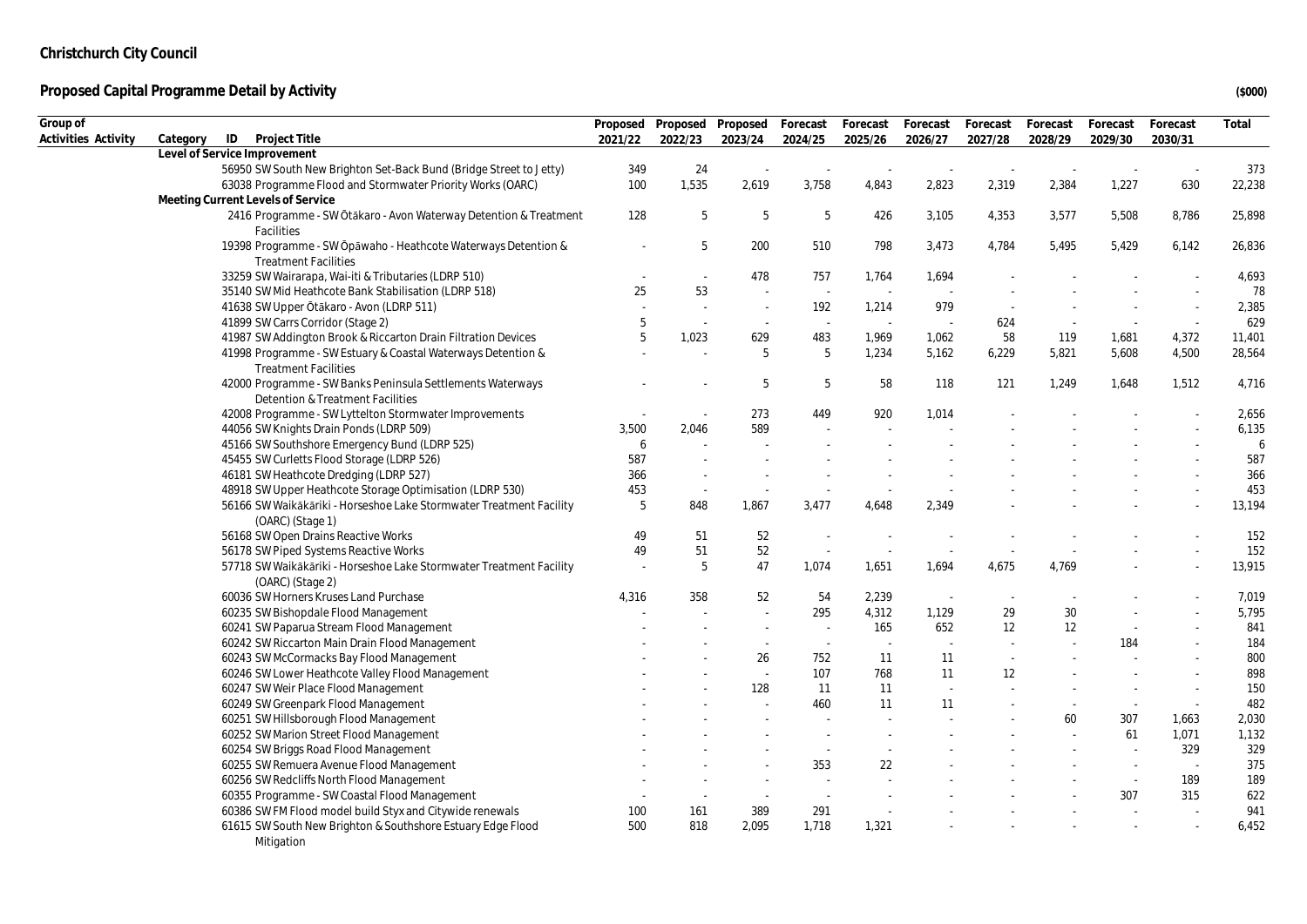| Group of                                          |                          |                                                                       |                          | Proposed Proposed Proposed |         | Forecast | Forecast       | Forecast                 | Forecast | Forecast | Forecast | Forecast | Total   |
|---------------------------------------------------|--------------------------|-----------------------------------------------------------------------|--------------------------|----------------------------|---------|----------|----------------|--------------------------|----------|----------|----------|----------|---------|
| Activities Activity                               | Category                 | ID<br>Project Title                                                   | 2021/22                  | 2022/23                    | 2023/24 | 2024/25  | 2025/26        | 2026/27                  | 2027/28  | 2028/29  | 2029/30  | 2030/31  |         |
|                                                   |                          | 62924 SW Flood Management Avon River Flood Modelling (OARC)           | 900                      | 256                        | 52      | $\sim$   | $\sim$         | ٠                        |          |          |          |          | 1,208   |
|                                                   |                          | 62925 SW Flood Management LDRP 521 Stage 1 Waitaki Street (OARC)      | 4,800                    | 2,046                      | 1,467   | 1,074    |                |                          |          |          |          |          | 9,387   |
|                                                   |                          |                                                                       |                          |                            |         |          |                |                          |          |          |          |          |         |
| Flood Protection and Control Works Total          |                          |                                                                       | 41,781                   | 28,016                     | 32,384  | 44,775   | 51,102         | 43,245                   | 42,259   | 45,741   | 44,052   | 47,856   | 421,211 |
| Housing                                           |                          |                                                                       |                          |                            |         |          |                |                          |          |          |          |          |         |
|                                                   | <b>Community Housing</b> |                                                                       |                          |                            |         |          |                |                          |          |          |          |          |         |
|                                                   | Asset Renewal            |                                                                       |                          |                            |         |          |                |                          |          |          |          |          |         |
|                                                   |                          | 452 Owner Occupier Housing - Purchase Back                            | 240                      | 123                        |         |          |                |                          |          |          |          |          | 363     |
|                                                   |                          | 36886 Programme - Housing                                             | 5,650                    | 5,837                      | 4,995   | 5,076    | 5,278          | 6,629                    | 6,904    | 6,119    | 7,254    | 7,533    | 61,275  |
| <b>Housing Total</b>                              |                          |                                                                       | 5,890                    | 5.960                      | 4,995   | 5,076    | 5,278          | 6,629                    | 6,904    | 6,119    | 7,254    | 7,533    | 61,638  |
|                                                   |                          |                                                                       |                          |                            |         |          |                |                          |          |          |          |          |         |
| Parks, Heritage & Coastal Environment<br>Heritage |                          |                                                                       |                          |                            |         |          |                |                          |          |          |          |          |         |
|                                                   | Asset Renewal            |                                                                       |                          |                            |         |          |                |                          |          |          |          |          |         |
|                                                   |                          | 3368 Mona Vale Bathhouse                                              |                          |                            |         |          |                |                          |          | 626      |          |          | 626     |
|                                                   |                          | 3373 Old Municipal Chambers                                           | 2,538                    | 6,000                      |         |          |                |                          |          |          |          |          | 8,538   |
|                                                   |                          | 22167 Canterbury Provincial Chambers Works (Stage 1)                  | 113                      |                            | $\sim$  |          |                | $\overline{\phantom{a}}$ | 20,000   | $\sim$   |          | $\sim$   | 20,113  |
|                                                   |                          | 61691 Heritage Buildings Reactive Renewals                            | 150                      | 153                        | 79      | 64       | 66             | 68                       | 70       | 72       | 74       | 76       | 872     |
|                                                   |                          | 61692 Heritage Buildings Planned Renewals                             | 770                      | 123                        | 691     | 490      | 286            | 169                      | 209      | 179      | 368      | 189      | 3,474   |
|                                                   |                          | 61693 Public Artworks, Monuments & Objects Planned Renewals (PAMO)    | 517                      | 133                        | 655     | 489      | 638            | 380                      | 333      | 306      | 307      | 126      | 3,884   |
|                                                   |                          | 61709 Parks Heritage Metropolitan Project (Former Council Stables)    |                          | $\overline{\phantom{a}}$   |         |          |                |                          |          |          |          | 60       | 60      |
|                                                   |                          | 61821 Cunningham House Building Renewals (Heritage)                   |                          | 716                        | 2,514   | 1,503    | 1,384          |                          |          |          |          |          | 6,117   |
|                                                   |                          | Level of Service Improvement                                          |                          |                            |         |          |                |                          |          |          |          |          |         |
|                                                   |                          | 1469 Robert McDougall Gallery Weathertightness                        | $\sim$                   | 1,053                      |         |          |                |                          |          |          |          |          | 1,053   |
|                                                   |                          | 61694 Monuments, Sculptures & Artworks Acquisition (PAMO)             | 500                      |                            |         |          |                |                          |          |          |          |          | 500     |
|                                                   |                          | Meeting Current Levels of Service                                     |                          |                            |         |          |                |                          |          |          |          |          |         |
|                                                   |                          | 45164 Robert McDougall Gallery Strengthening                          |                          |                            | 6,878   | 5,305    |                |                          |          |          |          |          | 12,183  |
|                                                   | Parks & Foreshore        |                                                                       |                          |                            |         |          |                |                          |          |          |          |          |         |
|                                                   | Asset Renewal            |                                                                       |                          |                            |         |          |                |                          |          |          |          |          |         |
|                                                   |                          | 357 Naval Point Development Plan                                      | 887                      | 312                        | 837     | 2,340    | 4,810          | 5,138                    | 4,581    | 2,623    | 2,760    | 2,537    | 26,825  |
|                                                   |                          | 423 Okains Bay Renewal                                                | 47                       |                            | $\sim$  |          |                |                          |          |          |          |          | 47      |
|                                                   |                          | 1410 Mid Heathcote Masterplan Implementation                          | 6                        | $\overline{a}$             | 252     | 130      |                |                          | 3        |          |          |          | 391     |
|                                                   |                          | 2302 Risingholme Park Playground Renewal                              | 206                      | $\sim$                     | $\sim$  |          |                |                          |          |          |          |          | 206     |
|                                                   |                          | 2356 Akaroa Wharf Renewal                                             | 500                      | 1,352                      | 6,495   | 10,738   |                |                          | ×.       |          |          |          | 19,085  |
|                                                   |                          | 3199 Hagley Park Tree Renewals                                        | 85                       | 61                         | 63      | 97       | 99             | 102                      | 104      | 107      |          |          | 718     |
|                                                   |                          | 3355 Former Council Stables                                           | $\overline{\phantom{a}}$ | $\sim$                     |         |          |                |                          | 16       |          |          |          | 16      |
|                                                   |                          | 3366 Little River Coronation Library                                  | 171                      | 563                        | $\sim$  | $\sim$   |                |                          |          |          |          |          | 734     |
|                                                   |                          | 11382 Waikākāriki - Horseshoe Lake Reserve Boardwalks & Track Repairs | 19                       | 110                        | 59      | 289      | $\overline{7}$ |                          |          |          |          |          | 484     |
|                                                   |                          | (Stage 2)                                                             |                          |                            |         |          |                |                          |          |          |          |          |         |
|                                                   |                          | 17916 Port Levy Toilet Block Renewal                                  | 146                      | 61                         |         |          |                |                          |          |          |          |          | 207     |
|                                                   |                          | 32202 Cathedral Square Public Toilets Rebuild                         | 22                       | 674                        |         |          |                |                          |          |          |          |          | 696     |
|                                                   |                          | 36875 Programme - Fire Fighting Equipment for Rural Fire Authority    | $\mathsf{Q}$             | 10 <sup>10</sup>           | 10      | 10       |                |                          |          |          |          |          | 39      |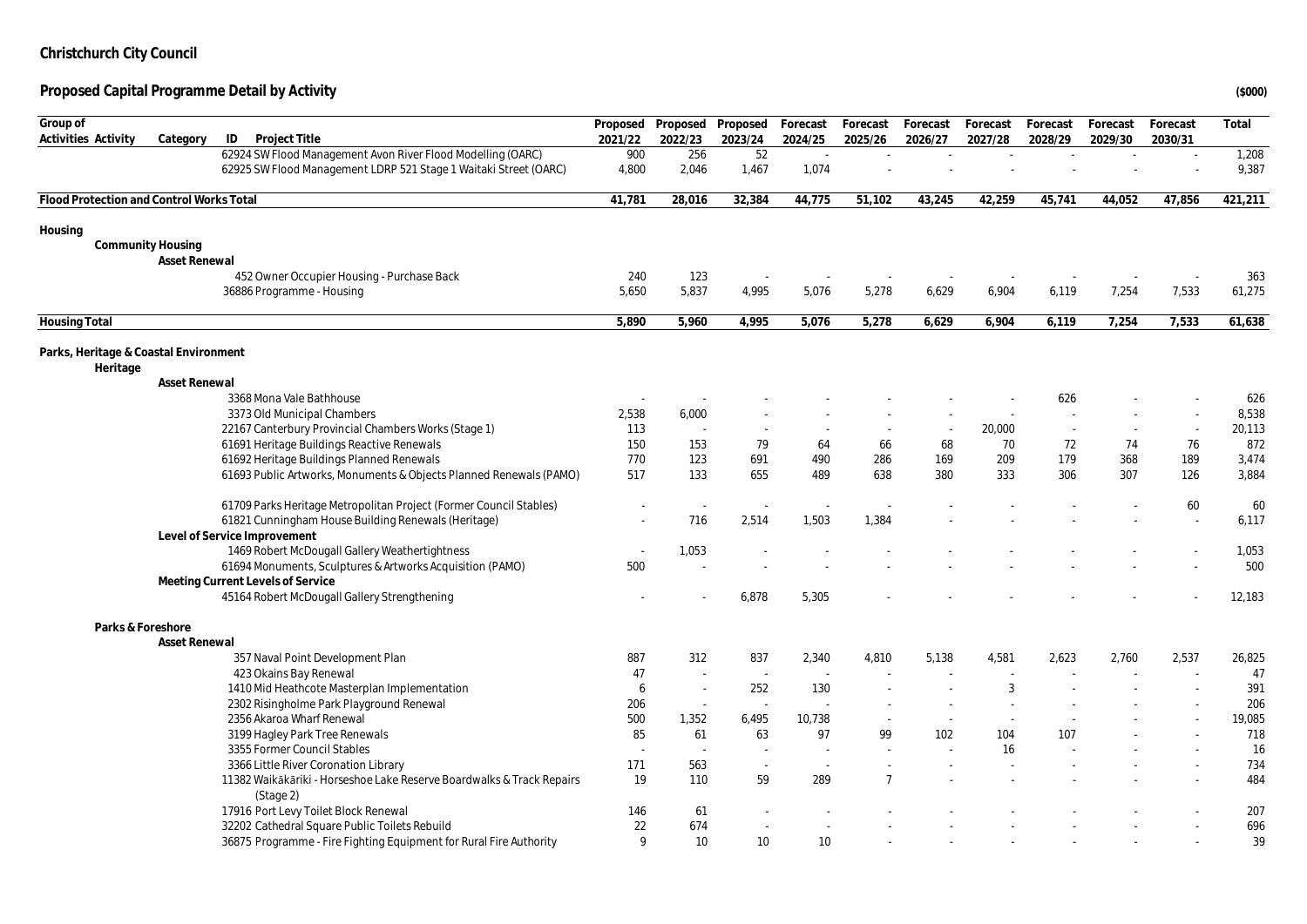| Group of            |          |                                                                                              | Proposed |          | Proposed Proposed Forecast |         | Forecast | Forecast | Forecast                    | Forecast                 | Forecast | Forecast                 | Total |
|---------------------|----------|----------------------------------------------------------------------------------------------|----------|----------|----------------------------|---------|----------|----------|-----------------------------|--------------------------|----------|--------------------------|-------|
| Activities Activity | Category | ID<br>Project Title                                                                          | 2021/22  | 2022/23  | 2023/24                    | 2024/25 | 2025/26  | 2026/27  | 2027/28                     | 2028/29                  | 2029/30  | 2030/31                  |       |
|                     |          | 41913 Programme - Residential Redzone Buildings & Assets (OARC)                              | 405      | 511      | 262                        | $\sim$  | $\sim$   | $\sim$   | $\mathcal{L}_{\mathcal{A}}$ | $\sim$                   | $\sim$   | $\sim$                   | 1,178 |
|                     |          | 41949 Marine Structures Planned Renewals                                                     | 398      | 358      | 419                        | 483     | 605      | 734      | 754                         | 775                      | 981      | 1,008                    | 6,515 |
|                     |          | 41950 Marine Seawall Planned Renewals                                                        | 328      | 394      | 367                        | 376     | 440      | 395      | 464                         | 477                      | 491      | 504                      | 4,236 |
|                     |          | 41951 Head to Head Governors Bay to Allandale Planned Seawall                                | 493      | 200      |                            |         |          |          |                             |                          |          |                          | 693   |
|                     |          | Renewals                                                                                     |          |          |                            |         |          |          |                             |                          |          |                          |       |
|                     |          | 42067 Port Hills & Banks Peninsula Planned Renewals                                          | 25       | $\sim$   |                            |         |          |          |                             |                          |          |                          | 25    |
|                     |          | 42068 Regional Parks Tree Renewals                                                           | 28       | $\sim$   | $\overline{\phantom{a}}$   | $\sim$  | $\sim$   |          |                             |                          | $\sim$   | $\sim$                   | 28    |
|                     |          | 43686 Community Parks Hard Surface Renewals                                                  |          | 435      | 1,845                      | 805     | 825      | 1,073    | 1,102                       | 1,133                    | 1,165    | 1,197                    | 9,580 |
|                     |          | 43687 Community Parks Planned Green Assets Renewals                                          | 230      | 639      | 576                        | 644     | 715      | 734      | 754                         | 894                      | 920      | 945                      | 7,051 |
|                     |          | 43697 Recreational Surface Renewals                                                          | 79       | 92       | $\overline{\phantom{a}}$   | 91      | 94       | 199      | 441                         | 393                      | 294      | 107                      | 1,790 |
|                     |          | 43716 Botanic Gardens Planned Buildings Renewals                                             | 766      | 220      | 261                        |         |          |          |                             |                          | $\sim$   | $\sim$                   | 1,247 |
|                     |          | 50154 Te Papa Kura Redcliffs Park Development                                                | 366      | $\sim$   |                            |         |          |          |                             |                          |          | $\sim$                   | 366   |
|                     |          | 50797 Coronation Hall Repairs                                                                | 631      |          |                            |         |          |          |                             |                          |          |                          | 631   |
|                     |          | 51775 Regency Reserve & Norrie Park Play Space Renewal                                       | 20       |          |                            |         |          |          |                             |                          |          |                          | 20    |
|                     |          | 54276 Diamond Harbour Wharf Planned Renewals                                                 | 253      |          |                            |         |          |          |                             |                          |          | 1,448                    | 1,701 |
|                     |          | 55278 Park Maintenance Facility Planned Renewals                                             | 735      |          |                            |         |          |          |                             |                          |          |                          | 735   |
|                     |          | 56898 Taiora QEII Park Master Plan Car Park Development                                      |          |          | $\overline{\phantom{a}}$   | $\sim$  |          | $\sim$   | 620                         |                          |          | $\sim$                   | 620   |
|                     |          | 56899 Taiora QEII Park Master Plan Sports Field Repositioning &<br>Stormwater Development    |          |          | 181                        | 351     | $\sim$   | 56       | 3,399                       | 1,788                    |          | $\overline{\phantom{a}}$ | 5,775 |
|                     |          | 58911 Taiora QEII Park Master Plan Sports Pavilion                                           |          |          | $\sim$                     | $\sim$  | 924      | $\sim$   |                             |                          |          | ٠                        | 924   |
|                     |          | 61699 Botanic Gardens Planned Buildings Renewals                                             | 140      | $\sim$   | $\sim$                     | 172     | 176      | 678      | 707                         | $\sim$                   | $\sim$   | $\omega$                 | 1,873 |
|                     |          | 61700 Botanic Gardens Planned Services Renewals                                              | 390      | 604      | 513                        | 542     | 473      | 486      | 406                         | 417                      | 429      | 535                      | 4,795 |
|                     |          | 61701 Botanic Gardens Planned Hard Surfaces Renewals                                         |          | $\sim$   | $\overline{\phantom{a}}$   | $\sim$  | $\sim$   |          | 87                          | 298                      | 307      | $\sim$                   | 692   |
|                     |          | 61703 Botanic Gardens Planned Displays, Visitor Information & Signage                        | 20       | 20       | 21                         | 21      | 22       | 723      | 23                          | 24                       | 25       | 25                       | 924   |
|                     |          | Renewals                                                                                     |          |          |                            |         |          |          |                             |                          |          |                          |       |
|                     |          | 61704 Botanic Gardens Planned Irrigation & Turf Renewals                                     | 85       | 87       | 105                        | 59      | 61       | 62       | 64                          | 66                       | 67       | 69                       | 725   |
|                     |          | 61705 Botanic Gardens Planned Furniture, Structures & Support Assets                         | 90       | 92       | 94                         | 97      | 99       | 102      | 104                         | 107                      | 110      | 113                      | 1,008 |
|                     |          | Renewals                                                                                     |          |          |                            |         |          |          |                             |                          |          |                          |       |
|                     |          | 61706 Botanic Gardens Planned Collections Renewals                                           | 50       | 51       | 52                         | 107     | 110      | 113      | 116                         | 119                      | 123      | 126                      | 967   |
|                     |          | 61707 Botanic Gardens Planned Tree Renewals                                                  | 70       | 72       | 73                         | 75      | 77       | 79       | 81                          | 83                       | 86       | 88                       | 784   |
|                     |          | 61713 Hagley Park Planned Buildings Renewals                                                 |          | $\omega$ | 21                         | 881     | 880      | $\sim$   |                             | $\sim$                   | $\sim$   | 441                      | 2,223 |
|                     |          | 61714 Hagley Park Planned Fields & Grounds Renewals                                          | 50       | 153      | 367                        | 537     | $\sim$   | 56       | $\sim$                      | $\overline{\phantom{a}}$ | $\sim$   | $\sim$                   | 1,163 |
|                     |          | 61715 Hagley Park Planned Furniture, Structures, Recreation & Green<br><b>Asset Renewals</b> | 80       | 77       | 47                         | 32      | 33       | 271      | 253                         | 60                       | 76       | 389                      | 1,318 |
|                     |          | 61716 Hagley Park Planned Hard Surfaces Renewals                                             | 700      | 870      | 524                        |         | $\sim$   |          |                             | $\overline{\phantom{a}}$ | $\sim$   | $\overline{\phantom{a}}$ | 2,094 |
|                     |          | 61721 Regeneration Red Zone Planned Parks Asset Renewals                                     | 250      | 256      | 262                        | 54      | 55       | 56       | 58                          | 119                      | 123      | 126                      | 1,359 |
|                     |          | 61724 Coastal Land Protection Revegetation & Amenity Planting                                | 35       | 36       | 37                         | 38      | 39       | 40       | 41                          | 42                       | 43       | 44                       | 395   |
|                     |          | 61728 Marine Structures Planned Renewals                                                     |          | $\sim$   | 52                         | 537     | 22       | 226      |                             |                          | ÷.       |                          | 837   |
|                     |          | 61738 Operating Plant & Equipment Renewals for Council Parks                                 | 200      | 205      | 210                        | 268     | 275      | 395      | 406                         | 417                      | 429      | 441                      | 3,246 |
|                     |          | 61739 Operating Plant & Equipment Renewals for Regional Parks                                | 50       | 51       | 52                         | 54      | 55       | 56       | 58                          | 60                       | 61       | 63                       | 560   |
|                     |          | 61741 Regional Parks Planned Buildings Renewals                                              | 380      | 184      | 534                        | 891     | 715      | 553      | 475                         | 274                      | 1.043    | 227                      | 5,276 |
|                     |          | 61746 Regional Parks Planned Coastal Assets Renewals                                         | 400      | 430      | 681                        | 664     | 495      | 508      | 522                         | 536                      | 552      | 567                      | 5,355 |
|                     |          | 61747 Regional Parks Planned Displays, Visitor information & Signage                         | 65       | 102      | 105                        | 75      | 72       | 113      | 133                         | 72                       | 74       | $\sim$                   | 811   |
|                     |          | Renewals                                                                                     |          |          |                            |         |          |          |                             |                          |          |                          |       |
|                     |          | 61748 Regional Parks Planned Access and Carparks Renewals                                    |          | 96       | 98                         | 93      | 95       | 96       | 99                          | 101                      | 104      | 107                      | 889   |
|                     |          | 61749 Regional Parks Building Reactive Renewals                                              | 95       | 97       | 100                        | 86      | 88       | 90       | 93                          | 60                       | 61       | 63                       | 833   |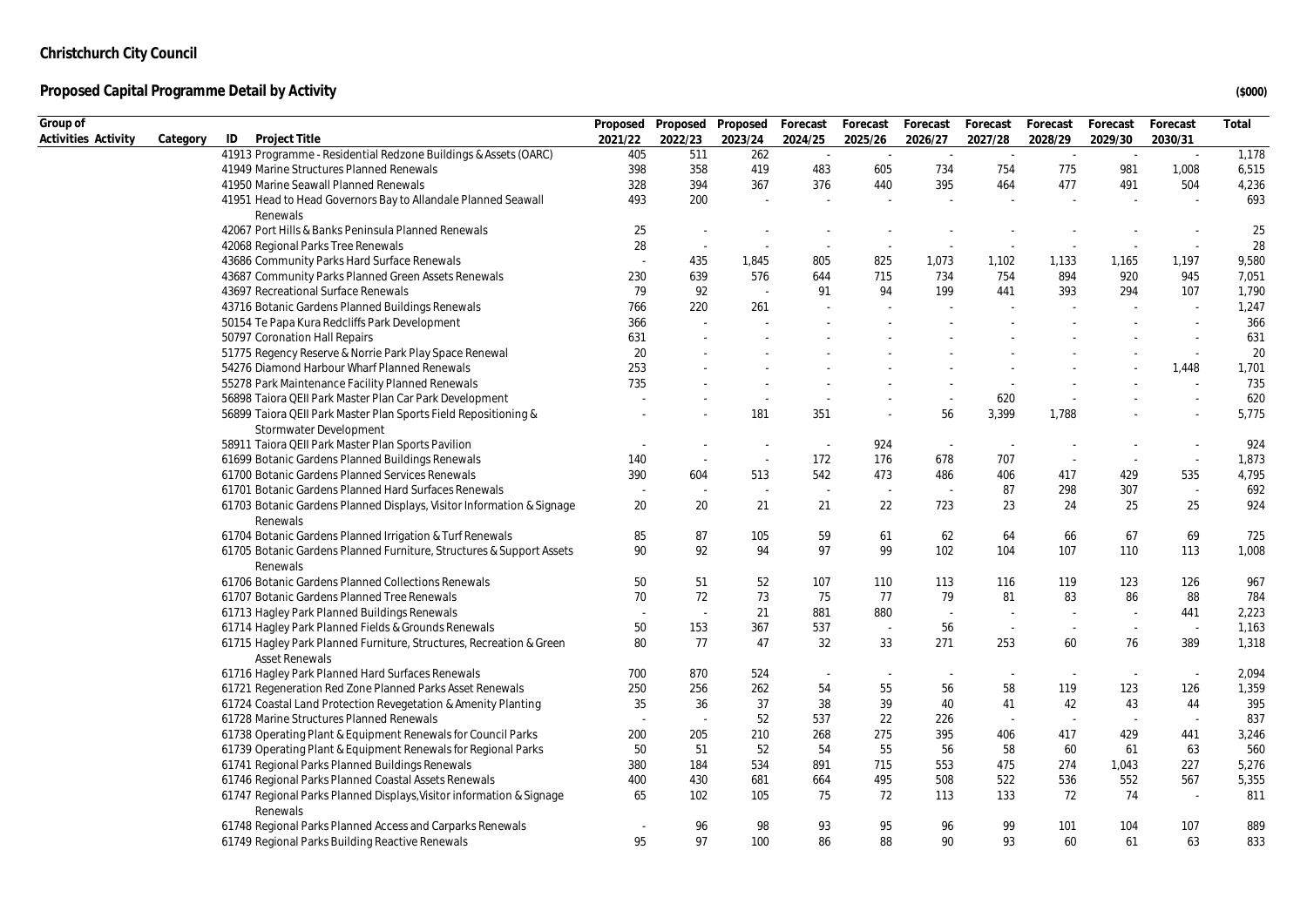| Group of            |          |                                                                    | Proposed |         | Proposed Proposed | Forecast | Forecast | Forecast | Forecast | Forecast | Forecast | Forecast | Total  |
|---------------------|----------|--------------------------------------------------------------------|----------|---------|-------------------|----------|----------|----------|----------|----------|----------|----------|--------|
| Activities Activity | Category | ID<br>Project Title                                                | 2021/22  | 2022/23 | 2023/24           | 2024/25  | 2025/26  | 2026/27  | 2027/28  | 2028/29  | 2029/30  | 2030/31  |        |
|                     |          | 61750 Regional Parks Planned Operational Communication Equipment   | 100      | 82      | 52                | 54       | 55       | 68       | 70       | 72       | 74       | 101      | 728    |
|                     |          | Renewals                                                           |          |         |                   |          |          |          |          |          |          |          |        |
|                     |          | 61753 Regional Parks Planned Mutual Boundary Fence Renewals        | 30       | 31      | 31                | 32       | 33       | 34       | 35       | 36       | 37       | 38       | 337    |
|                     |          | 61756 Regional Parks Play & Recreation Planned Asset Renewals      |          | 113     | 180               | 64       | 138      | 79       | 17       | 298      | $\sim$   | 31       | 920    |
|                     |          | 61757 Regional Parks Port Hills & Banks Peninsula Planned Assets   | 116      | 294     | 141               | 483      | 495      | 508      | 522      | 536      | 552      | 567      | 4,214  |
|                     |          | Renewals                                                           |          |         |                   |          |          |          |          |          |          |          |        |
|                     |          | 61758 Regional Parks Asset Reactive Renewals                       | 50       | 51      | 52                | 54       | 55       | 56       | 58       | 60       | 61       | 63       | 560    |
|                     |          | 61759 Regional Parks Tree Renewals                                 | 60       | 61      | 63                | 64       | 66       | 124      | 70       | 72       | 74       | 76       | 730    |
|                     |          | 61760 Cemeteries Planned Building Renewals                         | 360      | 102     | 471               | 54       | 22       | 56       | 81       | 179      | 25       | 63       | 1,413  |
|                     |          | 61761 Cemeteries Asset Reactive Renewals                           | 20       | 20      | 21                | 21       | 22       | 23       | 23       | 24       | 25       | 25       | 224    |
|                     |          | 61762 Cemeteries Building Reactive Renewals                        | 50       | 51      | 52                | 54       | 11       | 11       | 58       | 298      | 12       | 13       | 610    |
|                     |          | 61763 Cemeteries Planned Asset Equipment Renewals                  |          | 133     | 126               | 129      | 110      | 136      | 128      | 83       | 86       | 88       | 1,019  |
|                     |          | 61764 Cemeteries Burial Beam Replacement                           | 110      | 113     | 115               | 140      | 143      | 147      | 151      | 155      | 159      | 164      | 1,397  |
|                     |          | 61765 Cemeteries Planned Tree Renewals                             | 75       | 77      | 79                | 81       | 83       | 85       | 87       | 72       | 74       | 76       | 789    |
|                     |          | 61766 Cemeteries Mutual Boundary Planned Fence Renewals            | 10       | 10      | 10                | 11       | 11       | 11       | 12       | 12       | 12       | 13       | 112    |
|                     |          | 61777 Community Parks Planned Playspaces Renewals                  | 620      | 1,249   | 1,371             | 2,097    | 2,329    | 2,768    | 2,522    | 2,551    | 2,282    | 2,740    | 20,529 |
|                     |          | 61779 Margaret Mahy Playground Planned Asset Renewals              | 85       | 87      | 89                | 91       | 334      | 90       | 93       | 250      | 258      | 398      | 1,775  |
|                     |          | 61780 Community Parks Play Items Reactive Renewals                 | 75       | 77      | 79                | 81       | 83       | 56       | 58       | 72       | 74       | 101      | 756    |
|                     |          | 61793 Community Parks Planned Buildings Renewals                   | 418      | 454     | 1,388             | 1,149    | 1,514    | 1,287    | 800      | 1,263    | 1,454    | 1,858    | 11,585 |
|                     |          | 61794 Community Parks Planned Recreation Spaces Renewals           | 10       | 72      | 52                | 430      | 1,172    | 62       | 407      | 552      | 489      | 253      | 3,499  |
|                     |          | 61795 Community Parks Planned Hard Surfaces Renewals               | 110      | 210     | 141               | 306      | 385      | 678      | 290      | 101      | 245      | 296      | 2,762  |
|                     |          | 61796 Community Parks Planned Asset Renewals                       | 190      | 328     | 330               | 70       | 66       | 68       | 70       | 36       | 37       | 165      | 1,360  |
|                     |          | 61808 City Parks Planned Major Structures Component Renewals       | 403      | 128     | 191               | 118      | 105      | 169      | 151      | 107      | 110      | 113      | 1,595  |
|                     |          | 61809 Community Parks Planned Furniture, Structures & Water Supply | 250      | 460     | 367               | 322      | 330      | 395      | 348      | 417      | 411      | 441      | 3,741  |
|                     |          | <b>Asset Renewals</b>                                              |          |         |                   |          |          |          |          |          |          |          |        |
|                     |          | 61811 Heritage Parks Planned Green Asset Collections Renewals      | 170      | 174     | 272               | 274      | 297      | 271      | 215      | 173      | 141      | 126      | 2,113  |
|                     |          | 61812 Community Parks Building Reactive Renewals                   | 150      | 102     | 157               | 161      | 165      | 169      | 174      | 334      | 287      | 252      | 1,951  |
|                     |          | 61813 Central City Precinct Parks Reactive Renewals                | 80       | 66      | 84                | 81       | 66       | 85       | 70       | 101      | 104      | 76       | 813    |
|                     |          | 61814 Community Parks Asset Reactive Renewals                      | 100      | 102     | 105               | 107      | 110      | 113      | 116      | 155      | 159      | 164      | 1,231  |
|                     |          | 61815 Community Parks Planned Tree Renewals                        | 250      | 256     | 262               | 268      | 385      | 395      | 406      | 417      | 184      | 189      | 3,012  |
|                     |          | 61816 Community Parks Planned Irrigation System renewals           | 140      | 143     | 147               | 107      | 110      | 113      | 116      | 119      | 123      | 126      | 1,244  |
|                     |          | 61817 Community Parks Planned Mutual Boundary Fence Renewals       | 75       | 77      | 79                | 81       | 83       | 85       | 87       | 89       | 92       | 94       | 842    |
|                     |          | 61818 Community Parks Planned Sports Fields Renewals               | 252      | 365     | 536               | 608      | 423      | 628      | 513      | 539      | 659      | 723      | 5,246  |
|                     |          | 61956 Programme - Harewood Plant Nursery Planned Renewals          | 50       | 51      | 52                | 54       | 55       | 56       | 58       | 60       | 61       | 63       | 560    |
|                     |          | 62549 Red Zone Regeneration-Southshore and South New Brighton      | 400      | 2,353   | 2,933             |          |          |          |          |          |          | $\sim$   | 5,686  |
|                     |          | Estuary Edge Erosion Management                                    |          |         |                   |          |          |          |          |          |          |          |        |
|                     |          | 63028 Park Rubbish Bin Replacement                                 | 600      |         |                   |          |          |          |          |          |          |          | 600    |
|                     | Growth   |                                                                    |          |         |                   |          |          |          |          |          |          |          |        |
|                     |          | 2397 Buchan Playground Remodel                                     | 259      |         |                   |          |          |          |          |          |          |          | 259    |
|                     |          | 3177 Land Development Neighbourhood Parks (Catchment 3             |          | 1,023   | 1,456             | 2,953    | 3,027    | 3,105    | 3,247    | 4,322    | 4,447    | 4,725    | 28,305 |
|                     |          | Greenfields)                                                       |          |         |                   |          |          |          |          |          |          |          |        |
|                     |          | 41930 Templeton Cemetery Development                               |          |         | $\sim$            | 268      | 1,101    | 1,976    | 1,862    | 2,146    | 1,910    | 2,016    | 11,279 |
|                     |          | 42034 Groynes, Roto Kohatu & Ōtukaikino Development                |          |         | 105               | 235      | 237      | 226      | 249      |          |          |          | 1,052  |
|                     |          | 43714 Botanic Gardens Buildings Development                        | 212      |         |                   |          |          |          |          |          |          |          | 212    |
|                     |          | 51451 Green Assets Port Hills Regional Parks                       | 117      |         |                   |          |          |          |          |          |          |          | 117    |
|                     |          | 56896 Taiora QEII Park Master Plan Playground Development          | 19       |         |                   |          |          |          |          |          |          |          | 19     |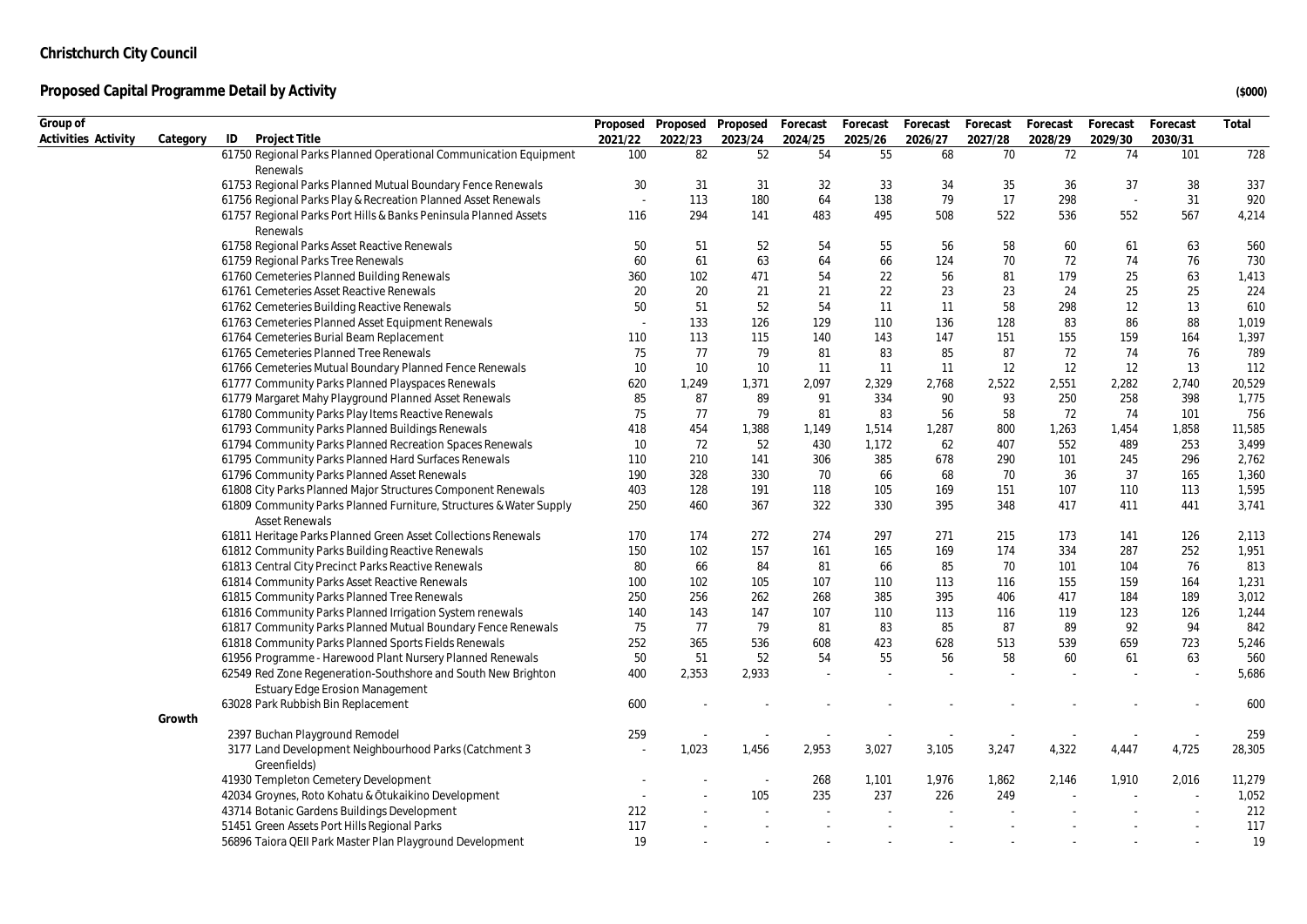| Group of            |          |                                                                                    |         |         | Proposed Proposed Proposed Forecast |                          | Forecast                 | Forecast                 | Forecast                 | Forecast | Forecast       | Forecast                    | Total  |
|---------------------|----------|------------------------------------------------------------------------------------|---------|---------|-------------------------------------|--------------------------|--------------------------|--------------------------|--------------------------|----------|----------------|-----------------------------|--------|
| Activities Activity | Category | ID<br>Project Title                                                                | 2021/22 | 2022/23 | 2023/24                             | 2024/25                  | 2025/26                  | 2026/27                  | 2027/28                  | 2028/29  | 2029/30        | 2030/31                     |        |
|                     |          | 61695 Botanic Gardens Access & Carparks Development                                | 250     | 512     | 524                                 | 537                      | 330                      | 398                      | 1,303                    | 608      | $\sim$         | $\mathcal{L}_{\mathcal{A}}$ | 4,462  |
|                     |          | 61698 Botanic Gardens Planned Services Development                                 | 360     | 153     | 210                                 | 215                      | 352                      | 339                      | 580                      | 596      | 981            | 252                         | 4,038  |
|                     |          | 61729 Land Development & Acquisition for City Parks                                |         | ÷.      | 1,197                               | 1,185                    | 2,256                    | 1,359                    | 1,160                    | 1,192    | $\sim$         | $\sim$                      | 8,349  |
|                     |          | 61730 Land Dev-DC funded-Neighbourhood Parks-Catchment 1-Central                   |         | 256     | 267                                 | 698                      | 770                      | 847                      | 406                      | 1,550    | 1,104          | 1,197                       | 7,095  |
|                     |          | 61731 Land Dev-DC funded-Neighbourhood Parks-Catchment 2-<br>Suburban              |         | 256     | 838                                 | 1,181                    | 1,211                    | 1,242                    | 406                      | 1,550    | 2,024          | 1,386                       | 10,094 |
|                     |          | 61733 Land Dev-DC funded-Neighbourhood Parks-Catchment 4-BP                        |         | 256     | 314                                 | 322                      | 330                      | 339                      | 348                      | 358      | 368            | 378                         | 3,013  |
|                     |          | 61734 Land Dev-DC funded-Neighbourhood Parks-Catchment 2<br>Suburban-Infill Growth |         | 512     | 786                                 | 966                      | 1,211                    | 1,242                    | 406                      | 1,550    | 2,024          | 1,386                       | 10,083 |
|                     |          | 61735 Operating Plant & Equipment Acquisitions for Council Parks                   | 200     | 205     | 210                                 | 107                      | 110                      | 113                      | 116                      | 119      | 123            | 126                         | 1,429  |
|                     |          | 61737 Operating Plant & Equipment Acquisitions for Regional Parks                  | 95      | 97      | 100                                 | 97                       | 99                       | 102                      | 104                      | 107      | 110            | 113                         | 1,024  |
|                     |          | 61751 Ferrymead Park Regional Development                                          | 15      | 92      | 126                                 | 75                       | 165                      | 226                      | 174                      | 310      | 166            | 94                          | 1,443  |
|                     |          | 61767 Cemeteries Development of New Assets                                         | 95      | 97      | 100                                 | 102                      | 105                      | 107                      | 110                      | 113      | 117            | 157                         | 1,103  |
|                     |          | 61768 Cemeteries Burial Beams Development                                          | 250     | 256     | 262                                 | 268                      | 275                      | 282                      | 290                      | 298      | 307            | 315                         | 2,803  |
|                     |          | 61769 Belfast Cemetery Extension Development                                       |         | $\sim$  | 314                                 | 672                      | 722                      | $\sim$                   |                          |          |                | $\sim$                      | 1,708  |
|                     |          | 61770 Diamond Harbour Cemetery Development                                         | 100     | ÷       |                                     | 215                      | $\sim$                   |                          |                          |          |                | $\sim$                      | 315    |
|                     |          | 61771 Duvauchelle Cemetery Development                                             |         |         |                                     | 215                      | 220                      |                          |                          |          |                |                             | 435    |
|                     |          | 61772 Lyttleton Catholic Cemetery Development                                      |         | ÷.      |                                     | ÷.                       | 335                      | $\overline{\phantom{a}}$ |                          |          |                | $\sim$                      | 335    |
|                     |          | 61773 Memorial Cemetery Development                                                | 200     | 205     |                                     | $\sim$                   | 370                      | 339                      | $\sim$                   | 358      | $\sim$         | $\sim$                      | 1,472  |
|                     |          | 61775 Land Purchases for Cemeteries Development                                    | $\sim$  | ÷.      | $\sim$                              | $\sim$                   | 220                      | 1,242                    | 1,856                    | $\sim$   | 1,534          | 2,205                       | 7,057  |
|                     |          | 61783 Community Parks Buildings Development                                        | $\sim$  | $\sim$  | $\sim$                              | 43                       | 550                      | $\sim$                   | 23                       | 322      | 25             | 378                         | 1,341  |
|                     |          | 61785 Community Parks Sports Field Development                                     | 845     | 1,567   | 995                                 | 383                      | 1,075                    | 993                      | 1,258                    | 974      | 965            | 1,087                       | 10,142 |
|                     |          | 61789 Carrs Reserve Services Relocation                                            |         | ÷,      | $\overline{\phantom{a}}$            | 3,948                    | $\sim$                   |                          |                          |          |                | $\sim$                      | 3,948  |
|                     |          | 61801 Lancaster Park Redevelopment                                                 | 471     | 153     | 807                                 | 1,611                    | 2,201                    | 2,823                    |                          |          | $\sim$         | $\sim$                      | 8,066  |
|                     |          | Level of Service Improvement                                                       |         |         |                                     |                          |                          |                          |                          |          |                |                             |        |
|                     |          | 408 Head to Head Walkway                                                           | 143     | 153     | 157                                 | 161                      | 165                      | 169                      | 174                      | 179      | 184            | 189                         | 1,674  |
|                     |          | 30588 Estuary Edge Project                                                         | 96      | $\sim$  | $\sim$                              | $\sim$                   | $\sim$                   | ÷.                       |                          |          | $\sim$         | $\sim$                      | 96     |
|                     |          | 61696 Botanic Gardens Planned Exibitions, Collections & Signs<br>Development       | 215     | 205     | 105                                 | 107                      | 281                      | 254                      | 220                      | 167      | 172            | 176                         | 1,902  |
|                     |          | 61697 Botanic Gardens Planned Buildings Development                                | 130     | 189     | $\blacksquare$                      | 32                       | 33                       | 1,112                    | $\sim$                   |          | 417            | $\sim$                      | 1,913  |
|                     |          | 61702 Botanic Gardens Childrens Garden Development Project                         | $\sim$  | $\sim$  | 39                                  | 179                      | 1,370                    | 1,074                    | 1,160                    |          | $\sim$         | $\sim$                      | 3,822  |
|                     |          | 61718 Hagley Park Services Development                                             | 90      | 133     | 10                                  | ÷.                       | $\sim$                   | $\sim$                   | $\sim$                   | $\sim$   | $\sim$         | $\sim$                      | 233    |
|                     |          | 61744 Regional Parks Development for Port Hills & Banks Peninsula                  | 655     | 702     | 524                                 | 1,112                    | 781                      | 853                      | 516                      | 686      | 610            | 664                         | 7,103  |
|                     |          | 61745 Regional Parks Coastal & Plains Planned Development                          | 290     | 962     | 639                                 | 268                      | 550                      | 786                      | 929                      | 693      | 565            | 510                         | 6,192  |
|                     |          | 61754 Regional Parks Planned New Operational Equipment Acquisitions                | 100     | 51      | 105                                 | 54                       | 110                      | 56                       | 116                      | 60       | 123            | 63                          | 838    |
|                     |          | 61791 Citywide Forest Planting                                                     |         |         |                                     |                          |                          | 113                      | 116                      | 119      | 184            | 189                         | 721    |
|                     |          | 61800 Ferrymead Punt Landing Development                                           |         |         |                                     |                          |                          | $\sim$                   |                          |          | 6              | 44                          | 50     |
|                     |          | 61806 Sports Fields Irrigation Systems Development                                 |         | $\sim$  | $\sim$                              | 161                      | 165                      | 169                      | 174                      | 179      | 184            | 189                         | 1,221  |
|                     |          | 61957 Programme - Harewood Plant Nursery Development                               | 280     | 317     | 304                                 | 247                      | 253                      | 56                       | 58                       | 60       | 61             | 63                          | 1,699  |
|                     |          | Meeting Current Levels of Service                                                  |         |         |                                     |                          |                          |                          |                          |          |                |                             |        |
|                     |          | 1436 Takapūneke Reserve Planned Renewals                                           | 23      |         | $\overline{\phantom{a}}$            | $\overline{\phantom{a}}$ |                          |                          |                          |          | $\blacksquare$ | $\overline{\phantom{a}}$    | 23     |
|                     |          | 43671 South New Brighton Reserves Development                                      | 261     |         | 838                                 | 859                      | 66                       | 71                       | 79                       | 72       | 25             | 76                          | 2,347  |
|                     |          | 43678 Little River Play and Recreation Development                                 | 302     |         | ×                                   | ÷.                       | $\overline{\phantom{a}}$ | $\sim$                   | $\overline{\phantom{a}}$ |          | $\sim$         | $\sim$                      | 302    |
|                     |          | 61719 Hagley Park Planned New Tree Development                                     |         |         | ×                                   | ×,                       |                          |                          | 12                       | 12       | 18             | 19                          | 61     |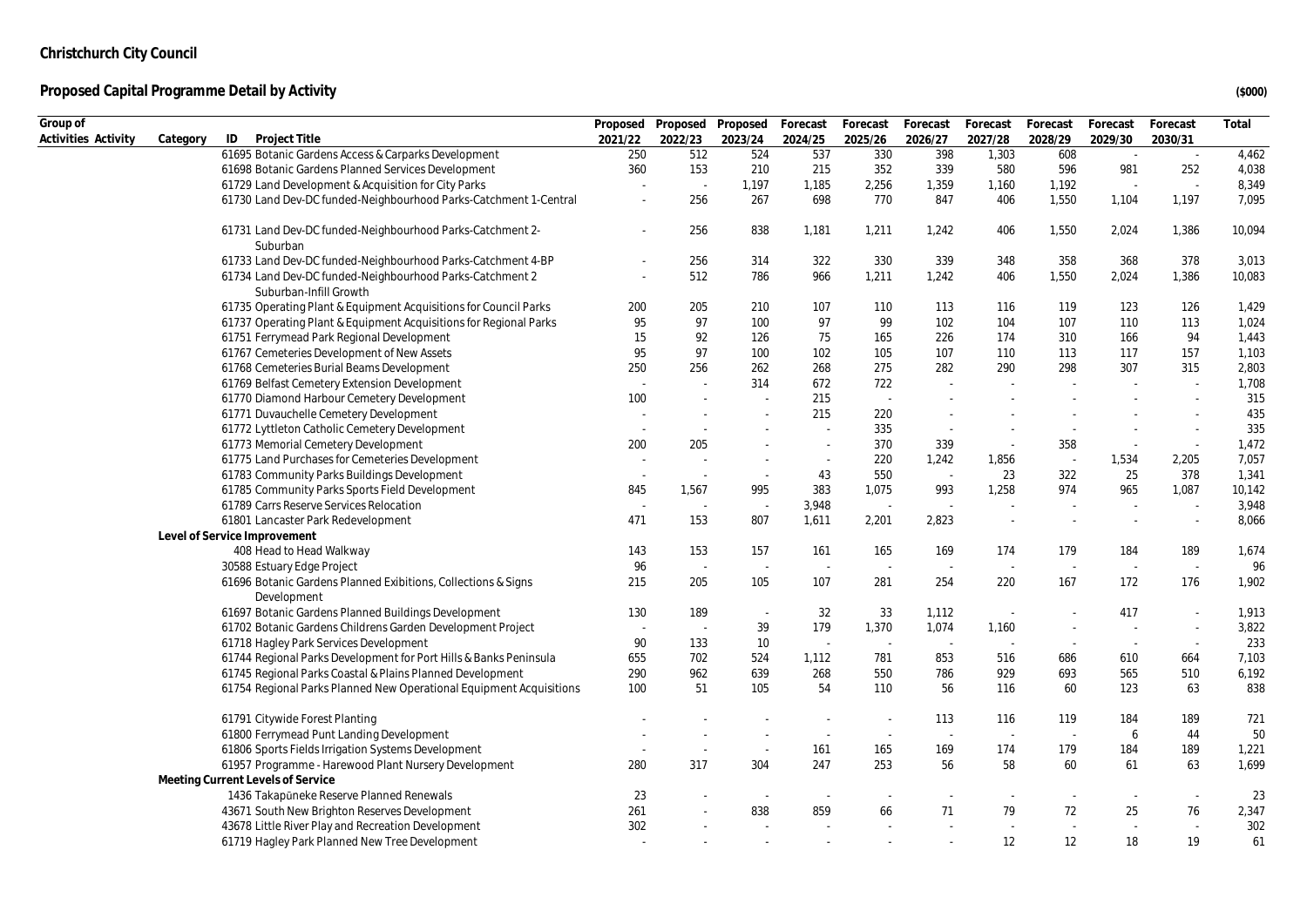| Group of                                                                                |         | Proposed Proposed        | Proposed                 | Forecast | Forecast | Forecast | Forecast | Forecast | Forecast | Forecast | Total   |
|-----------------------------------------------------------------------------------------|---------|--------------------------|--------------------------|----------|----------|----------|----------|----------|----------|----------|---------|
| Activities Activity<br>ID<br>Project Title<br>Category                                  | 2021/22 | 2022/23                  | 2023/24                  | 2024/25  | 2025/26  | 2026/27  | 2027/28  | 2028/29  | 2029/30  | 2030/31  |         |
| 61781 Community Parks Access & Carparks Development                                     | $\sim$  | ÷.                       | $\sim$                   | $\sim$   | $\sim$   | $\sim$   | $\sim$   | 283      | 245      | $\sim$   | 528     |
| 61782 Community Parks Development                                                       | 297     | 2,097                    | 3,426                    | 526      | 782      | 869      | 2,081    | 2,046    | 955      | 2,258    | 15,337  |
| 61784 Community Parks Development New Signage Assets                                    | 10      | 61                       | 10                       | 64       | 66       | 11       | 12       | 12       | 12       | 13       | 271     |
| 61787 Taiora QEII Development (Stage 2)                                                 |         | 45                       | 283                      | 150      | 330      | 226      | 3,537    | 1,609    | 368      |          | 6,548   |
| 61788 Bexley Park Development                                                           |         | 276                      | 157                      | 54       | 116      | 62       | 64       | 66       | 43       | 44       | 882     |
| 61798 Bays Skate & Scooter Park Development                                             | 418     | $\sim$                   |                          | ÷.       |          |          |          |          | $\sim$   | $\sim$   | 418     |
| 61799 Dog Parks Development                                                             |         | $\sim$                   | $\sim$                   | $\sim$   | $\sim$   |          |          |          | $\sim$   | 25       | 25      |
| 61802 Linwood Park Development                                                          |         | $\sim$                   | $\sim$                   | 11       | 132      | 23       | 23       | 83       | 86       | 63       | 421     |
| 61803 Community Parks Development of New Assets                                         | 159     | 163                      | 167                      | 171      | 175      | 180      | 185      | 191      | 196      | 202      | 1,789   |
| 61804 Community Parks Recreation Spaces Development                                     |         | ÷,                       | $\sim$                   | $\sim$   | 22       | 45       | 441      | 66       | 797      | $\sim$   | 1,371   |
| 61805 Parks Maintenance Depots Development                                              |         | $\overline{\phantom{a}}$ | 629                      | 1,289    |          |          |          |          |          |          | 1,918   |
| New Service                                                                             |         |                          |                          |          |          |          |          |          |          |          |         |
| 43478 Port Hills Fire Recovery                                                          | 72      | $\overline{\phantom{a}}$ | $\overline{\phantom{a}}$ |          |          |          |          |          |          |          | 72      |
| 43711 Botanic Gardens - Ground Source Heating Renewal                                   | 29      | 451                      | 11                       |          |          |          |          |          |          |          | 491     |
| 51094 Sumner Changing Rooms Project                                                     |         |                          | 66                       |          |          |          |          |          |          |          | 66      |
| 58672 Ōtākaro-Avon River Corridor (OARC)                                                | 8,916   | 4,000                    | 3,983                    | 5,074    | 5,101    | 5,000    | 4,995    | 4,902    | 4,644    | $\sim$   | 46,615  |
| 61723 Red Zone Regeneration Red Zone Parks Development                                  |         |                          |                          | 537      | 7,154    | 15,809   | 21,918   | 17,406   | 26,990   | 32,883   | 122,697 |
|                                                                                         |         |                          |                          |          |          |          |          |          |          |          |         |
| Parks, Heritage & Coastal Environment Total                                             | 35,976  | 40,990                   | 56,484                   | 64,486   | 58,915   | 66,815   | 95,090   | 66,825   | 72,524   | 74,602   | 632,707 |
| Regulatory Compliance<br><b>Asset Renewal</b><br>36876 Programme - Compliance Equipment | 207     | 134                      | 22                       | 160      | 72       | 40       | 63       | 54       | 46       |          | 798     |
| Regulatory & Compliance Total                                                           | 207     | 134                      | 22                       | 160      | 72       | 40       | 63       | 54       | 46       | $\sim$   | 798     |
|                                                                                         |         |                          |                          |          |          |          |          |          |          |          |         |
| Solid Waste & Resource Recovery<br>Solid Waste & Resource Recovery                      |         |                          |                          |          |          |          |          |          |          |          |         |
| Asset Renewal                                                                           |         |                          |                          |          |          |          |          |          |          |          |         |
| 106 Waste Transfer Stations Renewals and Replacements                                   | 700     | 732                      | 784                      |          |          |          |          |          |          |          | 2,216   |
| 109 Solid Waste Renewals                                                                | 494     | 273                      | 290                      |          |          |          |          |          |          |          | 1,057   |
| 161 Closed Landfills Aftercare                                                          | 450     | 470                      | 483                      |          |          |          |          |          |          |          | 1,403   |
| 162 Closed Landfill Aftercare Burwood                                                   | 511     | 338                      | 535                      |          |          |          |          |          |          | $\sim$   | 1,384   |
| 2598 Burwood Gas Treatment Plant Renewals                                               | 450     | $\overline{a}$           | 96                       | $\sim$   |          |          |          |          | $\sim$   | $\sim$   | 546     |
| 37828 Programme - Waste Transfer Stations Renewals                                      |         |                          |                          | 863      | 882      | 906      | 931      | 241      | 1,008    | 1,061    | 5,892   |
| 37830 Programme - Solid Waste Renewals                                                  |         |                          |                          | 100      | 110      | 121      | 131      | 141      | 155      | 170      | 928     |
| 37832 Programme - Closed Landfill Aftercare                                             |         |                          | ×.                       | 495      | 507      | 521      | 535      | 550      | 579      | 610      | 3,797   |
| 37833 Programme - Burwood Closed Landfill After Care                                    |         |                          | $\sim$                   | 58       | 112      | 58       | 59       | 61       | 64       | 135      | 547     |
| 60432 Materials Recovery Facility Building & Fixed Plant Renewals                       |         | ÷                        | 102                      | 126      | 151      | 201      | 226      | 252      | 285      | 319      | 1,662   |
| 60433 Organics Processing Plant Building and Fixed Plant Renewals                       |         | ×.                       | 307                      | 351      | 375      | 401      | 427      | 452      | 491      | 610      | 3,414   |
| 60434 Community Collection Point Renewals                                               |         | 51                       |                          |          |          |          |          |          |          |          | 51      |
| Meeting Current Levels of Service                                                       |         |                          |                          |          |          |          |          |          |          |          |         |
| 111 Solid Waste New Equipment                                                           | 31      | 32                       | 34                       |          |          |          |          |          |          | $\sim$   | 97      |
| 37831 Programme - Solid Waste New Equipment                                             |         |                          |                          | 37       | 1,007    | 2,299    | 2,362    | 1,228    | 37       | 38       | 7,008   |
| 59935 Bexley Closed Landfill Foreshore Remediation Project                              | 1,500   |                          |                          |          |          |          |          |          |          | $\sim$   | 1,500   |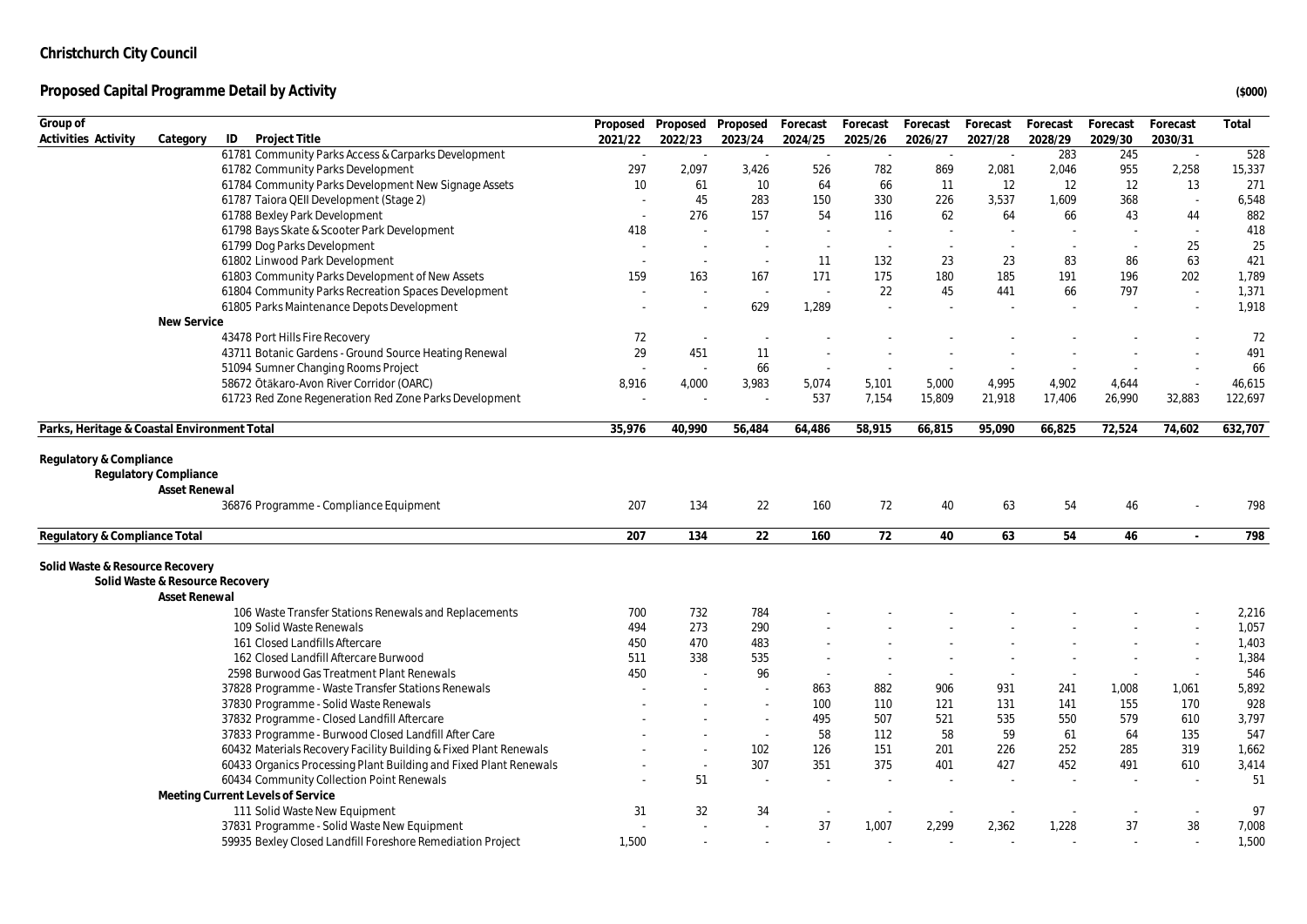| Group of                              |                                                                                                         |         | Proposed Proposed Proposed |                          | Forecast | Forecast | Forecast | Forecast | Forecast | Forecast | Forecast | Total  |
|---------------------------------------|---------------------------------------------------------------------------------------------------------|---------|----------------------------|--------------------------|----------|----------|----------|----------|----------|----------|----------|--------|
| Activities Activity                   | Category<br>ID<br>Project Title                                                                         | 2021/22 | 2022/23                    | 2023/24                  | 2024/25  | 2025/26  | 2026/27  | 2027/28  | 2028/29  | 2029/30  | 2030/31  |        |
|                                       | 60426 Programme - Waste Transfer Station Improvements                                                   | $\sim$  | 102                        | 105                      | 107      | 110      | 113      | 116      | 119      | 123      | 126      | 1,021  |
|                                       | 60427 Transfer Station Site Redevelopments                                                              |         | 921                        |                          |          |          |          |          |          |          |          | 921    |
|                                       | 60428 Transfer Station Stormwater Treatment                                                             | 256     | $\overline{\phantom{a}}$   |                          |          |          |          |          |          |          |          | 256    |
|                                       | 60429 Transfer Station Odour Mitigation                                                                 | 204     | $\sim$                     |                          |          |          |          |          |          |          |          | 204    |
|                                       | 60430 Barrys Bay Site Redevelopment                                                                     |         | 307                        |                          |          |          |          |          |          |          |          | 307    |
|                                       | 60431 Living Earth Plant Development                                                                    | 15,000  | 6,650                      |                          |          |          |          |          |          |          |          | 21,650 |
|                                       | New Service                                                                                             |         |                            |                          |          |          |          |          |          |          |          |        |
|                                       | 50264 Inner City Waste Collection System                                                                | 430     | 1,121                      | 1,048                    |          |          |          |          |          |          |          | 2,599  |
| Solid Waste & Resource Recovery Total |                                                                                                         | 20,026  | 10,997                     | 3,784                    | 2,137    | 3,254    | 4,620    | 4,787    | 3,044    | 2,742    | 3,069    | 58,460 |
| Stormwater Drainage                   |                                                                                                         |         |                            |                          |          |          |          |          |          |          |          |        |
|                                       | Stormwater Drainage                                                                                     |         |                            |                          |          |          |          |          |          |          |          |        |
|                                       | <b>Asset Renewal</b>                                                                                    |         |                            |                          |          |          |          |          |          |          |          |        |
|                                       | 324 Programme - SW Reticulation Renewals                                                                |         | 1,074                      | 3,143                    | 5,906    | 8,805    | 10,163   | 12,177   | 12,518   | 12,881   | 13,229   | 79,896 |
|                                       | 327 SW Technical Equipment Renewal                                                                      | 60      | 61                         | 61                       | 27       | 28       | 28       | 29       | $30\,$   | 31       | 31       | 386    |
|                                       | 388 Programme - SW Open Waterway Renewals                                                               |         | 171                        | 559                      | 673      | 690      | 708      | 1,635    | 894      | 920      | 945      | 7,195  |
|                                       | 481 Programme - SW Waterway Structure Renewals                                                          |         | $\sim$                     | ×.                       | 280      | 287      | 295      | 303      | 298      | 307      | 315      | 2,085  |
|                                       | 984 Programme - SW Waterway Lining Renewals                                                             | $\sim$  | 994                        | 2,961                    | 8,313    | 9,580    | 9,948    | 10,495   | 10,789   | 9,876    | 10,142   | 73,098 |
|                                       | 33828 SW Timber Lining Renewal - Marshland Road Canal Reserve Drain<br>(Stage 1)                        | 10      | 3,621                      | $\overline{a}$           | 2,541    |          |          |          |          |          |          | 6,172  |
|                                       | 37305 SW Godley Quay Reticulation Renewals (Brick Barrel)                                               | 1,500   | 1,545                      | 831                      |          |          |          |          |          |          |          | 3,876  |
|                                       | 37306 SW Jacksons Creek Reticulation Renewal (Brick Barrel) (Near                                       | 1,561   |                            |                          |          |          |          |          |          |          |          | 1,561  |
|                                       | Selwyn St - Brougham St Intersection)                                                                   |         |                            |                          |          |          |          |          |          |          |          |        |
|                                       | 37851 Programme - SW Hydrometrics Equipment Renewals                                                    |         |                            |                          | 20       | 19       | 25       | 27       | 26       | 25       | 24       | 166    |
|                                       | 37852 Programme - SW New Technical Equipment                                                            |         |                            |                          | 20       | 19       | 29       | 32       | 26       | 25       | 24       | 175    |
|                                       | 41866 Programme - SW Stormwater Drainage Reactive Renewals                                              |         | $\sim$                     | $\overline{\phantom{a}}$ | 550      | 563      | 578      | 594      | 584      | 601      | 617      | 4,087  |
|                                       | 43802 Programme - SW Mains Renewals Affiliated with Roading Works                                       |         | 512                        | 262                      | 268      | 275      | 282      | 290      | 298      | 307      | 315      | 2,809  |
|                                       | 48551 SW Manchester Street Drain Reticulation Renewal (Brick Barrels)<br>(Purchas Street to Bealey Ave) |         |                            |                          | 515      | 84       |          |          |          |          |          | 599    |
|                                       | 49093 SW Corsair Bay Pipeline Renewal (From Park Terrace Inlet to<br>Coastal Outfall)                   |         | 1,763                      |                          |          |          |          |          |          |          |          | 1,763  |
|                                       | 49716 SW Mairehau Drain Timber Lining Renewal (Westminister to<br>Crosby)                               | 2,737   |                            |                          |          |          |          |          |          |          |          | 2,737  |
|                                       | 49778 Delivery Package - SW Waterway Structures Renewal                                                 | 261     | 267                        | 274                      |          |          |          |          |          |          |          | 802    |
|                                       | 50348 Delivery Package - SW Reactive Drainage Asset Renewals                                            | 512     | 524                        | 536                      |          |          |          |          |          |          | $\sim$   | 1,572  |
|                                       | 50366 Delivery Package - SW Mains Renewals Affiliated With Roading                                      | 250     | 256                        | 262                      | 268      | 275      | 282      | 290      | 298      | 307      | 315      | 2,803  |
|                                       | Works                                                                                                   |         |                            |                          |          |          |          |          |          |          |          |        |
|                                       | 55065 SW Jacksons Creek Reticulation Renewal (Brick Barrel) (Brougham<br>to Barrie)                     | 230     | 1,139                      |                          |          |          |          |          |          |          |          | 1,369  |
|                                       | (SWPipe ID 17624)                                                                                       |         |                            |                          |          |          |          |          |          |          |          |        |
|                                       | 55073 SW Tennyson Street Reticulation Renewal (Brick Barrel)                                            | 68      |                            |                          |          |          |          |          |          |          |          | 68     |
|                                       | 55103 SW Dudley Creek Waterway Lining Renewal (Scotston Avenue)                                         | 240     |                            |                          |          |          |          |          |          |          |          | 240    |
|                                       | 55105 SW Papanui Creek Waterway Lining Renewal (Paparoa Street)                                         | 254     |                            |                          |          |          |          |          |          |          |          | 254    |
|                                       | 55112 SW Dudley Creek Waterway lining Renewal (Paparoa Street to<br>PS219)                              | 391     | 1,099                      | 1,099                    |          |          |          |          |          |          |          | 2,589  |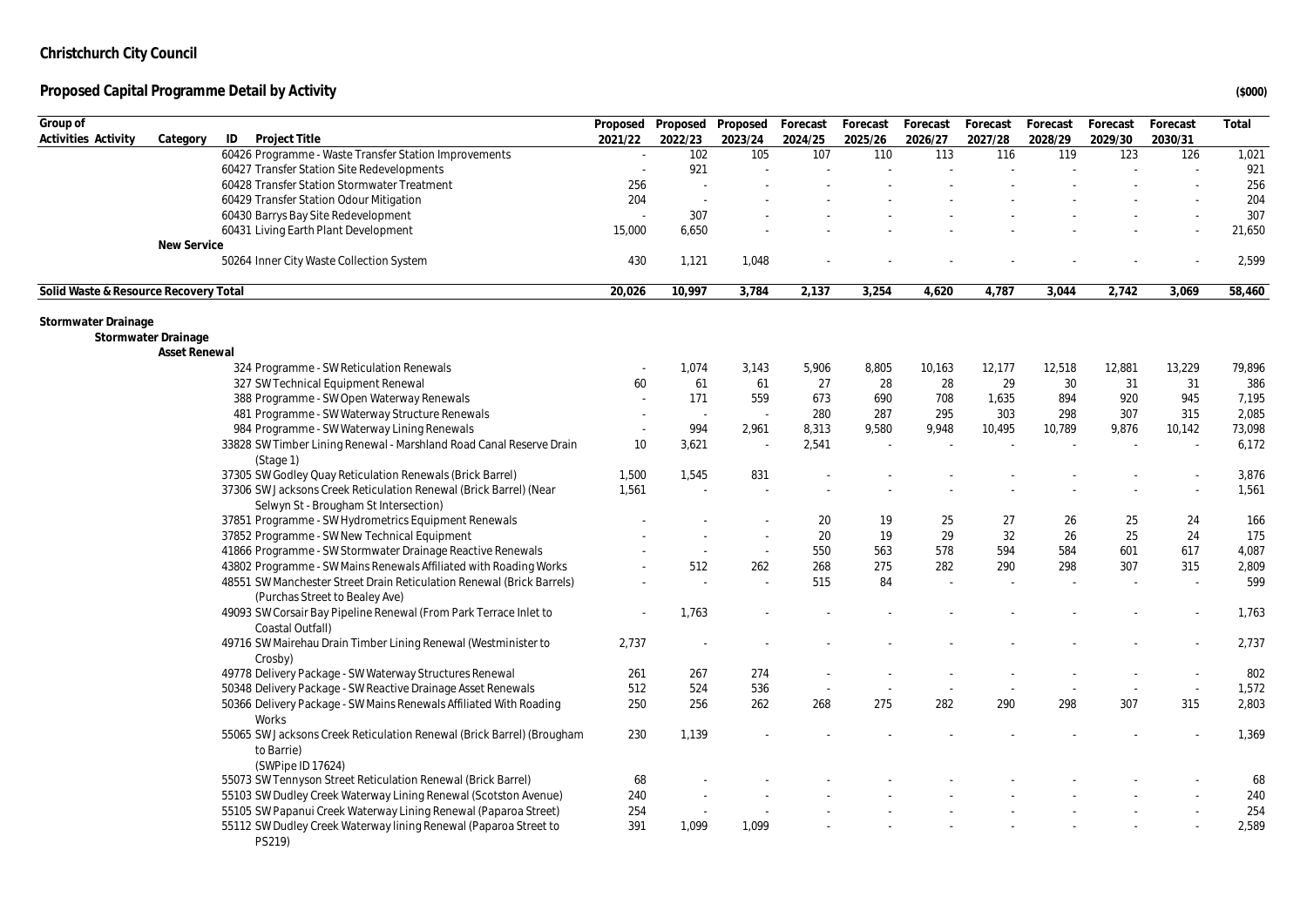| Group of            |          |                                                                                             |                          | Proposed Proposed Proposed |                          | Forecast | Forecast | Forecast | Forecast | Forecast | Forecast | Forecast | Total |
|---------------------|----------|---------------------------------------------------------------------------------------------|--------------------------|----------------------------|--------------------------|----------|----------|----------|----------|----------|----------|----------|-------|
| Activities Activity | Category | ID<br>Project Title                                                                         | 2021/22                  | 2022/23                    | 2023/24                  | 2024/25  | 2025/26  | 2026/27  | 2027/28  | 2028/29  | 2029/30  | 2030/31  |       |
|                     |          | 56034 SW Spencerville Road Pipeline Realignment & General Repairs                           |                          | 75                         | 425                      |          |          |          |          |          |          |          | 500   |
|                     |          | 60215 SW Jacksons Creek Lower Water Course Renewals                                         |                          | 128                        | 978                      | 1,002    | 1,027    | 113      |          |          |          |          | 3,248 |
|                     |          | 60217 SW Dudley Creek Timber Lining Renewals (Ranger Street)                                |                          | 500                        | 501                      | 130      |          |          |          |          |          |          | 1,131 |
|                     |          | 60218 SW Dudley Creek Timber Lining Renewals (Harris Crescent,<br>Papanui)                  |                          | 180                        | 10                       |          |          |          |          |          |          |          | 190   |
|                     |          | 60231 SW No 2 Drain Rural Renewal                                                           |                          | 830                        | 743                      | 743      | 743      | 744      | 745      | 50       |          |          | 4,598 |
|                     |          | 60289 SW St Albans Creek Timber Lining Renewals (Innes Road)                                |                          | 150                        | 25                       |          |          |          |          |          |          |          | 175   |
|                     |          | 60290 SW - St Albans Creek Timber Lining Renewals (Knowles to Innes)                        | 455                      | 98                         |                          |          |          |          |          |          |          |          | 553   |
|                     |          | 60291 Delivery Package - SW Waimairi & Fendalton Stream Lining &<br>Enhancement             | 489                      | 293                        | 15                       |          |          |          |          |          |          |          | 797   |
|                     |          | 60292 SW Harbour Road Drain Over Pūharakekenui - Styx River<br>(Brooklands)                 |                          | 120                        | 20                       |          |          |          |          |          |          |          | 140   |
|                     |          | 60335 SW Waimari Stream (Straven to Rochdale)                                               |                          | 100                        | 245                      | 20       |          |          |          |          |          |          | 365   |
|                     |          | 60336 SW Goodmans Drain Timber Lining Renewal (Prestons to<br>Marshland Road)               |                          | 70                         | 721                      | 20       |          |          |          |          |          |          | 811   |
|                     |          | 60337 SW Jardines Drain from Nuttall Drive to Opawaho - Heathcote River<br>Drain Renewal    |                          | 200                        | 1,502                    | 501      | 50       |          |          |          |          |          | 2,253 |
|                     |          | 60338 SW Faulls Drain Lining Renewal (Hills to Walters, Marshland)                          |                          | 150                        | 2,683                    | 50       |          |          |          |          |          |          | 2,883 |
|                     |          | 60339 SW Addington Brook to Hagley Park South Timber Lining Renewal                         | $\overline{\phantom{a}}$ | 78                         | 501                      | 4,509    | 1.109    | 100      |          |          |          |          | 6,297 |
|                     |          | 60340 SW Arran Drain Realignment (Ferry Road, Linwood)                                      | 300                      |                            |                          |          |          |          |          |          |          |          | 300   |
|                     |          | 60342 SW Dry Stream - Victory Branch Drain Lining Renewal (St Martins)                      | 587                      | 371                        |                          |          |          |          |          |          |          |          | 958   |
|                     |          | 61929 SW - Hays Bay Drain No 2 Renewal, Black Rock                                          |                          | 10                         |                          |          |          |          |          |          |          |          | 10    |
|                     |          | 61942 SW Treleavens Drain Timber Lining Renewal (Lower Styx Road)                           |                          | 400                        | 30                       |          |          |          |          |          |          |          | 430   |
|                     |          | 62242 SW - Opara Stream Naturalisation Renewal Works, Okains Bay                            | ٠                        | 102                        | $\overline{\phantom{a}}$ |          |          |          |          |          |          |          | 102   |
|                     |          | 62243 SW - Steamwharf Stream, Palinurus to Dyers Bank Renewal Works                         |                          | 102                        | 52                       |          |          |          |          |          |          |          | 154   |
|                     |          | 62244 SW - Avon River, 85 Avonhead Road Bank Renewal Works                                  |                          | 51                         | 147                      | 54       |          |          |          |          |          |          | 252   |
|                     |          | 62245 SW - Smacks Creek, 30R Wilkinsons Road Renewal Works                                  |                          | 51                         | 195                      | 54       |          |          |          |          |          |          | 300   |
|                     |          | 62246 SW - Kaputone Creek, 26 Springwater Avenue Bank Renewal Works                         |                          | 32                         | 110                      |          |          |          |          |          |          |          | 142   |
|                     | Growth   |                                                                                             |                          |                            |                          |          |          |          |          |          |          |          |       |
|                     |          | 329 SW New Technical Equipment                                                              | 60                       | 62                         | 61                       | 27       | 28       | 28       | 29       | 30       | 31       | 31       | 387   |
|                     |          | 56115 SW Sutherlands Road Waterway Enhancements Infrastructure<br>Provision Agreement (IPA) | 230                      |                            |                          |          |          |          |          |          |          |          | 230   |
|                     |          | 56318 SW Cashmere Stream Enhancement (Cashmere Road)                                        | 3,668                    | 997                        | 743                      |          |          |          |          |          |          |          | 5,408 |
|                     |          | 56343 SW Quarry Road Drain Conveyance Improvements & Sutherlands<br>Road Culverts           | 1,088                    | 1,240                      | 233                      |          |          |          |          |          |          |          | 2,561 |
|                     |          | Level of Service Improvement                                                                |                          |                            |                          |          |          |          |          |          |          |          |       |
|                     |          | 60458 SW WE Brittans Drain Naturalisation                                                   |                          |                            |                          |          |          |          |          | 60       | 61       | 378      | 499   |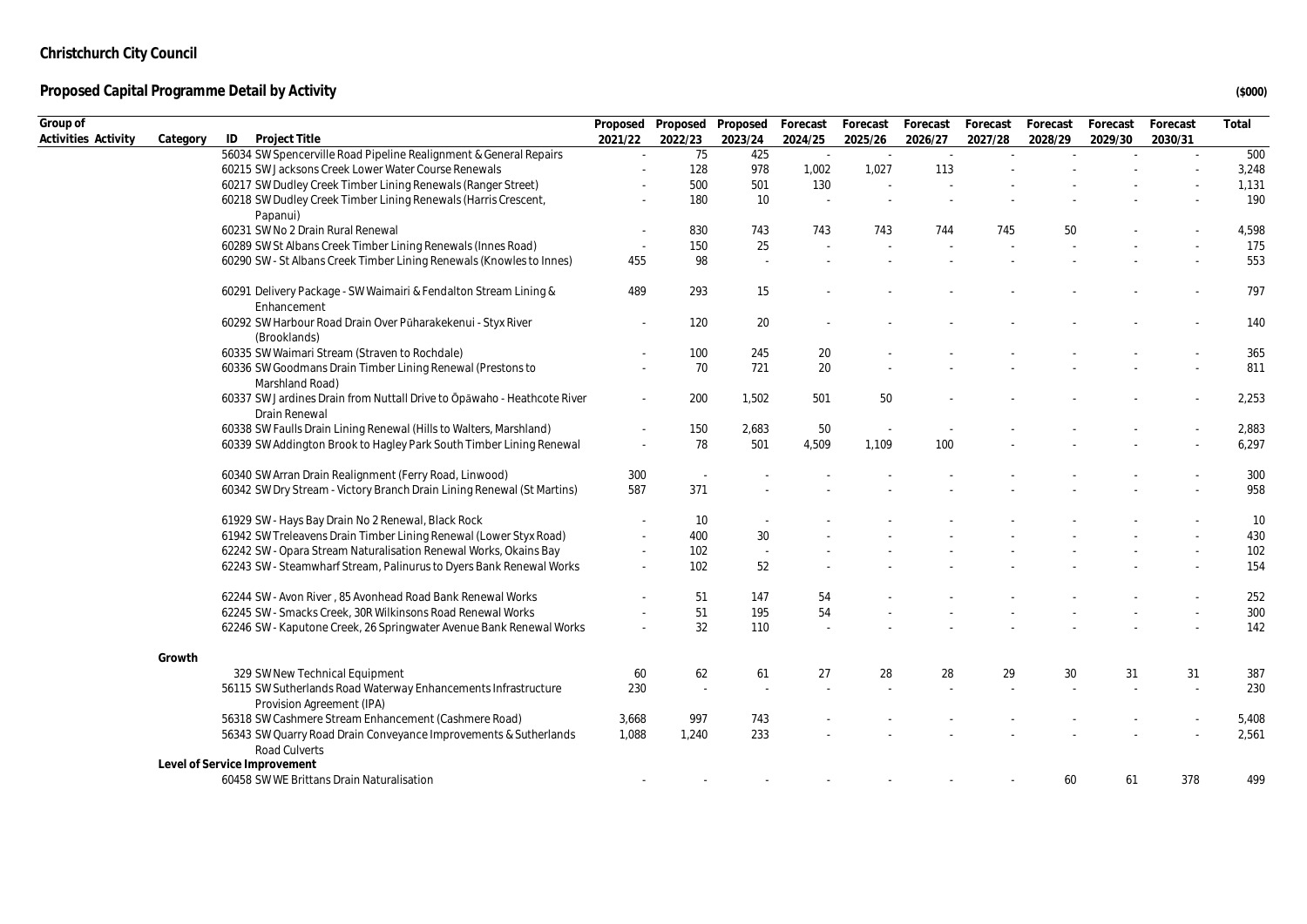| Group of                               |                                                                             |                          | Proposed Proposed | Proposed Forecast        |         | Forecast | Forecast | Forecast | Forecast | Forecast | Forecast                 | Total   |
|----------------------------------------|-----------------------------------------------------------------------------|--------------------------|-------------------|--------------------------|---------|----------|----------|----------|----------|----------|--------------------------|---------|
| Activities Activity                    | ID<br>Project Title<br>Category                                             | 2021/22                  | 2022/23           | 2023/24                  | 2024/25 | 2025/26  | 2026/27  | 2027/28  | 2028/29  | 2029/30  | 2030/31                  |         |
|                                        | Meeting Current Levels of Service                                           |                          |                   |                          |         |          |          |          |          |          |                          |         |
|                                        | 26599 SW Cashmere Worsleys Flood Storage (LDRP 500)                         | 2,549                    | 512               | 1,015                    | 537     |          |          |          |          |          |                          | 4,613   |
|                                        | 26891 SW Estuary Drain (LDRP 515)                                           | 469                      | $\sim$            | ÷,                       |         |          |          |          |          |          |                          | 469     |
|                                        | 29076 SW Charlesworth Drain (LDRP 531)                                      | 108                      | 728               | 1,236                    |         |          |          |          |          |          |                          | 2,072   |
|                                        | 35900 SW Pump Station Earthquake Repairs (LDRP 513) (PS205)                 | 1,875                    | 1,023             |                          |         |          |          |          |          | $\sim$   | $\sim$                   | 2,898   |
|                                        | 44457 Programme - SW Open Water Systems Utility Drain Improvements          | $\sim$                   | $\sim$            |                          | 561     | 1,437    | 1,474    | 1,260    | 2,146    | 2,208    | 2,268                    | 11,354  |
|                                        | 50664 Delivery Package - SW Natural Waterways                               | 397                      | 418               | 407                      |         |          |          |          |          |          |                          | 1,222   |
|                                        | 55592 SW Halswell Modelling (LDRP 533)                                      | 547                      | $\sim$            | $\overline{\phantom{a}}$ |         |          |          |          |          |          |                          | 547     |
|                                        | 57329 SW St Albans Creek (Slater to Hills) (LDRP 534)                       | 127                      | $\sim$            | $\sim$                   |         |          |          |          |          |          | $\sim$                   | 127     |
|                                        | 60183 SW Hempleman Drive Asset Improvements (Akaroa)                        |                          | $\sim$            | 1,006                    | 107     |          |          |          |          |          | $\sim$                   | 1,113   |
|                                        | 60209 SW Stevensons Steep Network Renewals (Lyttelton)                      | $\sim$                   | $\sim$            | 726                      | 744     | 55       |          |          |          | $\sim$   | $\sim$                   | 1,525   |
|                                        | 60356 Programme - SW Port Hills and Lyttelton Harbour Erosion &<br>Sediment |                          | 205               | 314                      | 430     | 440      | 452      | 464      | 477      | 491      | 504                      | 3,777   |
|                                        | 60378 Programme - SW Stormwater Modelling (Quality & Treatment)             | 107                      | 75                | 99                       | 101     | 104      | 106      | 109      | 112      | 116      | 119                      | 1,048   |
|                                        | 60436 Programme - SW Fish Passage Barrier Remediation                       |                          | 665               | 524                      | 537     | 275      | 282      | 290      | 298      | 307      | 315                      | 3,493   |
|                                        | 60455 SW WE St Albans Creek Naturalisation                                  |                          |                   |                          | 54      | 165      | 339      | 348      | 358      | 368      | 378                      | 2,010   |
|                                        | 60456 SW WE Upper Dudley Creek Naturalisation                               |                          |                   |                          | ×.      | 55       | 339      | 348      | 358      | 368      | 756                      | 2,224   |
|                                        | 60457 SW WE Jacksons Creek Naturalisation                                   |                          |                   |                          | $\sim$  | $\sim$   | 56       | 58       | 358      | 368      | 378                      | 1,218   |
|                                        | 60460 SW WE Styx River Tributaries Naturalisation                           |                          |                   |                          | 54      | 132      | 339      | 348      | 358      | 368      | 378                      | 1,977   |
| Stormwater Drainage Total              |                                                                             | 21.130                   | 23,042            | 25,255                   | 29,616  | 26,245   | 26,710   | 29,871   | 30,366   | 29,966   | 31,462                   | 273,663 |
|                                        |                                                                             |                          |                   |                          |         |          |          |          |          |          |                          |         |
| <b>Strategic Planning &amp; Policy</b> |                                                                             |                          |                   |                          |         |          |          |          |          |          |                          |         |
|                                        | Strategic Planning & Policy<br>Growth                                       |                          |                   |                          |         |          |          |          |          |          |                          |         |
|                                        | 36874 Programme - Enliven Places                                            | 300                      | 307               | 314                      | 322     | 330      | 339      | 348      | 358      | 368      | 378                      | 3,364   |
|                                        | New Service                                                                 |                          |                   |                          |         |          |          |          |          |          |                          |         |
|                                        | 40552 Smart Cities Innovation                                               | 600                      | 614               | 629                      | 644     | 660      | 678      | 696      | 715      | 736      | 756                      | 6,728   |
|                                        |                                                                             |                          |                   |                          |         |          |          |          |          |          |                          |         |
| Strategic Planning & Policy Total      |                                                                             | 900                      | 921               | 943                      | 966     | 990      | 1.017    | 1,044    | 1,073    | 1,104    | 1,134                    | 10,092  |
| Transport                              |                                                                             |                          |                   |                          |         |          |          |          |          |          |                          |         |
| <b>Transport Access</b>                |                                                                             |                          |                   |                          |         |          |          |          |          |          |                          |         |
|                                        | Asset Renewal                                                               |                          |                   |                          |         |          |          |          |          |          |                          |         |
|                                        | 163 Carriageway Smoothing Surfacing of Streets                              | 4,032                    | 4,858             | 4,340                    |         |          |          |          |          |          |                          | 13,230  |
|                                        | 164 Delivery Package - Footpath Renewals                                    | 1,880                    | 4,274             | 4,916                    | 1,074   |          |          |          |          | $\sim$   | $\sim$                   | 12,144  |
|                                        | 166 Programme - Retaining Walls Renewals                                    |                          | ÷.                | ÷.                       | 1,052   | 1,243    | 1,316    | 1,397    | 1,192    | 1,227    | 1,260                    | 8,687   |
|                                        | 181 Carriageway Reseals - Chipseal                                          | 12,998                   | 11,609            | 11,888                   | $\sim$  | ÷.       |          |          |          |          |                          | 36,495  |
|                                        | 185 Delivery Package - Road Pavement Renewals                               | 2,133                    | 2,182             | 2,235                    | 1,074   | 2,201    | $\sim$   | $\sim$   | $\sim$   | $\sim$   |                          | 9,825   |
|                                        | 205 Programme - Kerb & Channel Renewal (Category 1)                         | $\overline{\phantom{a}}$ | $\sim$            | $\sim$                   | 4,683   | 7,731    | 8,469    | 8,118    | 8,345    | 8,588    | 8,819                    | 54,753  |
|                                        | 240 Delivery Package - Road Metalling Renewals                              | 874                      | 1,325             | 1,129                    | $\sim$  |          |          |          | $\sim$   | $\sim$   | ÷.                       | 3,328   |
|                                        | 275 Tram Base & Tram Overhead Renewals                                      | 50                       | 51                | 52                       | 54      | 110      | 56       | 58       | 60       | 61       | 63                       | 615     |
|                                        | 283 Programme - Bridge Renewals                                             |                          | $\sim$            | $\sim$                   | 619     | 597      | 571      | 541      | 835      | 859      | 882                      | 4,904   |
|                                        | 471 Delivery Package - Parking Renewals Off Street                          | 203                      | 273               | 265                      | 474     | $\sim$   |          |          | $\sim$   | $\sim$   | $\overline{\phantom{a}}$ | 1,215   |
|                                        | 833 Programme - Parking Renewals On Street                                  |                          |                   |                          | 361     | 305      | 313      | 321      | 328      | 337      | 346                      | 2,311   |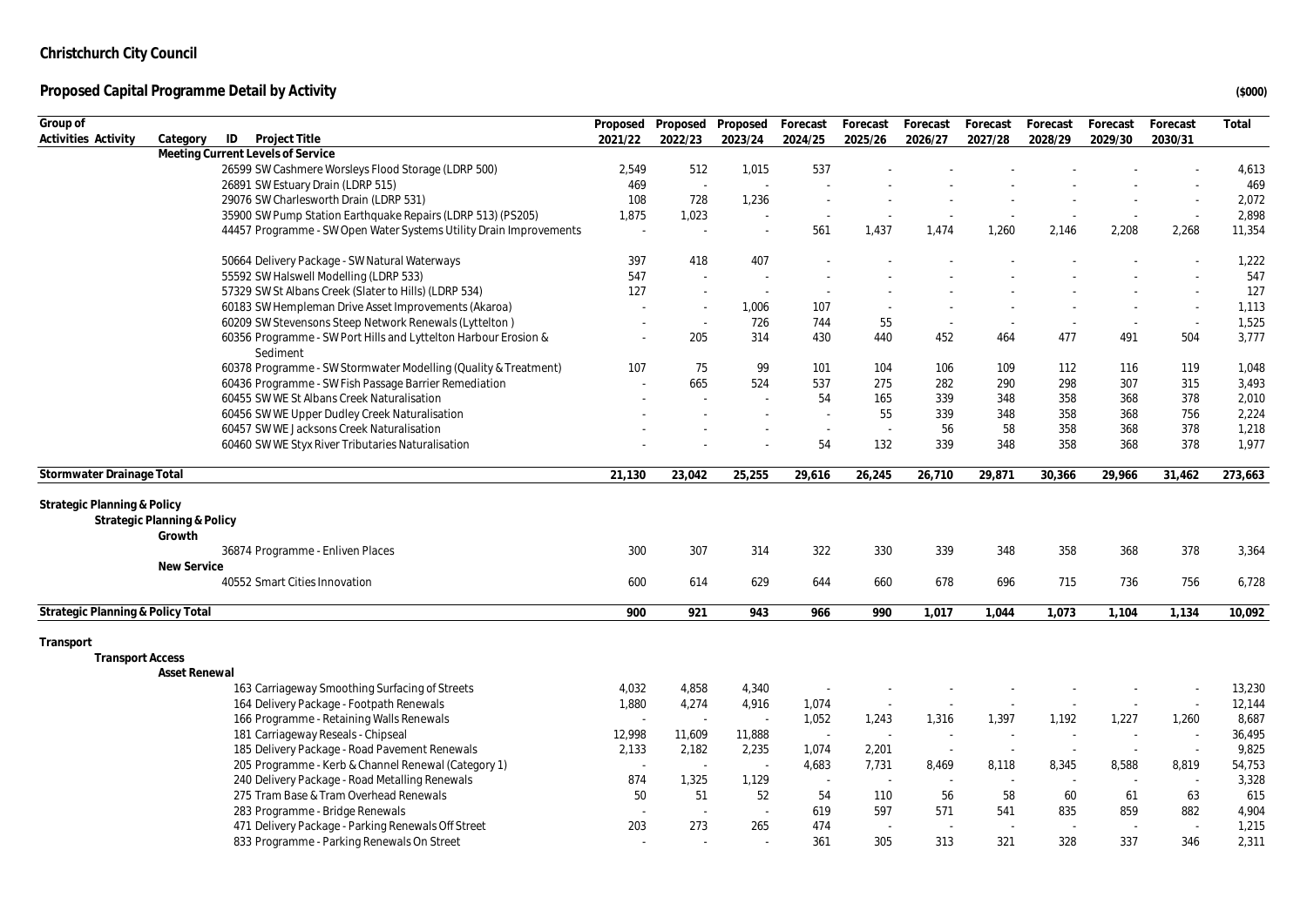| Group of            |          |                                                                                                     |         |                          | Proposed Proposed Proposed Forecast |                          | Forecast | Forecast | Forecast | Forecast | Forecast | Forecast                 | Total  |
|---------------------|----------|-----------------------------------------------------------------------------------------------------|---------|--------------------------|-------------------------------------|--------------------------|----------|----------|----------|----------|----------|--------------------------|--------|
| Activities Activity | Category | ID<br>Project Title                                                                                 | 2021/22 | 2022/23                  | 2023/24                             | 2024/25                  | 2025/26  | 2026/27  | 2027/28  | 2028/29  | 2029/30  | 2030/31                  |        |
|                     |          | 913 Marshland Road Bridge Renewal                                                                   | 3,665   | 2,251                    | $\sim$                              | $\sim$                   | $\sim$   | $\sim$   | $\sim$   | $\sim$   | $\sim$   | $\sim$                   | 5,916  |
|                     |          | 1022 Parking Building Replacement                                                                   |         |                          | 1,418                               | 2,369                    | 4,402    |          |          |          | $\sim$   | $\overline{\phantom{a}}$ | 8,189  |
|                     |          | 2143 Programme - Road Metalling Renewals                                                            |         |                          | ÷.                                  | 798                      | 1,131    | 1,172    | 1,215    | 3,608    | 3,738    | 3,865                    | 15,527 |
|                     |          | 3107 Programme - Road Lighting Renewals                                                             |         |                          |                                     | 2,190                    | 2,968    | 1,994    | 2,131    | 3,032    | 3,067    | 3,150                    | 18,532 |
|                     |          | 14700 Sumner Road Rockfall Mitigation (Zone 3B) (HI CSA funded)                                     | 304     | 1,513                    |                                     | $\overline{\phantom{a}}$ |          | $\sim$   | $\sim$   | $\sim$   | $\sim$   |                          | 1,817  |
|                     |          | 18339 Programme - Guardrail Renewals                                                                |         |                          |                                     | 74                       | 115      | 118      | 121      | 119      | 123      | 126                      | 796    |
|                     |          | 18340 Delivery Package - Railway Crossing Renewals                                                  | 402     | 218                      | 211                                 |                          |          |          |          |          |          |                          | 831    |
|                     |          | 23877 Palmers Road (Bowhill-New Brighton)                                                           | 525     | $\sim$                   |                                     |                          |          |          |          |          |          |                          | 525    |
|                     |          | 24014 Griffiths Avenue Renewal                                                                      | 391     | $\sim$                   |                                     |                          |          |          |          |          |          |                          | 391    |
|                     |          | 27273 Pages Road Bridge Renewal (OARC)                                                              | 324     | 1,975                    | 7,123                               | 11,274                   |          |          |          |          |          |                          | 20,696 |
|                     |          | 29100 Nicholls Street Renewal                                                                       | 78      | 1,432                    | $\sim$                              |                          |          |          |          |          |          |                          | 1,510  |
|                     |          | 35145 Delivery Package - Parking Renewals On Street                                                 | 295     | 430                      | 458                                 | 128                      |          |          |          |          |          |                          | 1,311  |
|                     |          | 37102 Delivery Package - Bridge Renewals                                                            | 920     | 963                      | 639                                 |                          |          |          |          |          |          |                          | 2,522  |
|                     |          | 37117 Delivery Package - Retaining Walls Renewals                                                   | 1,051   | 1,539                    | 1,032                               | $\sim$                   | $\sim$   |          |          |          |          | $\sim$                   | 3,622  |
|                     |          | 37437 Programme - Carriageway Smoothing                                                             |         |                          |                                     | 4,471                    | 4,605    | 4,749    | 4,901    | 4,848    | 5,014    | 5,166                    | 33,754 |
|                     |          | 37438 Programme - Footpath Renewals                                                                 |         |                          |                                     | 5,832                    | 5,589    | 6,058    | 5,958    | 7,749    | 7,974    | 8,189                    | 47,349 |
|                     |          | 37439 Programme - Carriageway Sealing & Surfacing                                                   |         |                          |                                     | 12,375                   | 14,783   | 14,784   | 13,979   | 14,127   | 14,609   | 15,079                   | 99,736 |
|                     |          | 37441 Programme - Road Pavement Renewals & Replacements                                             |         | $\overline{\phantom{a}}$ | $\overline{\phantom{a}}$            | 3,365                    | 3,449    | 3,538    | 4,240    | 5,290    | 5,444    | 5,619                    | 30,945 |
|                     |          | 37446 Delivery Package - Road Lighting Reactive Renewals                                            | 248     | 251                      | 254                                 |                          |          |          |          |          |          |                          | 753    |
|                     |          | 37448 Road Lighting LED Installation                                                                | 7,820   | $\sim$                   |                                     |                          |          |          |          |          |          |                          | 7,820  |
|                     |          | 37449 Delivery Package - Road Lighting Safety                                                       | 291     | 297                      | 194                                 |                          |          |          |          |          |          | $\sim$                   | 782    |
|                     |          | 37450 Delivery Package - Guardrail Renewals                                                         | 69      | 73                       | 70                                  | $\sim$                   |          |          |          |          |          | $\sim$                   | 212    |
|                     |          | 37742 Rural Roads Drainage Renewals                                                                 | 400     | 409                      | 419                                 | 430                      | 440      | 452      | 464      | 477      | 491      | 504                      | 4,486  |
|                     |          | 37873 Programme - Parking Renewals Off Street                                                       |         | ×.                       |                                     | 279                      | 236      | 242      | 248      | 513      | 528      | 542                      | 2,588  |
|                     |          | 42407 Central City Projects - Fitzgerald Ave Twin Bridge Renewal (OARC)                             |         |                          |                                     |                          |          |          | 121      | 10,849   | 19,182   |                          | 30,152 |
|                     |          | (R109)                                                                                              |         |                          |                                     |                          |          |          |          |          |          |                          |        |
|                     |          | 51514 Delivery Package - Road Lighting Renewals                                                     | 1,933   | 1,023                    | 2,318                               |                          |          |          |          |          |          |                          | 5,274  |
|                     |          | 54020 Hereford Street Bridge Surface Replacement                                                    | 684     | $\sim$                   |                                     |                          |          |          |          |          |          |                          | 684    |
|                     |          | 54021 Town Hall Footpath & Curbing Works                                                            |         | 128                      |                                     |                          |          |          |          |          |          |                          | 128    |
|                     |          | 54387 Delivery Package - Kerb & Channel Renewals - Minor Works                                      | 887     | 3,531                    | 3,196                               | 3,221                    | 1,101    |          |          |          |          |                          | 11,936 |
|                     |          | 55894 Evans Pass Road & Reserve Terrace Remedial Works                                              | $\sim$  | $\sim$                   |                                     | 1,074                    | 5,503    | 5,646    | 5,045    |          |          |                          | 17,268 |
|                     |          | 56185 Warden Street Renewals (Hills to Chancellor)                                                  | 965     | $\sim$                   |                                     |                          |          |          |          |          |          |                          | 965    |
|                     |          | 56187 Petrie Street Renewals (North Avon to Randall)                                                | 428     | 563                      |                                     |                          |          |          |          |          |          |                          | 991    |
|                     |          | 56188 Chrystal Street Renewals (North Avon to Randall)                                              | 428     | 563                      |                                     |                          |          |          |          |          |          |                          | 991    |
|                     |          | 56189 Dudley Street Renewals (Slater to Stapletons)                                                 | 172     | 1,074                    |                                     |                          |          |          |          |          |          |                          | 1,246  |
|                     |          | 56190 Stapletons Road Renewals (Warden to Shirley)                                                  | 179     | 745                      | ۰.                                  |                          |          |          |          |          |          |                          | 924    |
|                     |          | 59738 Programme - Capital Regeneration Acceleration Fund (CRAF)                                     | 1,096   | 6,522                    | 6,582                               | 6,630                    | 5,503    |          |          |          |          | $\sim$                   | 26,333 |
|                     |          | 59940 Programme - Street Renewals                                                                   | 300     | 4,092                    | 4,190                               | 4,295                    | 4,402    | 3,952    | 4,059    | 4,173    | 4,294    | 4,410                    | 38,167 |
|                     |          | 60267 Bishopdale Village Mall Revitalisation - Safer Pedestrian Access &<br>Paving Renewals         |         |                          |                                     |                          |          |          |          |          |          | 25                       | 25     |
|                     |          | 60268 Bishopdale Village Mall Revitalisation - Car Parking<br>Reconfiguration & Intersection Safety |         |                          |                                     |                          |          |          |          |          |          | 25                       | 25     |
|                     |          | 60271 Cashel Mall Upgrade                                                                           |         |                          |                                     |                          |          |          |          |          |          | 25                       | 25     |
|                     |          | 61020 Linwood and Woolston Roading & Transport Improvements (CRAF)                                  | 1,814   |                          |                                     |                          |          |          |          |          |          |                          | 1,814  |
|                     |          | 61030 New Brighton Roading & Transport Improvements (CRAF)                                          | 1,814   |                          |                                     |                          |          |          |          |          |          |                          | 1,814  |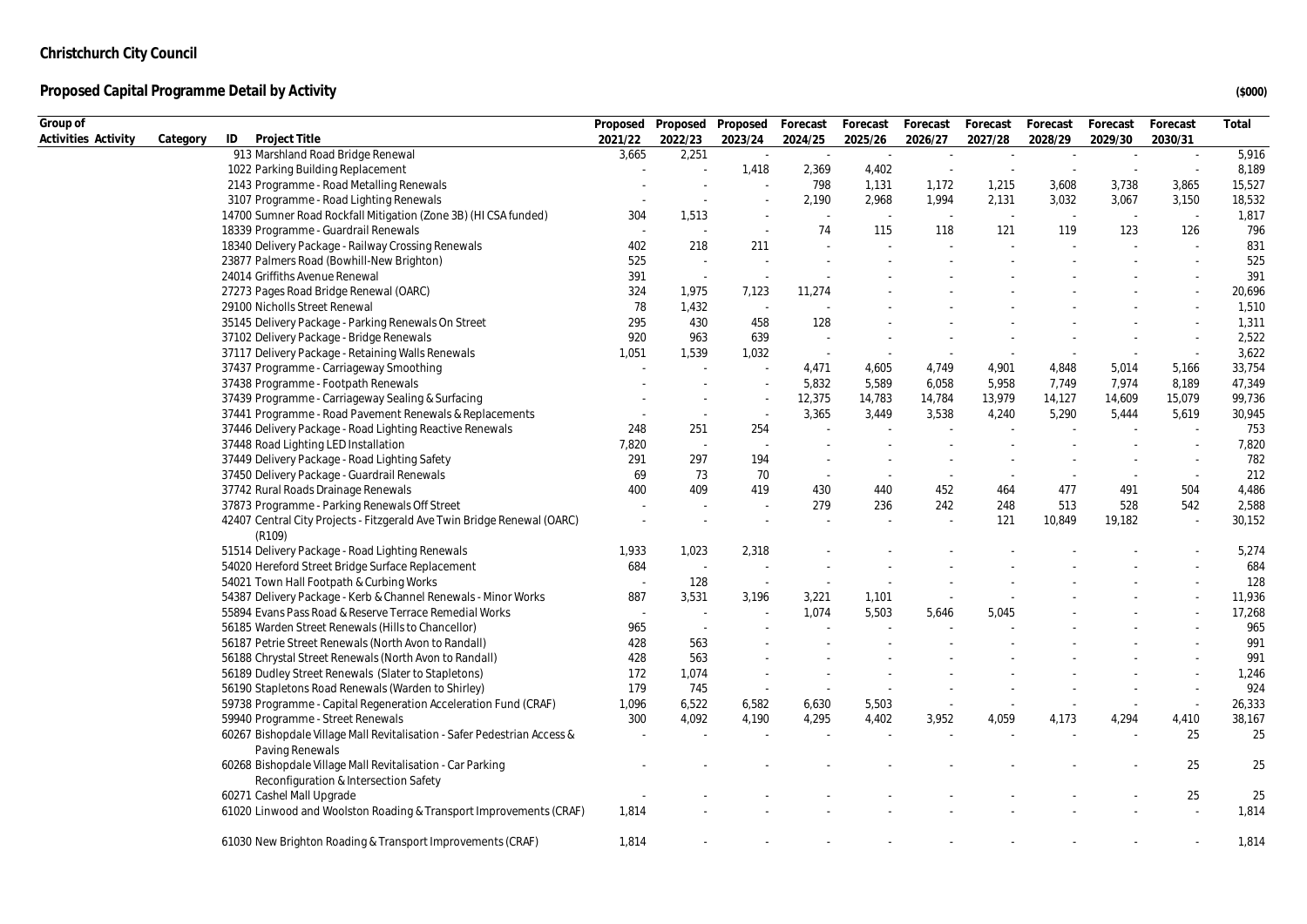| Group of            |             |                                                                       | Proposed |         | Proposed Proposed | Forecast | Forecast | Forecast | Forecast | Forecast | Forecast | Forecast                 | Total  |
|---------------------|-------------|-----------------------------------------------------------------------|----------|---------|-------------------|----------|----------|----------|----------|----------|----------|--------------------------|--------|
| Activities Activity | Category    | ID<br>Project Title                                                   | 2021/22  | 2022/23 | 2023/24           | 2024/25  | 2025/26  | 2026/27  | 2027/28  | 2028/29  | 2029/30  | 2030/31                  |        |
|                     |             | 61031 Riccarton Roading & Transport Improvements (CRAF)               | 1,814    | $\sim$  |                   |          |          |          |          |          |          | $\sim$                   | 1,814  |
|                     |             | 61036 Richmond Roading & Transport Improvements (CRAF)                | 1,814    |         |                   |          |          |          |          |          |          |                          | 1,814  |
|                     |             | 61037 Spreydon, Sommerfield, Waltham & Beckenham Roading &            | 1,814    |         |                   |          |          |          |          |          |          |                          | 1,814  |
|                     |             | Transport Improvements (CRAF)                                         |          |         |                   |          |          |          |          |          |          |                          |        |
|                     |             | 62707 Kerb Renewal - Package 1 - Owles Terrace                        | 27       | 170     |                   |          |          |          |          |          |          |                          | 197    |
|                     |             | 62899 Kerb Renewal - Package 1 - Banks St (Templeton)                 | 36       | 467     |                   |          |          |          |          |          |          |                          | 503    |
|                     |             | 62900 Kerb Renewal - Package 1 - Kissell St (Templeton)               | 47       | 275     |                   |          |          |          |          |          |          |                          | 322    |
|                     |             | 62901 Kerb Renewal - Package 2 - Roscoe Street                        | 62       | 400     |                   |          |          |          |          |          |          |                          | 462    |
|                     |             | 62902 Kerb Renewal - Package 2 - Hooker Ave                           | 50       | ۰.      |                   |          |          |          |          |          |          |                          | 50     |
|                     | Growth      |                                                                       |          |         |                   |          |          |          |          |          |          |                          |        |
|                     |             | 165 Subdivisions (Transport Infrastructure)                           | 1,617    | 911     | 1,298             | 541      | 388      | 398      | 409      | 358      | 368      | 378                      | 6,666  |
|                     |             | 924 Halswell Junction Road Extension                                  | 400      | 3,274   | 2,095             | 3,819    |          |          |          |          |          |                          | 9,588  |
|                     |             | 60100 Prestons & Main North Road Intersection Improvement             |          |         | 73                | 107      | 473      |          |          |          |          |                          | 653    |
|                     |             | 60266 Bishopdale Village Mall Revitalisation Property Purchase        |          |         |                   |          |          |          |          |          |          | 25                       | 25     |
|                     |             | Level of Service Improvement                                          |          |         |                   |          |          |          |          |          |          |                          |        |
|                     |             | 1030 City Lanes & Blocks Land Purchases                               |          |         |                   |          |          |          |          |          |          | 25                       | 25     |
|                     |             | 1975 Programme - Sydenham Masterplan                                  |          |         |                   |          |          |          |          |          |          | 25                       | 25     |
|                     |             | 2381 Programme - Edgeware Masterplan                                  | 52       |         |                   |          |          |          |          |          |          | $\sim$                   | 52     |
|                     |             | 19137 Programme - Main Road Masterplan                                |          |         |                   |          |          |          |          |          |          | 25                       | 25     |
|                     |             | 26620 Ferry Road Masterplan (WL1)                                     | 1,303    |         |                   |          |          |          |          |          |          | ÷                        | 1,303  |
|                     |             | 26622 Selwyn Street Masterplan (S1)                                   |          |         |                   |          |          | 781      |          |          |          | $\sim$                   | 781    |
|                     |             | 26623 Edgeware Village Masterplan (A1)                                |          |         |                   |          |          | 565      | 1,589    |          |          |                          | 2,154  |
|                     |             | 34094 Linwood Village Streetscape Enhancements (S1)                   | 1,420    | 61      |                   |          |          |          |          |          |          | $\overline{\phantom{a}}$ | 1,481  |
|                     |             | 34237 Redcliffs Village Streetscape Enhancements (M2)                 |          |         |                   |          |          |          |          |          |          | 25                       | 25     |
|                     |             | 34238 Moncks Bay Parking & Bus Stop Enhancements (M7)                 | 327      | 73      |                   |          |          |          |          |          |          |                          | 400    |
|                     |             | 34266 Sumner Shared Space & Viewing Platform (Burgess Street) (P1.3.1 |          |         |                   |          |          |          |          |          |          | 25                       | 25     |
|                     |             | & P1.3.2)                                                             |          |         |                   |          |          |          |          |          |          |                          |        |
|                     |             | 34774 Heathcote & Oak Streetscape Improvements (WL2)                  |          |         |                   |          |          |          |          |          |          | 25                       | 25     |
|                     |             | 34784 Ferry Road & Humphreys Drive Crossings Masterplan               | 188      |         |                   |          |          |          |          |          |          | $\sim$                   | 188    |
|                     |             | 37147 McCormacks Bay Streetscape Improvements (Main Road) (M6)        |          |         |                   |          |          |          |          |          |          | 25                       | 25     |
|                     |             | 37858 Ferry Road & Estuary Edge Intersection Improvements (FM3)       | 769      |         |                   |          |          |          |          |          |          |                          | 769    |
|                     |             | (Coastal Pathway)                                                     |          |         |                   |          |          |          |          |          |          |                          |        |
|                     |             | 39121 The Esplanade Streetscape Enhancements (Sumner) (P1.2.1)        |          |         |                   |          |          |          |          |          |          | 25                       | 25     |
|                     |             | 39122 Marriner Streetscape Enhancements (Sumner) (P1.4.1)             |          |         |                   |          |          |          |          |          |          | 25                       | 25     |
|                     |             | 39123 The Esplanade Open Space Enhancements & Viewing Platform        |          |         |                   |          |          |          |          |          |          | 25                       | 25     |
|                     |             | (Sumner) (P1.2.3)                                                     |          |         |                   |          |          |          |          |          |          |                          |        |
|                     |             | 45165 New Brighton Public Realm Improvements                          | 1,500    | $\sim$  |                   |          | 1,268    | 4,320    | 6,712    | 987      |          |                          | 14,787 |
|                     |             | 45693 Central City Projects - Tuam Street Completion                  | 115      | 908     |                   |          |          |          |          |          |          |                          | 1,023  |
|                     |             | 45694 Central City Projects - Lichfield Street Completion             | 115      | 162     | 764               |          |          |          |          |          |          | $\sim$                   | 1,041  |
|                     |             | 53733 Heathcote Street Pocket Park & Pedestrian Development           |          |         |                   |          |          |          |          |          |          | 25                       | 25     |
|                     |             | 53734 Ferrymead Towpath Connection (FM5)                              |          |         |                   |          |          |          |          |          |          | 25                       | 25     |
|                     |             | 63360 A2 Marine Parade and A4 Oram Ave open space link                |          |         |                   |          |          | 565      | 580      |          |          | ÷,                       | 1,145  |
|                     | New Service |                                                                       |          |         |                   |          |          |          |          |          |          |                          |        |
|                     |             | 45318 High Street Tram Extension                                      |          | 512     | 495               |          |          |          |          |          |          |                          | 1,007  |
|                     |             | 52118 London Street Paving - Lytellton (M4)                           | 21       |         |                   |          |          |          |          |          |          |                          | 21     |
|                     |             | 52119 Lyttelton Pedestrian Linkages (M3)                              | 418      | 124     |                   |          |          |          |          |          |          |                          | 542    |
|                     |             |                                                                       |          |         |                   |          |          |          |          |          |          |                          |        |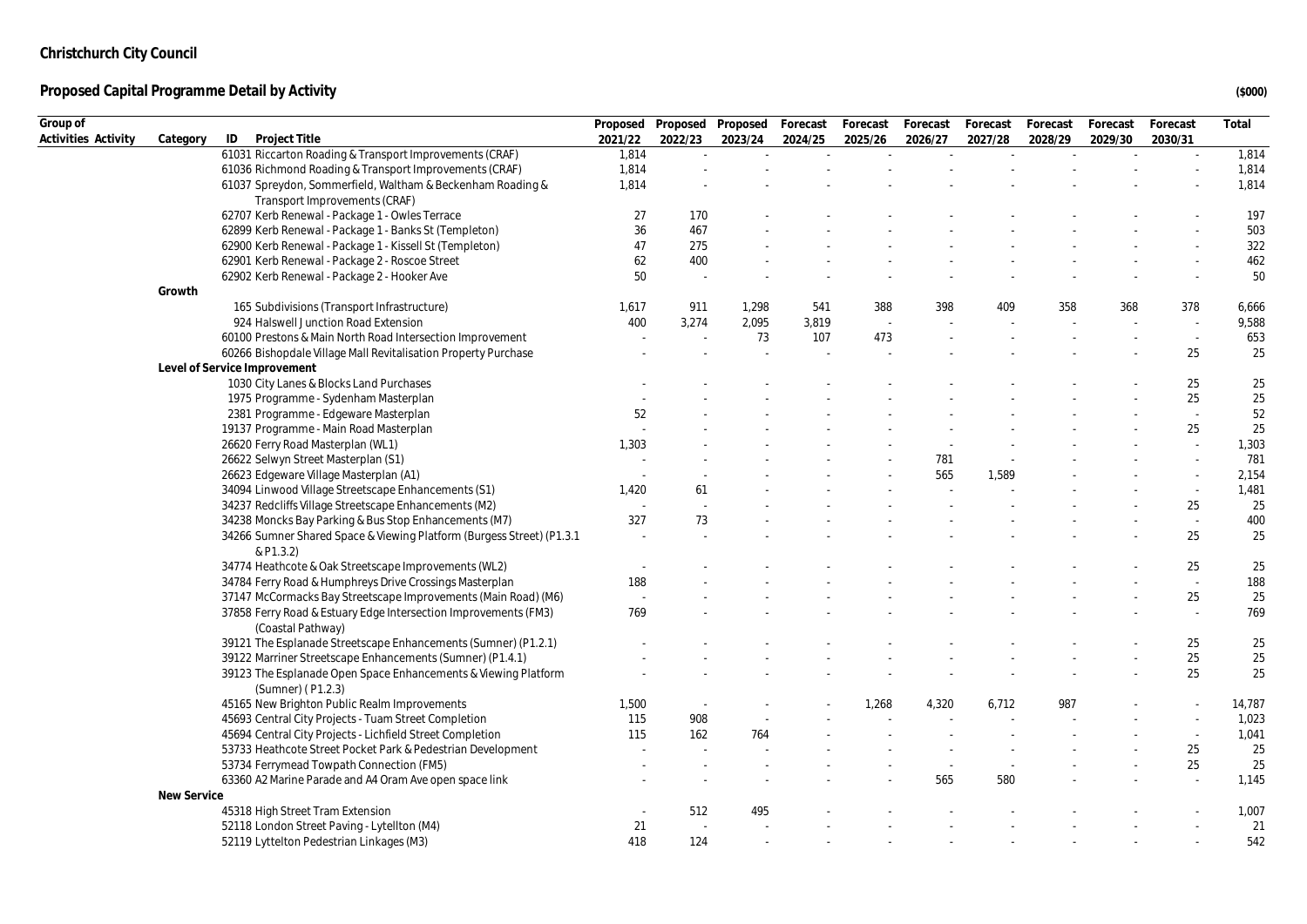| Group of            |                              |                                                                                            |         |         | Proposed Proposed Proposed Forecast |         | Forecast                 | Forecast | Forecast | Forecast | Forecast | Forecast                 | Total  |
|---------------------|------------------------------|--------------------------------------------------------------------------------------------|---------|---------|-------------------------------------|---------|--------------------------|----------|----------|----------|----------|--------------------------|--------|
| Activities Activity | Category                     | Project Title<br>ID                                                                        | 2021/22 | 2022/23 | 2023/24                             | 2024/25 | 2025/26                  | 2026/27  | 2027/28  | 2028/29  | 2029/30  | 2030/31                  |        |
|                     |                              | 57717 Oxford Terrace Bollards at Hereford Street                                           | 254     | $\sim$  | $\sim$                              | $\sim$  |                          | $\sim$   | $\sim$   | $\sim$   | $\sim$   | $\sim$                   | 254    |
|                     |                              | 60116 Northwood, Johns & Groynes New Link Road Improvement                                 |         |         | 105                                 | 805     |                          |          |          |          | $\sim$   | ÷,                       | 910    |
|                     |                              | 60272 Cathedral Square Improvements - Northern Side                                        |         |         |                                     |         |                          |          |          | 119      | 6,011    | $\sim$                   | 6,130  |
|                     |                              | 60273 Cathedral Square Improvements - Worcester Boulevard East &                           |         |         |                                     |         |                          |          |          | 447      | 552      | 850                      | 1,849  |
|                     |                              | West                                                                                       |         |         |                                     |         |                          |          |          |          |          |                          |        |
|                     | <b>Transport Environment</b> |                                                                                            |         |         |                                     |         |                          |          |          |          |          |                          |        |
|                     | Asset Renewal                |                                                                                            |         |         |                                     |         |                          |          |          |          |          |                          |        |
|                     |                              | 211 Delivery Package - Off Road Cycleway Surfacing                                         | 243     | 156     | 155                                 |         |                          |          |          |          |          |                          | 554    |
|                     |                              | 212 Delivery Package - Coloured Surfacing Renewals                                         | 135     | 145     | 141                                 | $\sim$  | $\sim$                   |          |          |          | $\sim$   | $\sim$                   | 421    |
|                     |                              | 214 Programme - Landscaping Renewals                                                       | $\sim$  | $\sim$  | ÷.                                  | 280     | 287                      | 295      | 303      | 417      | 429      | 441                      | 2,452  |
|                     |                              | 215 Programme - Berms Renewals                                                             |         | $\sim$  | ۰.                                  | 112     | 115                      | 118      | 121      | 161      | 166      | 170                      | 963    |
|                     |                              | 257 Programme - Street Tree Renewals                                                       |         | $\sim$  | $\sim$                              | 593     | 690                      | 708      | 727      | 954      | 981      | 1,008                    | 5,661  |
|                     |                              | 2735 The Square & Surrounds                                                                | 370     | 2,898   | 2,095                               | 1,619   | $\sim$                   |          |          | $\sim$   | $\sim$   |                          | 6,982  |
|                     |                              | 37226 Delivery Package - Bus Asset Renewals                                                | 384     | 598     | 507                                 | 322     | $\sim$                   |          | $\sim$   | $\sim$   | $\sim$   | $\sim$                   | 1,811  |
|                     |                              | 37433 Programme - Off Road Cycleway Surfacing Renewals                                     | $\sim$  | $\sim$  |                                     | 167     | 149                      | 165      | 182      | 179      | 184      | 189                      | 1,215  |
|                     |                              | 37434 Programme - Coloured Surfacing Renewals                                              | $\sim$  | $\sim$  | $\sim$                              | 148     | 132                      | 142      | 151      | 215      | 221      | 227                      | 1,236  |
|                     |                              | 37443 Delivery Package - Landscaping Renewals                                              | 261     | 267     | 274                                 | $\sim$  | $\sim$                   |          |          |          | $\sim$   | $\sim$                   | 802    |
|                     |                              | 37444 Delivery Package - Berms Renewals                                                    | 104     | 107     | 109                                 | $\sim$  |                          |          |          |          |          | $\sim$                   | 320    |
|                     |                              | 37743 Delivery Package - Street Tree Renewals                                              | 408     | 433     | 564                                 | $\sim$  | $\sim$                   |          |          | $\sim$   | $\sim$   | $\sim$                   | 1,405  |
|                     |                              | 41656 Programme - Public Transport Assets Renewals                                         | 550     | ÷.      | ÷.                                  | 416     | 428                      | 440      | 453      | 525      | 540      | 554                      | 3,906  |
|                     |                              | 45298 Programme - Public Transport Stops, Shelters & Seatings<br>Installation (Category 1) |         |         |                                     | 709     | 726                      | 745      | 765      | 787      | 810      | 869                      | 5,411  |
|                     | Growth                       |                                                                                            |         |         |                                     |         |                          |          |          |          |          |                          |        |
|                     |                              | 12692 Belfast Park Cycle & Pedestrian Rail Crossing                                        |         | 144     | 105                                 | 771     | 3,302                    |          |          |          |          |                          | 4,322  |
|                     |                              | 17057 Cycle Connections - Rapanui - Shag Rock                                              |         |         |                                     | 236     | 220                      | 37       | 210      |          |          | 527                      | 1,230  |
|                     |                              | 17058 Cycle Connections - Northern Line                                                    |         |         |                                     | 94      | 36                       | 279      |          |          | $\sim$   | 139                      | 548    |
|                     |                              | 17059 Cycle Connections - Little River Link                                                |         | $\sim$  | $\sim$                              | 118     | 666                      | 186      | 740      |          | 783      | $\sim$                   | 2,493  |
|                     |                              | 17060 Cycle Connections - Uni-Cycle                                                        |         | 236     | 138                                 | 142     | 254                      |          |          |          |          | 139                      | 909    |
|                     |                              | 17214 Local Cycleway - Northern Arterial Link Cranford to Rutland                          | 476     | 737     | $\overline{\phantom{a}}$            | $\sim$  | $\sim$                   |          |          |          |          | $\overline{\phantom{a}}$ | 1,213  |
|                     |                              | Reserve                                                                                    |         |         |                                     |         |                          |          |          |          |          |                          |        |
|                     |                              | 63366 Lincoln Road PT Priority - Whiteleigh to Wrights                                     |         |         |                                     | 107     | 440                      | 1,468    |          |          |          |                          | 2,015  |
|                     |                              | Level of Service Improvement                                                               |         |         |                                     |         |                          |          |          |          |          |                          |        |
|                     |                              | 914 Core Public Transport Corridor & Facilities - South (Colombo St)                       |         | $\sim$  | 132                                 | 248     | 1,399                    | 1,129    |          |          |          |                          | 2,908  |
|                     |                              | 1969 Central City Projects - Wayfinding                                                    |         | 844     | 862                                 |         | 550                      | 2,372    |          |          |          |                          | 4,628  |
|                     |                              | 1980 Programme - Major Cycleway - Rapanui - Shag Rock                                      |         | $\sim$  | 1,000                               |         |                          |          |          |          |          |                          | 1,000  |
|                     |                              | 1983 Programme - Major Cycleway - South Express                                            |         | $\sim$  | 2,000                               |         |                          |          |          |          |          |                          | 2,000  |
|                     |                              | 1986 Programme - Major Cycleway - Northern Line Cycleway                                   |         |         | 1,500                               |         |                          |          |          |          |          |                          | 1,500  |
|                     |                              | 1987 Programme - Major Cycleway - Heathcote Expressway                                     |         | $\sim$  | 3,000                               |         |                          |          |          |          |          |                          | 3,000  |
|                     |                              | 1993 Programme - Major Cycleway - Nor'West Arc                                             |         |         | 2,000                               |         |                          |          |          |          |          |                          | 2,000  |
|                     |                              | 2428 Programme - Coastal Pathway                                                           | 1,500   |         |                                     |         |                          |          |          |          |          | $\sim$                   | 1,500  |
|                     |                              | 9146 Delivery Package - Coastal Pathway                                                    | 489     |         |                                     |         |                          |          |          |          |          | $\sim$                   | 489    |
|                     |                              | 18324 Central City Projects - Victoria Street                                              | 1,955   |         |                                     |         | $\overline{\phantom{a}}$ |          |          |          |          | $\overline{\phantom{a}}$ | 1,955  |
|                     |                              | 18325 Central City Projects - Salisbury & Kilmore                                          |         |         |                                     |         | 165                      | 226      | 765      | 4,418    | 9,673    | 8,819                    | 24,066 |
|                     |                              | 18326 Central City Projects - Antigua Street (Tuam to Moorhouse)                           | $\sim$  | 2,046   | 733                                 |         |                          |          |          |          |          |                          | 2,779  |
|                     |                              | 18336 Central City Projects - Colombo Street (Bealey to Kilmore)                           | 293     |         |                                     |         |                          |          |          |          |          |                          | 293    |
|                     |                              |                                                                                            |         |         |                                     |         |                          |          |          |          |          |                          |        |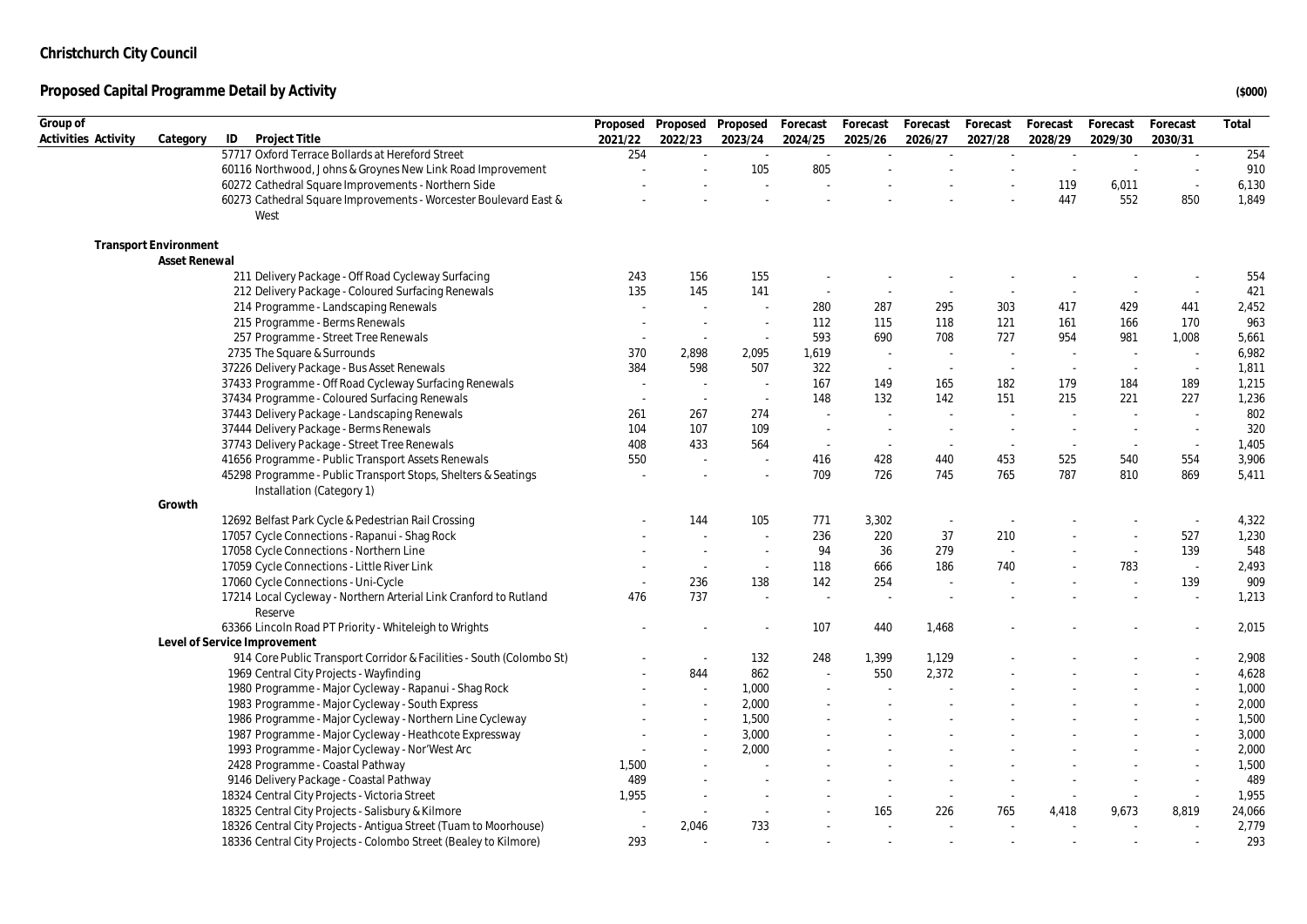| Group of            |          |                                                                                                                  |         |         | Proposed Proposed Proposed Forecast |         | Forecast | Forecast | Forecast | Forecast | Forecast | Forecast  | Total  |
|---------------------|----------|------------------------------------------------------------------------------------------------------------------|---------|---------|-------------------------------------|---------|----------|----------|----------|----------|----------|-----------|--------|
| Activities Activity | Category | ID<br>Project Title                                                                                              | 2021/22 | 2022/23 | 2023/24                             | 2024/25 | 2025/26  | 2026/27  | 2027/28  | 2028/29  | 2029/30  | 2030/31   |        |
|                     |          | 18338 Central City Projects - Colombo Street (St Asaph to Moorhouse)                                             | $\sim$  | $\sim$  | $\sim$                              | 579     | 1,780    | 1,217    | 1,250    | 1,285    |          | $\bar{a}$ | 6,111  |
|                     |          | 18341 Central City Projects - Ferry Road (St Asaph to Fitzgerald)                                                | 314     | 822     | 848                                 | 863     | 1,761    |          |          |          |          |           | 4,608  |
|                     |          | 18342 Central City Projects - High Street (Cashel to Tuam)                                                       | 242     | 409     | 1,982                               | 1,503   |          |          |          |          |          |           | 4,136  |
|                     |          | 18343 Central City Projects - High Street (Tuam to St Asaph)                                                     | 205     | 917     |                                     |         |          |          |          |          |          |           | 1,122  |
|                     |          | 18361 Central City Projects - Rolleston Avenue (Hereford to Armagh)                                              |         |         |                                     | 477     | 1,466    | 1,504    | 1,545    |          |          |           | 4,992  |
|                     |          | 18366 Central City Projects - Armagh Street (Montreal to Park)                                                   |         |         |                                     |         |          |          |          |          | 32       | 312       | 344    |
|                     |          | 18370 Central City Projects - Gloucester Street (Madras to Manchester)                                           |         |         |                                     | ÷.      | 46       | 1,003    | 242      | 708      | 1,700    | ÷,        | 3,699  |
|                     |          | 18371 Central City Projects - Gloucester Street (Manchester to Colombo)                                          |         |         | 1,021                               | 2,443   |          |          |          |          |          |           | 3,464  |
|                     |          | 18372 Central City Projects - Gloucester Street (Oxford to Montreal)                                             |         |         |                                     |         | 110      | 318      | 2,811    |          |          |           | 3,239  |
|                     |          | 18374 Central City Projects - Cambridge Terrace (Montreal to Rolleston)                                          |         |         |                                     |         |          |          | 1,076    | 1,660    |          |           | 2,736  |
|                     |          | 18375 Central City Projects - Chester Street (Durham to Cranmer)                                                 |         |         |                                     |         |          |          |          |          | 552      |           | 552    |
|                     |          | 18377 Central City Projects - Chester Street (Cranmer to Park)                                                   |         |         |                                     |         |          |          |          |          | 460      |           | 460    |
|                     |          | 18378 Central City Projects - Lichfield Street (Madras to Manchester)                                            |         | 486     | 663                                 | 2,209   |          |          |          |          |          |           | 3,358  |
|                     |          | 18384 Central City Projects - Montreal Street (Tuam to St Asaph)                                                 |         |         |                                     |         |          |          | 603      | 2,542    |          |           | 3,145  |
|                     |          | 18390 Central City Projects - Cashel Street (Cambridge to Montreal)                                              |         |         |                                     | 142     | 291      | 1,043    |          |          | $\sim$   |           | 1,476  |
|                     |          | 18395 Central City Projects - Bealey Avenue                                                                      |         |         |                                     |         |          |          |          |          | 378      | 6,300     | 6,678  |
|                     |          | 18396 Central City Projects - Madras Street (Kilmore to Lichfield)                                               |         |         |                                     |         | 220      | 226      | 1,160    | 5,131    | 1,246    |           | 7,983  |
|                     |          | 18398 Central City Projects - Madras Street (Stages 1 - 3)                                                       |         |         |                                     |         |          |          | 1,160    | 4,769    |          |           | 5,929  |
|                     |          | 19845 Central City Projects - Oxford Terrace (Kilmore to Madras)                                                 |         |         |                                     |         |          |          |          | 753      |          | $\sim$    | 753    |
|                     |          | 19847 Central City Projects - Hereford Street (Manchester to Cambridge)                                          | 1,586   |         |                                     |         |          |          |          |          |          |           | 1,586  |
|                     |          | 23080 Major Cycleway - Rapanui - Shag Rock Route (Section 3) Dyers to<br>Ferry Road Bridge                       | 1,000   | 3,069   | 1,734                               |         |          |          |          |          |          |           | 5,803  |
|                     |          | 23094 Major Cycleway - Little River Link Route (Section 1) Moorhouse<br>Avenue to Edinburgh Street               |         |         |                                     | 185     |          |          |          |          |          |           | 185    |
|                     |          | 23097 Major Cycleway - Northern Line Route (Section 2a) Tuckers to<br><b>Sturrocks Including Crossings</b>       |         | 1,023   | 1,331                               |         |          |          |          |          |          |           | 2,354  |
|                     |          | 23098 Major Cycleway - Northern Line Route (Section 1) Blenheim to<br>Kilmarnock and Harewood Crossing & Restell | 500     | 695     |                                     |         |          |          |          |          |          |           | 1,195  |
|                     |          | 23100 Major Cycleway - Heathcote Expressway Route (Section 2) Tannery<br>to Martindales                          | 1,200   | 3,069   | 2,086                               |         |          |          |          |          |          |           | 6,355  |
|                     |          | 23101 Major Cycleway - Nor'West Arc Route (Section 3) University to<br>Harewood                                  | 1,000   | 4,092   | 5,188                               |         |          |          |          |          |          |           | 10,280 |
|                     |          | 23102 Major Cycleway - Nor'West Arc Route (Section 1a) Cashmere to<br>Sparks                                     | 30      |         |                                     |         |          |          |          |          |          |           | 30     |
|                     |          | 23103 Major Cycleway - Nor'West Arc Route (Section 2) Annex & Wigram<br>Road to University                       | 4,000   | 2,747   |                                     |         |          |          |          |          |          |           | 6,747  |
|                     |          | 24778 Central City Projects - St Asaph Street (Ferry to Antigua)                                                 |         | $\sim$  | 555                                 | $\sim$  | 517      |          |          |          |          |           | 1,072  |
|                     |          | 26601 Major Cycleway - Ōtākaro-Avon Route (Section 1) Fitzgerald to<br>Swanns Road Bridge (OARC)                 | 50      | 51      | 105                                 | 5,261   | 2,311    |          |          |          |          |           | 7,778  |
|                     |          | 26602 Major Cycleway - Ōtākaro-Avon Route (Section 2) Swanns Road<br>Bridge to Anzac Drive Bridge (OARC)         |         |         |                                     | 2,147   | 2,201    | 6,775    |          |          |          |           | 11,123 |
|                     |          | 26603 Major Cycleway - Ōtākaro-Avon Route (Section 3) Anzac Drive<br>Bridge to New Brighton (OARC)               |         |         |                                     | 2,147   | 1,431    | 7,566    |          |          |          |           | 11,144 |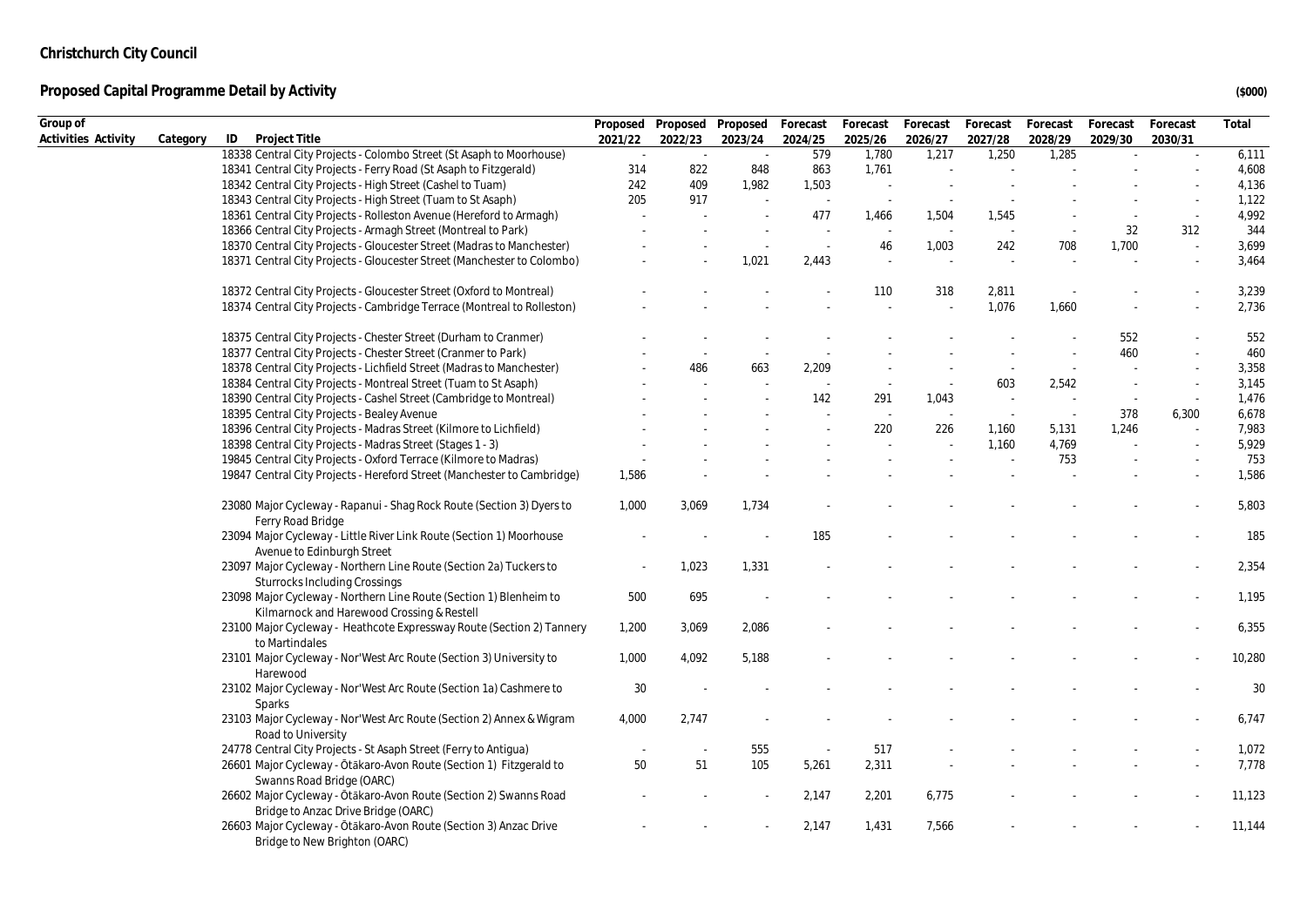| Group of            |          |                                                                                   |         | Proposed Proposed Proposed Forecast |         |         | Forecast | Forecast       | Forecast   | Forecast | Forecast | Forecast                 | Total          |
|---------------------|----------|-----------------------------------------------------------------------------------|---------|-------------------------------------|---------|---------|----------|----------------|------------|----------|----------|--------------------------|----------------|
| Activities Activity | Category | ID<br>Project Title                                                               | 2021/22 | 2022/23                             | 2023/24 | 2024/25 | 2025/26  | 2026/27        | 2027/28    | 2028/29  | 2029/30  | 2030/31                  |                |
|                     |          | 26604 Major Cycleway - Ōpāwaho River Route (Section 1) Princess                   |         |                                     | $\sim$  | 215     | 1,101    | 1,129          | 3,479      | 5,733    |          | $\omega$                 | 11,657         |
|                     |          | Margaret Hospital to Corson Avenue                                                |         |                                     |         |         |          |                |            |          |          |                          |                |
|                     |          | 26605 Major Cycleway - Ōpāwaho River Route (Section 3) Waltham to                 | 50      | 51                                  | 105     | 2,523   | 6,383    | 10,897         | 9,046      | 9,042    |          |                          | 38,097         |
|                     |          | Ferrymead Bridge                                                                  |         |                                     |         |         |          |                |            |          |          |                          |                |
|                     |          | 26606 Major Cycleway - Ōpāwaho River Route (Section 2) Corson to                  |         |                                     |         | 215     | 1,101    | 1,129          | 3,657      |          |          |                          | 6,102          |
|                     |          | Waltham<br>26607 Major Cycleway - Southern Lights Route (Section 1) Strickland to |         |                                     |         | 43      | 1,211    | 2,695          |            |          |          |                          | 3,949          |
|                     |          | Tennyson                                                                          |         |                                     |         |         |          |                |            |          |          |                          |                |
|                     |          | 26608 Major Cycleway - South Express Route (Section 1) Hei Hei to Jones           | 500     | 2,050                               | 4,013   |         |          |                |            |          |          |                          | 6,563          |
|                     |          |                                                                                   |         |                                     |         |         |          |                |            |          |          |                          |                |
|                     |          | 26610 Major Cycleway - South Express Route (Section 3) Curletts to Old            | 3,328   | $78\,$                              |         |         |          |                |            |          |          |                          | 3,406          |
|                     |          | Blenheim                                                                          |         |                                     |         |         |          |                |            |          |          |                          |                |
|                     |          | 26611 Major Cycleway - Wheels to Wings Route (Section 1) Harewood to              |         |                                     | $\sim$  | 1,289   | 2,412    | 2,475          |            |          |          |                          | 6,176          |
|                     |          | Greers                                                                            |         |                                     |         |         |          |                |            |          |          |                          |                |
|                     |          | 26612 Major Cycleway - Wheels to Wings Route (Section 2) Greers to                | 1,200   | 1,023                               | 1,048   | 3,311   | 3,394    |                |            |          |          |                          | 9,976          |
|                     |          | Wooldridge                                                                        |         |                                     |         |         |          |                |            |          |          |                          |                |
|                     |          | 26613 Major Cycleway - Wheels to Wings Route (Section 3) Wooldridge to            |         |                                     |         |         | 660      | 1,129          | 2,711      | 476      |          |                          | 4,976          |
|                     |          | Johns Road Underpass                                                              |         |                                     |         |         |          |                |            |          |          |                          |                |
|                     |          | 32017 The Palms Public Transport Facilities                                       |         | 31                                  | 733     |         |          |                |            |          |          |                          | 764            |
|                     |          | 37430 Delivery Package - Public Transport Bus Priority Electronic                 | 738     |                                     |         |         |          |                |            |          |          |                          | 738            |
|                     |          | Installations                                                                     |         |                                     |         |         |          |                |            |          |          |                          |                |
|                     |          | 38572 Core Public Transport Route & Facilities - South-West Lincoln Road          | 298     | 1,637                               | 2,095   |         |          |                |            |          |          |                          | 4,030          |
|                     |          | (Phase 1)<br>41844 Cycle Connections - Heathcote Expressway                       |         |                                     |         |         |          |                | 38         | 393      | 742      | 166                      | 1,339          |
|                     |          | 41845 Cycle Connections - Quarryman's Trail                                       |         |                                     |         |         |          | 124            | 159        |          |          | $\sim$                   | 283            |
|                     |          | 41847 Cycle Connections - Nor'West Arc                                            |         |                                     |         |         |          | 45             | 765        | 525      |          | 277                      | 1,612          |
|                     |          | 41849 Cycle Connections - South Express                                           |         |                                     |         |         |          | 124            | 446        |          | $\sim$   | $\sim$                   | 570            |
|                     |          | 41850 Cycle Connections - Southern Lights                                         |         |                                     |         |         |          |                |            |          | 270      | $\overline{\phantom{a}}$ | 270            |
|                     |          | 41851 Cycle Connections - Opawaho River Route                                     |         |                                     |         |         |          | ×,             | $\sim$     |          | 135      | 554                      | 689            |
|                     |          | 41852 Cycle Connections - Ōtākaro-Avon Route                                      |         |                                     |         |         |          | 112            | 1,021      | $\sim$   | $\sim$   | $\sim$                   | 1,133          |
|                     |          | 41853 Cycle Connections - Wheels to Wings                                         |         |                                     |         |         |          | $\sim$         |            | 92       | 88       | $\sim$                   | 180            |
|                     |          | 44693 Cycle Connections - Central City                                            |         |                                     |         |         | 242      | 373            | $\sim$     |          | ÷.       | $\sim$                   | 615            |
|                     |          | 44695 Local Cycle Network - Inner Western Arc                                     |         |                                     |         |         | 55       | 62             | 580        |          | $\sim$   | $\sim$                   | 697            |
|                     |          | 44696 Local Cycle Network - North West Outer Orbital                              |         |                                     |         |         |          |                |            |          | 256      | 2,405                    | 2,661          |
|                     |          | 44697 Local Cycle Network - South West Outer Orbital                              |         |                                     |         |         |          |                |            |          | ÷.       | 208                      | 208            |
|                     |          | 44698 Local Cycle Network - Burnside to Villa                                     |         |                                     |         |         |          |                |            | 5        | 67       | 573                      | 645            |
|                     |          | 44699 Local Cycle Network - The Palms to Heathcote Express                        |         |                                     |         |         | 55       | 62             | 529        |          |          | $\sim$                   | 646            |
|                     |          | 44700 Local Cycle Network - Eastern Outer Orbital                                 |         |                                     |         |         |          |                |            |          |          | 557                      | 557            |
|                     |          | 44701 Local Cycle Network - Northern Mid Orbital                                  |         |                                     |         |         | 55       | 93             | 676        |          |          | $\sim$                   | 824            |
|                     |          | 44702 Local Cycle Network - Northern Outer Orbital                                |         |                                     |         |         |          |                |            |          |          | 682                      | 682            |
|                     |          | 44703 Local Cycle Network - Northwood                                             |         |                                     |         |         |          |                |            | 262      | 478      | 2,003                    | 2,743          |
|                     |          | 44704 Local Cycle Network - Opawa & St Martins                                    |         |                                     |         |         |          |                | $\sim$     | 92       | 310      | $\sim$                   | 402            |
|                     |          | 44706 Local Cycle Network - Avonside & Wainoni                                    |         |                                     |         |         | 90       | 1,129          | 1,901      | $\sim$   | $\sim$   | $\sim$                   | 3,120          |
|                     |          | 44707 Local Cycle Network - Bishopdale & Casebrook                                |         |                                     |         |         |          | $\overline{7}$ |            | $\sim$   | 123      | 151                      | 274            |
|                     |          | 44709 Local Cycle Network - Greers Rd                                             |         |                                     |         |         | 55       | 199            | 638<br>816 | 525      |          | $\sim$                   | 1,225<br>1,015 |
|                     |          | 44710 Local Cycle Network - Halswell to Hornby                                    |         |                                     |         |         |          |                |            |          |          |                          |                |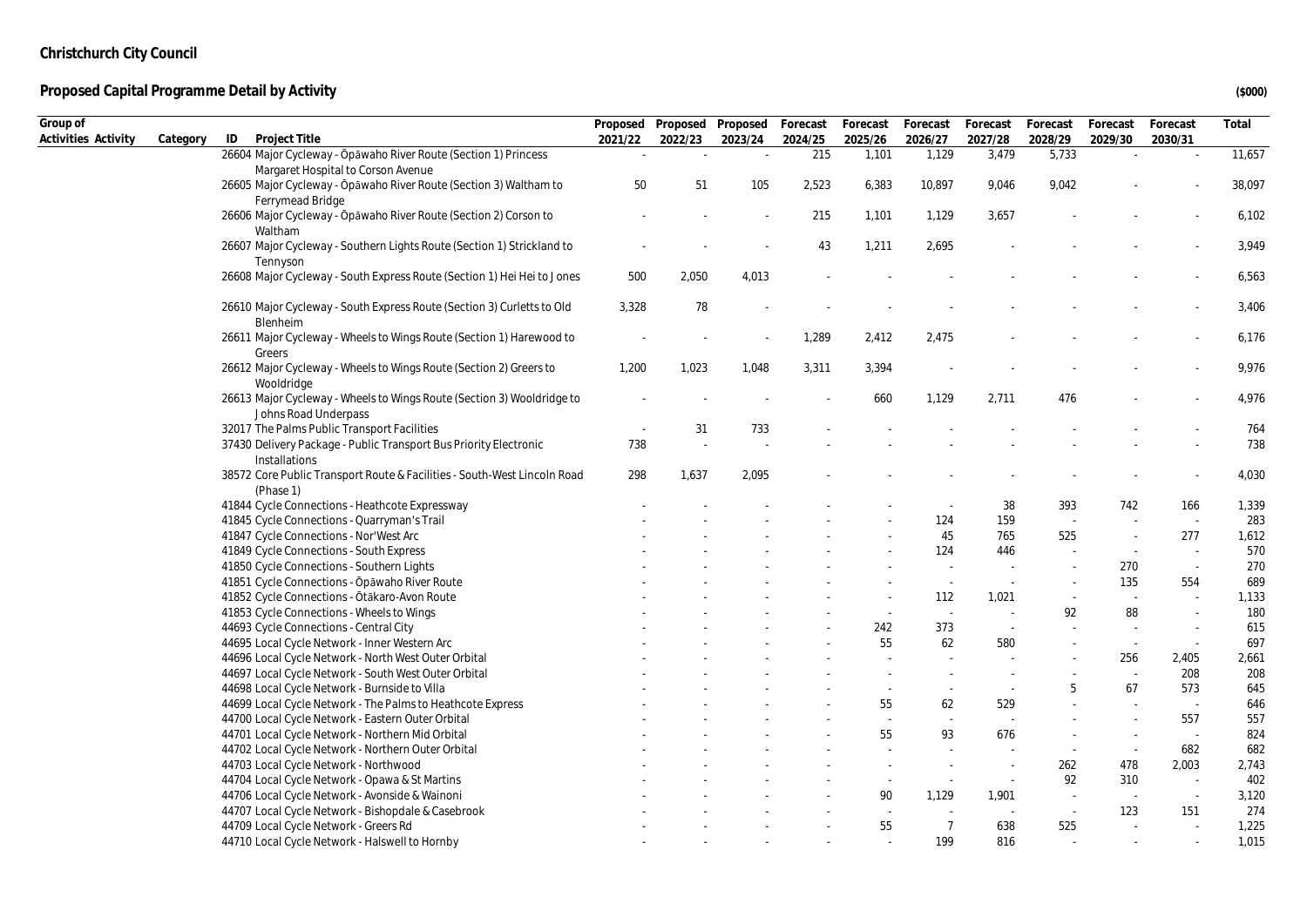| Group of                |               |                                                                                                                                     |                | Proposed Proposed | Proposed | Forecast | Forecast | Forecast | Forecast | Forecast  | Forecast | Forecast | Total          |
|-------------------------|---------------|-------------------------------------------------------------------------------------------------------------------------------------|----------------|-------------------|----------|----------|----------|----------|----------|-----------|----------|----------|----------------|
| Activities Activity     | Category      | Project Title<br>ID                                                                                                                 | 2021/22        | 2022/23           | 2023/24  | 2024/25  | 2025/26  | 2026/27  | 2027/28  | 2028/29   | 2029/30  | 2030/31  |                |
|                         |               | 44711 Local Cycle Network - Opawa, Waltham & Sydenham                                                                               |                |                   |          |          |          | $\sim$   |          | 92        | 769      | $\sim$   | 861            |
|                         |               | 44712 Local Cycle Network - Springs Road                                                                                            |                |                   |          |          |          |          |          | $\bar{a}$ | 67       | 624      | 691            |
|                         |               | 44713 Local Cycle Network - Ōtākaro-Avon                                                                                            |                |                   |          |          |          |          |          |           |          | 97       | 97             |
|                         |               | 44715 Local Cycle Network - Ferrymead                                                                                               |                |                   |          |          |          |          |          |           | 216      | 1,926    | 2,142          |
|                         |               | 47023 Major Cycleway Northern Line Route (Section 2b) Sturrocks to<br>Barnes & Main North Road                                      | 1,780          |                   |          |          |          |          |          |           |          |          | 1,780          |
|                         |               | 47024 Major Cycleway Northern Line Route (Section 3a) Styx Mill<br>Overbridge to Northwood Boulevard                                | 3,747          | 1,900             | 2,074    |          |          |          |          |           |          |          | 7,721          |
|                         |               | 47027 Major Cycleway Nor'West Arc Route (Section 1b) Sparks to Lincoln<br>& Halswell Intersection                                   | $\overline{4}$ |                   |          |          |          |          |          |           |          |          | $\overline{4}$ |
|                         |               | 47028 Major Cycleway Nor'West Arc Route (Section 1c) Lincoln & Halswell<br>Road Intersection to Annex & Southern Motorway Underpass | 23             |                   |          |          |          |          |          |           |          |          | 23             |
|                         |               | 47031 Major Cycleway South Express Route (Section 2) Craven to<br><b>Buchanans</b>                                                  | 3,400          | 6,138             | 1,089    |          |          |          |          |           |          |          | 10,627         |
|                         |               | 50465 Delivery Package - Public Transport Stops, Shelters & Seatings<br>Installation                                                | 298            | 297               | 432      |          |          |          |          |           |          |          | 1,027          |
|                         |               | 52228 Cycle Facilities & Connection Improvements                                                                                    |                |                   |          | 97       |          |          |          |           |          |          | 97             |
|                         |               | 52498 Eastgate Public Transport Hub Passenger Facilities Upgrade                                                                    | 651            |                   |          |          |          |          |          |           |          | $\sim$   | 651            |
|                         |               | 60276 Public Transport Improvement Programme (Brougham &<br>Moorhouse Area)                                                         |                |                   |          |          |          |          |          |           |          | 630      | 630            |
|                         |               | 60297 Bus Interchange Upgrades                                                                                                      |                |                   |          |          |          |          |          |           | 675      | 1,764    | 2,439          |
|                         |               | 60400 Programme - Cycleway Improvement Reseal Support                                                                               |                |                   |          | 215      | 220      | 226      | 232      | 238       | 245      | 252      | 1,628          |
|                         | New Service   |                                                                                                                                     |                |                   |          |          |          |          |          |           |          |          |                |
|                         |               | 41655 Programme - Public Transport Intelligent Transport System (ITS)<br>Installations                                              |                |                   |          | 46       | 46       | 45       | 45       | 191       | 196      | 76       | 645            |
|                         |               | 50466 Public Transport ITS Installations                                                                                            | 83             | 251               | 266      |          |          |          |          |           |          |          | 600            |
|                         |               | 60293 Programme - Bus Lane Priority                                                                                                 |                |                   | $\sim$   | 1,074    | 1,101    | 2,823    | 11,133   | 4,292     | 16,562   | 20,158   | 57,143         |
|                         |               | 61843 Coastal Pathway & Moncks Bay                                                                                                  | 2,835          | 2,798             | 2,970    | 2,998    |          |          |          |           |          |          | 11,601         |
| <b>Transport Safety</b> |               |                                                                                                                                     |                |                   |          |          |          |          |          |           |          |          |                |
|                         | Asset Renewal |                                                                                                                                     |                |                   |          |          |          |          |          |           |          |          |                |
|                         |               | 213 Delivery Package - Signs Renewals                                                                                               | 211            | 321               | 328      |          |          |          |          |           |          |          | 860            |
|                         |               | 217 Programme - Traffic Signals Renewals                                                                                            |                |                   |          | 6,406    | 6,722    | 5,143    | 4,059    | 2,981     | 3,067    | 3,150    | 31,528         |
|                         |               | 19037 Delivery Package - Intelligent Transport System Renewals                                                                      | 42             | 43                | 44       |          |          |          |          |           |          | ÷.       | 129            |
|                         |               | 37221 Delivery Package - Advanced Direction Signage                                                                                 | 96             | 101               | 99       |          |          |          |          |           |          |          | 296            |
|                         |               | 37293 Delivery Package - Traffic Signals Renewals                                                                                   | 1,844          | 3,314             | 3,734    | $\sim$   |          |          |          |           | $\sim$   | $\sim$   | 8,892          |
|                         |               | 37442 Programme - Signs Renewals                                                                                                    | $\sim$         |                   |          | 336      | 287      | 295      | 303      | 417       | 429      | 441      | 2,508          |
|                         |               | 37883 Programme - Intelligent Transport System Renewals                                                                             |                |                   |          | 45       | 46       | 47       | 48       |           |          |          | 186            |
|                         |               | 59753 Traffic Signal Cabinets Safety Improvements                                                                                   | 1,986          | 1,146             | 1,343    |          |          |          |          |           |          | $\sim$   | 4,475          |
|                         |               | 60269 Kāinga Ora Regeneration Projects                                                                                              |                |                   |          |          |          |          |          |           |          | 25       | 25             |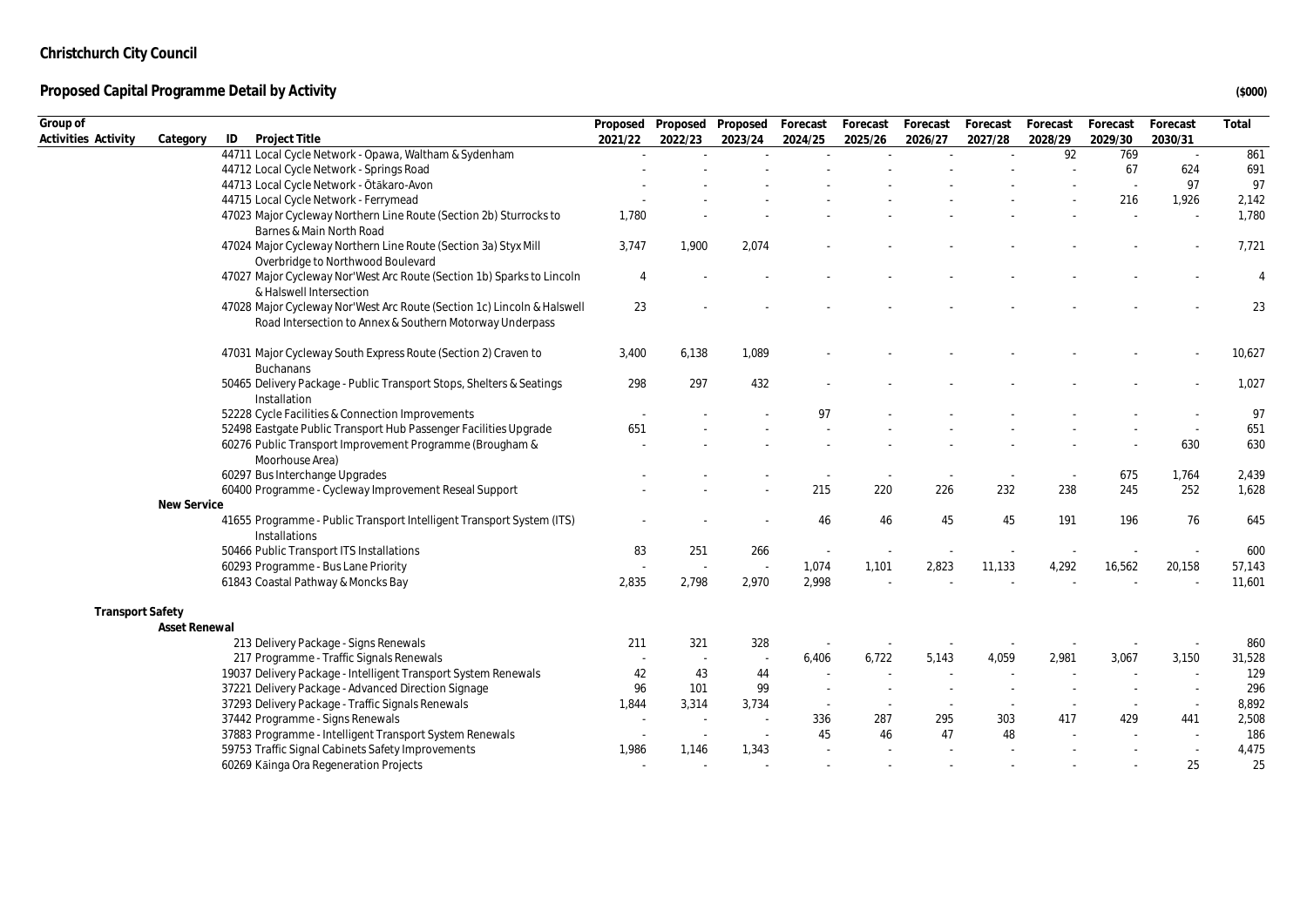| Group of            |          |                                                                                |                          |                          | Proposed Proposed Proposed | Forecast                 | Forecast | Forecast | Forecast | Forecast | Forecast | Forecast | Total  |
|---------------------|----------|--------------------------------------------------------------------------------|--------------------------|--------------------------|----------------------------|--------------------------|----------|----------|----------|----------|----------|----------|--------|
| Activities Activity | Category | ID<br>Project Title                                                            | 2021/22                  | 2022/23                  | 2023/24                    | 2024/25                  | 2025/26  | 2026/27  | 2027/28  | 2028/29  | 2029/30  | 2030/31  |        |
|                     | Growth   |                                                                                |                          |                          |                            |                          |          |          |          |          |          |          |        |
|                     |          | 232 Northern Arterial Extension including Cranford Street Upgrade              | 1,400                    | 2,046                    | 3,626                      |                          |          |          |          |          | $\sim$   |          | 7,072  |
|                     |          | 235 Belfast & Marshland Intersection Improvement                               | ÷.                       | ÷.                       | $\sim$                     |                          |          |          |          | 125      | 491      | 1,307    | 1,923  |
|                     |          | 915 Northcote Road Corridor Improvement                                        |                          |                          |                            |                          |          |          | 2,135    | 3,292    | 3,387    | 6,957    | 15,771 |
|                     |          | 917 Lincoln Road Passenger Transport Improvements (Between                     | 1,035                    | 2,787                    | 3,256                      | 3,221                    |          |          |          |          |          |          | 10,299 |
|                     |          | Curletts & Wrights)                                                            |                          |                          |                            |                          |          |          |          |          |          |          |        |
|                     |          | 930 Sockburn Roundabout Intersection Improvement                               | $\overline{\phantom{a}}$ | $\sim$                   | 84                         | 108                      | 797      |          |          |          |          |          | 989    |
|                     |          | 1341 Annex, Birmingham & Wrights Corridor Improvement                          | 56                       | 5,796                    |                            |                          |          |          |          |          |          |          | 5,852  |
|                     |          | 1344 Milns, Sparks & Sutherlands Intersection Improvement                      | $\sim$                   | ÷.                       |                            |                          |          |          | 630      |          |          |          | 630    |
|                     |          | 1347 Pūharakekenui Ki Tai - Lower Styx & Marshland Intersection<br>Improvement | 345                      | 2,251                    |                            |                          |          |          |          |          |          |          | 2,596  |
|                     |          | 2025 Hawkins, Hills & Prestons Intersection Improvement                        | ٠.                       | $\overline{\phantom{a}}$ |                            |                          | 402      | 911      | 1,971    |          |          |          | 3,284  |
|                     |          | 2034 Burwood & Mairehau Intersection Improvement                               | 96                       | 109                      | 981                        |                          | $\sim$   |          |          |          |          |          | 1,186  |
|                     |          | 3174 Roydvale, Wairakei & Wooldridge Intersection Improvement                  | ٠.                       | $\sim$                   |                            |                          | 383      | 550      |          |          |          |          | 933    |
|                     |          | 17044 McLeans Island & Pound Road Corridor Improvement                         | 228                      | 1,265                    | 524                        |                          |          |          |          |          |          |          | 2,017  |
|                     |          | 17051 Shands Road Improvements                                                 |                          | 199                      | 1,157                      | 221                      |          |          |          |          |          |          | 1,577  |
|                     |          | 17052 Sparks Road Improvements                                                 | 100                      | 153                      | 796                        |                          |          |          |          |          |          |          | 1,049  |
|                     |          | 17082 Main South to South-West Hornby New Link                                 |                          | $\sim$                   |                            |                          |          |          | 1,445    |          |          |          | 1,445  |
|                     |          | 17088 Cranford Street Intersection Improvement                                 | 2,080                    | 767                      | 4,714                      | 805                      | 2,972    |          |          |          |          | $\sim$   | 11,338 |
|                     |          | 17098 Durey, Memorial, Orchard & Orchard South Intersection<br>Improvement     |                          | $\sim$                   |                            |                          |          |          |          |          |          | 126      | 126    |
|                     |          | 41752 Pound & Ryans Intersection Improvement                                   | 200                      | 2,864                    | 2.095                      |                          |          |          |          |          |          |          | 5,159  |
|                     |          | 41753 Marshs & Springs Intersection Improvements                               | 200                      | 818                      |                            |                          |          |          |          |          |          |          | 1,018  |
|                     |          | 41973 Programme - Northern Corridor Improvements                               |                          | 534                      | 547                        | 561                      | 575      | 590      |          |          |          | $\sim$   | 2,807  |
|                     |          | 41975 Innes Road Corridor Improvement                                          | $\overline{\phantom{a}}$ | $\sim$                   | ÷.                         |                          |          |          |          |          | 513      | 2,632    | 3,145  |
|                     |          | 42010 Mairehau Road Corridor Improvement (Burwood to Marshland)                | 1,621                    | 425                      | $\sim$                     |                          |          |          |          |          |          |          | 2,046  |
|                     |          | 42013 Cranford Street New Signalised Intersection                              |                          | $\sim$                   | $\sim$                     |                          |          |          | 363      | 3,362    |          |          | 3,725  |
|                     |          | 42022 Quaifes Road Corridor Improvement                                        |                          | 343                      | 419                        | 112                      |          |          |          |          |          |          | 874    |
|                     |          | 42027 Wigram & Hayton Intersection Improvement                                 | 500                      |                          |                            |                          |          |          |          |          |          |          | 500    |
|                     |          | 42030 Carrs Reserve New Link                                                   |                          |                          |                            | $\sim$                   |          |          |          |          | 1,227    |          | 1,227  |
|                     |          | 60104 Prestons & Grimseys Intersection Improvement                             |                          |                          | 26                         | 725                      | 550      |          |          |          |          |          | 1,301  |
|                     |          | 60115 Radcliffe Road Corridor Improvement                                      | 50                       | 77                       |                            |                          | 2,443    |          |          |          |          | $\sim$   | 2,570  |
|                     |          | 60117 Gardiners Road Corridor Improvement                                      |                          |                          |                            |                          | 55       | 56       | 928      |          | $\sim$   | $\sim$   | 1,039  |
|                     |          | 63365 Central City Active Travel Area                                          |                          |                          |                            |                          | 220      | 2,033    | 5,219    | 5,365    | 5,521    | 5,670    | 24,028 |
|                     |          | Level of Service Improvement                                                   |                          |                          |                            |                          |          |          |          |          |          |          |        |
|                     |          | 179 Programme - Advanced Direction Signage Renewals                            |                          | $\overline{\phantom{a}}$ | $\overline{\phantom{a}}$   | 104                      | 86       | 88       | 91       | 119      | 123      | 126      | 737    |
|                     |          | 243 Greers, Northcote & Sawyers Arms Intersection Improvement                  | $\sim$                   | 511                      | 1,048                      | 2,148                    | 1,651    |          |          |          |          |          | 5,358  |
|                     |          | 245 Inner Harbour Road Improvement (Lyttelton to Diamond Harbour)              | 422                      | 865                      |                            |                          |          |          |          |          | ×.       | $\sim$   | 1,287  |
|                     |          | 288 Programme - New Retaining Walls                                            |                          |                          |                            | 297                      | 230      | 236      | 242      | 298      | 307      | 315      | 1,925  |
|                     |          | 916 Ferry & Moorhouse Corridor Improvements (Aldwins to Fitzgerald)            |                          |                          |                            |                          |          |          |          |          |          | 492      | 492    |
|                     |          | 1346 Cashmere, Hoon Hay & Worsleys Intersection Improvements                   | 978                      |                          |                            |                          |          |          |          |          | $\sim$   | $\sim$   | 978    |
|                     |          | 2018 Programme - Transport Corridor Optimisation Works                         |                          |                          |                            | 670                      | 700      | 730      | 762      | 775      | 797      | 819      | 5,253  |
|                     |          | 2027 Hawkins & Radcliffe Intersection Improvement                              |                          |                          |                            | $\overline{\phantom{a}}$ |          |          |          | 119      | 245      | 1,720    | 2,084  |
|                     |          | 17043 Main North Road Corridor Improvement                                     |                          |                          |                            | 121                      | 1,244    |          |          | 1,290    | 1,386    | 1,424    | 5,465  |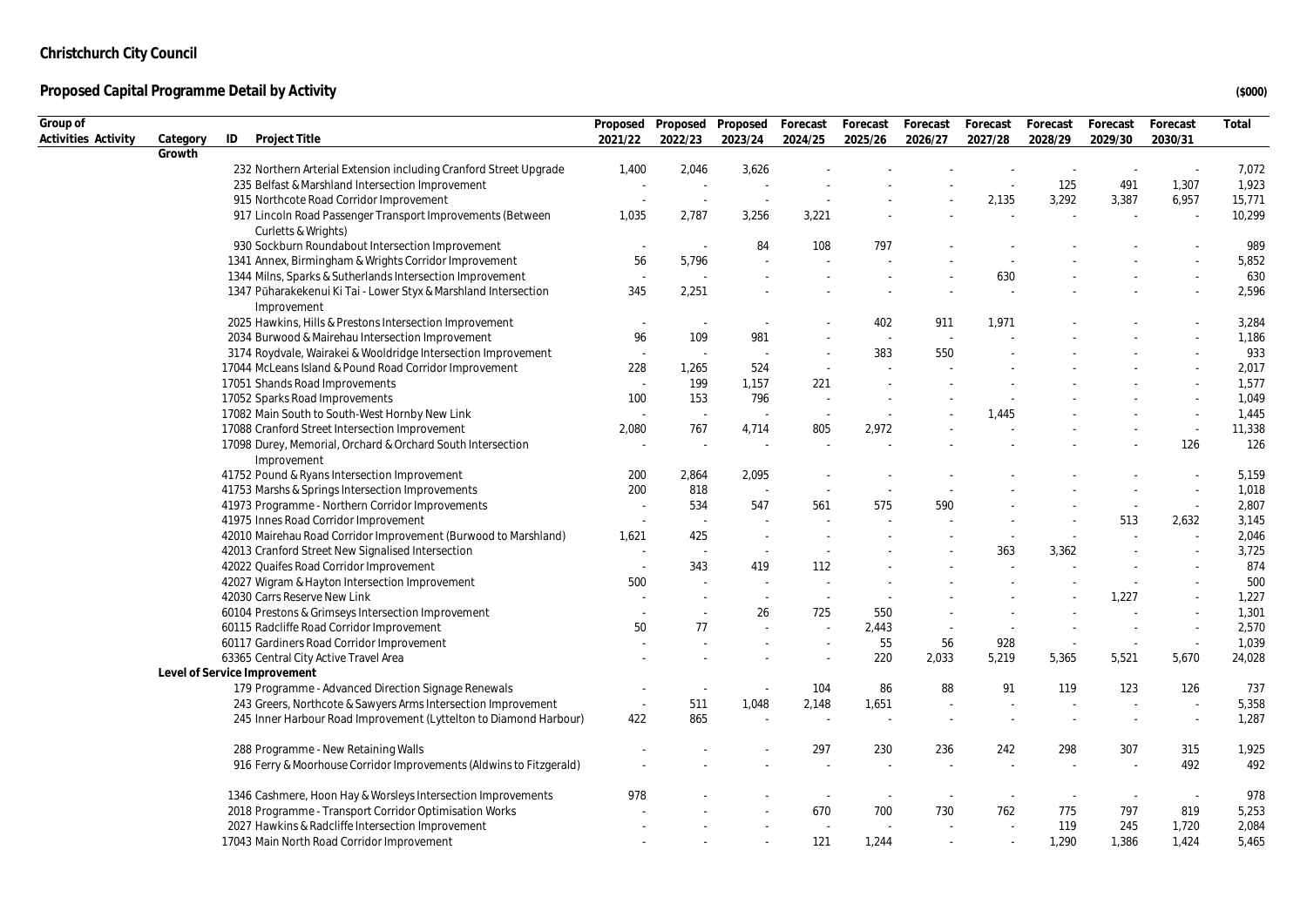| Group of<br>Activities Activity | Category    | ID<br>Project Title                                                                                  | Proposed<br>2021/22 | 2022/23 | Proposed Proposed<br>2023/24 | Forecast<br>2024/25 | Forecast<br>2025/26 | Forecast<br>2026/27 | Forecast<br>2027/28 | Forecast<br>2028/29      | Forecast<br>2029/30 | Forecast<br>2030/31      | Total  |
|---------------------------------|-------------|------------------------------------------------------------------------------------------------------|---------------------|---------|------------------------------|---------------------|---------------------|---------------------|---------------------|--------------------------|---------------------|--------------------------|--------|
|                                 |             | 17112 Barrington, Lincoln & Whiteleigh Intersection Improvement                                      | 978                 | $\sim$  | $\mathcal{L}$                |                     |                     |                     |                     |                          | $\sim$              | $\mathcal{L}$            | 978    |
|                                 |             | 17136 Gasson, Madras & Moorhouse Intersection Improvement                                            | 158                 |         |                              |                     |                     |                     |                     |                          |                     |                          | 158    |
|                                 |             | 17144 Ilam, Middleton & Riccarton Intersection Improvement                                           |                     | 342     |                              |                     |                     |                     |                     |                          |                     |                          | 342    |
|                                 |             | 17199 Main North, Marshland & Chaney's Corner Intersection                                           | 215                 | 440     |                              |                     |                     |                     |                     |                          |                     |                          | 655    |
|                                 |             | Improvement                                                                                          |                     |         |                              |                     |                     |                     |                     |                          |                     |                          |        |
|                                 |             | 17208 Dyers Pass Corridor Guardrails Installation                                                    | 5,235               | 512     |                              |                     |                     |                     |                     |                          |                     |                          | 5,747  |
|                                 |             | 17211 Dyers Pass Road Pedestrian & Cycle Safety Improvements                                         | 1,283               | 205     |                              |                     |                     |                     |                     |                          |                     |                          | 1,488  |
|                                 |             | 17862 Clyde, Riccarton & Wharenui Intersection Improvements                                          |                     |         |                              |                     | 63                  | 60                  | 677                 |                          |                     |                          | 800    |
|                                 |             | 17877 Cranford & Main North Road Intersection Improvements                                           |                     |         |                              |                     |                     |                     |                     |                          |                     | 33                       | 33     |
|                                 |             | 37454 Delivery Package - New Retaining Walls                                                         | 468                 | 1,535   | 524                          |                     |                     |                     |                     |                          |                     | $\overline{\phantom{a}}$ | 2,527  |
|                                 |             | 41650 Programme - Minor Road Safety Improvements                                                     | 2,000               | 3,069   | 4,190                        | 3,221               | 3,302               | 3,388               | 5,798               | 5,961                    | 6,134               | 6,300                    | 43,363 |
|                                 |             | 41653 Programme - School Safety                                                                      | 750                 | 767     | 524                          | 537                 | 330                 | 339                 | 232                 | 238                      | 245                 | 252                      | 4,214  |
|                                 |             | 41686 Moorhouse & Stewart Intersection Improvements                                                  |                     | 82      | 157                          | 4,048               |                     |                     |                     |                          |                     |                          | 4,287  |
|                                 |             | 58160 Downstream of Christchurch Northern Corridor (Project 1)                                       | 2,909               | $\sim$  |                              |                     |                     |                     |                     |                          |                     |                          | 2,909  |
|                                 |             | 58161 Downstream of Christchurch Northern Corridor (Project 2)                                       | 2,956               | $\sim$  |                              |                     |                     |                     |                     |                          |                     |                          | 2,956  |
|                                 |             |                                                                                                      |                     |         |                              |                     |                     |                     |                     |                          |                     |                          |        |
|                                 |             | 60097 Marshlands Road Corridor Intersection Improvement (Prestons<br>Road to Old Waimakariri Bridge) |                     | 300     | 1,228                        |                     |                     |                     |                     |                          |                     |                          | 1,528  |
|                                 |             | 60099 Amyes, Awatea & Springs Intersection Improvement                                               |                     |         |                              | 107                 | 198                 | 1,265               |                     |                          |                     |                          | 1,570  |
|                                 |             | 60102 Dickeys & Main North Road Intersection Improvement                                             |                     |         |                              |                     | 220                 | 565                 | 986                 |                          |                     |                          | 1,771  |
|                                 |             | 60106 Disraeli, Harman & Selwyn Intersection Improvement                                             |                     |         | $\sim$                       | $\sim$              | 110                 | 226                 | 638                 |                          | $\sim$              | $\overline{\phantom{a}}$ | 974    |
|                                 |             | 60113 Programme - Minor Safety Intervention                                                          | 300                 | 307     | 314                          | 322                 | 330                 | 339                 | 348                 | 358                      | 368                 | 378                      | 3,364  |
|                                 |             | 60233 Memorial Avenue Corridor Improvement (Clyde to Greers)                                         |                     |         |                              |                     |                     |                     |                     |                          |                     | 252                      | 252    |
|                                 |             | 60240 Central City Projects - Cathedral Square & Colombo (Hereford to<br>Armagh Street)              |                     |         |                              | 859                 | 3,302               | 3,388               |                     | 3,577                    | 1,840               | 4,409                    | 17,375 |
|                                 |             | 60244 Central City Projects - Central City Transport Interchange<br>Extension                        | 1,400               |         |                              |                     |                     |                     |                     |                          |                     |                          | 1,400  |
|                                 |             | 60274 Programme - Safety Interventions (Brougham & Moorhouse Area)                                   | 200                 | 307     | 262                          | 268                 | 275                 |                     |                     |                          |                     |                          | 1,312  |
|                                 |             | 60275 Programme - Intersection Upgrade (Brougham & Moorhouse Area)                                   |                     |         | 210                          | 215                 | 440                 | 3,049               |                     |                          |                     |                          | 3,914  |
|                                 |             | 60277 Programme - Active Transport Improvement (Brougham &<br>Moorhouse Area)                        |                     |         |                              |                     |                     |                     |                     |                          |                     | 252                      | 252    |
|                                 |             | 60280 Residential Improvements (Brougham & Moorhouse Area)                                           |                     |         | $\sim$                       | 107                 | 110                 |                     |                     |                          | 123                 | $\sim$                   | 340    |
|                                 |             | 60281 Commercial Improvements (Brougham & Moorhouse Area)                                            |                     |         | 210                          | 215                 |                     |                     |                     | 238                      | $\sim$              | 252                      | 915    |
|                                 |             | 60358 Programme - Corridor Optimisation                                                              |                     |         |                              |                     |                     |                     | $\sim$              | 1,192                    | 1,227               | $\sim$                   | 2,419  |
|                                 |             | 60377 Active Transport Level of Service Enhancements                                                 | 150                 | 153     | 314                          | 1,074               | 1,101               | 1,129               | 1,160               | 1,192                    | 1,227               | 6,300                    | 13,800 |
|                                 |             | 60379 Antiqua Street Pedestrian Link To Health Precinct                                              |                     | $\sim$  |                              |                     | 165                 | $\sim$              | $\sim$              | $\sim$                   |                     |                          | 165    |
|                                 |             | 60387 Diamond Harbour Village Improvements                                                           |                     | $\sim$  | $\sim$                       |                     | 36                  | 113                 | 464                 | $\overline{\phantom{a}}$ | $\sim$              |                          | 613    |
|                                 |             | 60421 Pound & Ryan Road Corridor Improvements                                                        | $\sim$              | 818     | 1,048                        | 805                 | 825                 | 1,694               | $\sim$              | 1,192                    | 1,472               | $\sim$                   | 7,854  |
|                                 |             |                                                                                                      |                     | 978     |                              |                     |                     |                     |                     |                          |                     |                          |        |
|                                 |             | 62329 CRAF - Road Safety Priorities Delivery Package                                                 | 2,444               |         |                              |                     |                     |                     |                     |                          |                     |                          | 3,422  |
|                                 | New Service |                                                                                                      |                     |         |                              |                     |                     |                     |                     |                          |                     |                          |        |
|                                 |             | 2420 Programme - Crime Prevention Cameras                                                            |                     |         |                              | 198                 | 203                 | 208                 | 214                 |                          |                     | $\sim$                   | 823    |
|                                 |             | 41649 Programme - Traffic Signs & Markings Installation                                              |                     |         | $\sim$                       | 317                 | 333                 | 357                 | 371                 | 566                      | 583                 | 598                      | 3,125  |
|                                 |             | 41654 Crime Camera Installation                                                                      | 184                 | 188     | 193                          |                     |                     |                     |                     |                          | $\sim$              |                          | 565    |
|                                 |             | 50461 Road markings and signs                                                                        | 200                 | 205     | 210                          | 215                 | 220                 | 226                 | 232                 | 238                      | 245                 | 252                      | 2,243  |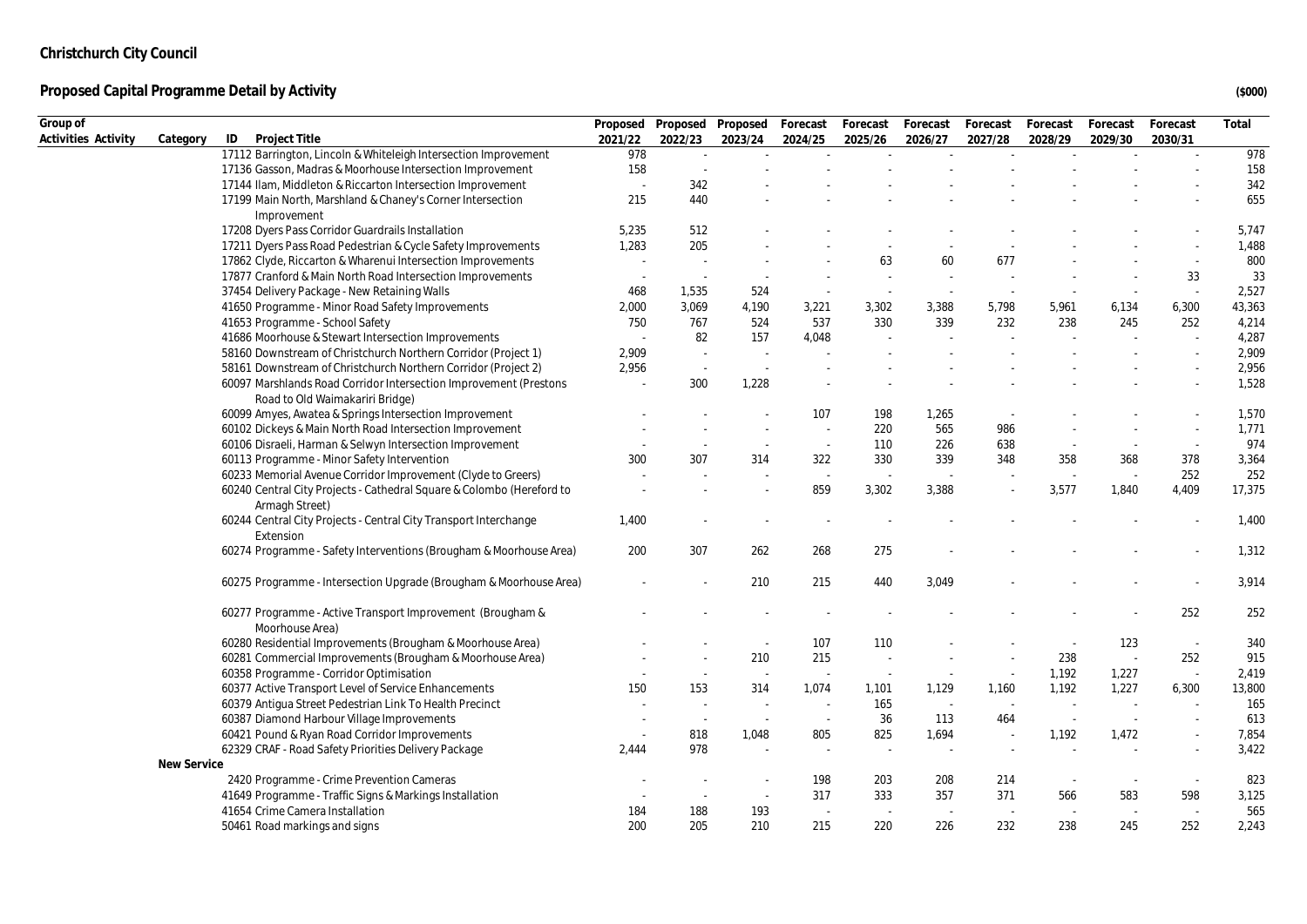| Group of               |                      |                                                                          |         | Proposed Proposed Proposed |         | Forecast | Forecast | Forecast | Forecast | Forecast | Forecast | Forecast | Total     |
|------------------------|----------------------|--------------------------------------------------------------------------|---------|----------------------------|---------|----------|----------|----------|----------|----------|----------|----------|-----------|
| Activities Activity    | Category             | ID<br>Project Title                                                      | 2021/22 | 2022/23                    | 2023/24 | 2024/25  | 2025/26  | 2026/27  | 2027/28  | 2028/29  | 2029/30  | 2030/31  |           |
|                        |                      | 60236 Central City Projects - Worcester Street (Fitzgerald Ave to Madras | $\sim$  | ÷.                         | 157     | 322      | 3,192    | 734      | $\sim$   |          |          | $\sim$   | 4,405     |
|                        |                      | Street)                                                                  |         |                            |         |          |          |          |          |          |          |          |           |
|                        |                      | 60250 Programme - Electric Vehicle Charging At City Council Off Street   | 300     |                            |         | 483      | 550      | 565      | 580      | 596      | 613      | 630      | 4,317     |
|                        |                      | Parking Buildings & Facilities                                           |         |                            |         |          |          |          |          |          |          |          |           |
|                        |                      | 60253 Canterbury Multi-Use Arena Support Package                         |         |                            | 210     | 5,154    |          |          |          |          |          |          | 5,364     |
| <b>Transport Total</b> |                      |                                                                          | 135,666 | 140,689                    | 137,984 | 143,879  | 143,085  | 141,223  | 144,239  | 147,409  | 153,391  | 157,557  | 1,445,122 |
| Wastewater             |                      |                                                                          |         |                            |         |          |          |          |          |          |          |          |           |
|                        |                      | Wastewater Collection, Treatment & Disposal                              |         |                            |         |          |          |          |          |          |          |          |           |
|                        | <b>Asset Renewal</b> |                                                                          |         |                            |         |          |          |          |          |          |          |          |           |
|                        |                      | 35 Programme - WW Reticulation Renewals                                  | 598     | 18,966                     | 31,849  | 34,898   | 35,770   | 36,699   | 37,690   | 38,747   | 39,871   | 40,947   | 316,035   |
|                        |                      | 37 LW Laboratory Renewals                                                | 109     | 108                        | 102     |          |          |          |          |          |          |          | 319       |
|                        |                      | 63 Programme - WW Pumping & Storage Instumentation Control &             |         | 380                        | 436     | 475      | 396      | 513      | 572      | 588      | 551      | 549      | 4,460     |
|                        |                      | <b>Automation Renewals (ICA)</b>                                         |         |                            |         |          |          |          |          |          |          |          |           |
|                        |                      | 899 WW Step Screen Renewal                                               | 1,110   | $\sim$                     |         |          |          |          |          |          |          |          | 1,110     |
|                        |                      | 1006 Programme - WW Infrastructure Rebuild of the Wastewater             |         | 337                        |         |          |          |          |          |          |          | ×,       | 337       |
|                        |                      | Treatment Plant - Budget Only (Capex)                                    |         |                            |         |          |          |          |          |          |          |          |           |
|                        |                      | 2304 WW Trickling Filter Media Renewal                                   |         | $\sim$                     |         | 107      | 874      | 6,346    | 5,798    |          | 123      | 708      | 13,956    |
|                        |                      | 2343 CWTP Roading Renewals                                               |         | 117                        | $\sim$  | 122      |          | 124      |          |          | ÷.       | $\sim$   | 363       |
|                        |                      | 2348 Programme - WW Reactive Lateral Renewals                            |         | $\sim$                     | $\sim$  | 71       | 74       | 71       | 80       | 79       | 74       | 73       | 522       |
|                        |                      | 2350 Programme - WW Reticulation Structure Renewals                      |         | $\sim$                     | ×.      | 339      | 354      | 457      | 510      | 525      | 492      | 490      | 3,167     |
|                        |                      | 2375 WW Pump Station Equipment Reactive Renewals (MEICA)                 | 180     | 184                        | 189     | ÷.       |          |          |          |          | ÷.       | ×,       | 553       |
|                        |                      | 2717 CWTP Earthquake Repair Occupied Buildings                           | 1,955   | $\sim$                     |         |          |          |          |          |          |          |          | 1,955     |
|                        |                      | 3116 Programme - WW Pump & Storage Civil & Structures Renewals           |         | 274                        | 254     | 34       |          |          |          |          |          |          | 562       |
|                        |                      | 17865 WW Reactive Lateral Renewals                                       | 1,982   | 1,602                      | 613     |          |          |          |          |          |          |          | 4,197     |
|                        |                      | 17875 WW Cranford Street Pump Station Renewal (PS58)                     | $\sim$  | 100                        | 1,056   | $\sim$   |          |          |          |          |          |          | 1,156     |
|                        |                      | 17876 WW Locarno Street Pump Station Renewal (PS20)                      |         | $\sim$                     | $\sim$  | 107      | 598      | 6,747    | 7.066    | 12,033   | 2.445    | ÷        | 28,996    |
|                        |                      | 17881 WW Treatment Plant Asset Reactive Renewals                         | 136     | 140                        | 143     |          |          |          |          |          |          |          | 419       |
|                        |                      | 30219 CWTP Earthquake Channels Restoration                               | 391     | $\sim$                     |         |          |          |          |          |          |          | $\sim$   | 391       |
|                        |                      | 37153 CWTP Refurbish Amenities & Mezzanine Roof                          | 107     | $\sim$                     | $\sim$  |          |          |          |          |          |          | $\sim$   | 107       |
|                        |                      | 37155 CWTP Digester Roof Renewal (5&6)                                   |         | 102                        | 943     | 966      | 1,101    |          | $\sim$   |          | $\sim$   | $\sim$   | 3,112     |
|                        |                      | 37834 Programme - WW Pump & Storage Reactive Renewal                     |         |                            |         | 285      | 297      | 384      | 429      | 441      | 412      | 412      | 2,660     |
|                        |                      | 37835 Programme - WW Lateral Renewals                                    |         | $\sim$                     | $\sim$  | 170      | 140      | 143      | ÷.       | ÷.       | $\sim$   | $\sim$   | 453       |
|                        |                      | 37837 Programme - Laboratory Renewals                                    |         |                            | $\sim$  | 268      | 275      | 282      | 290      | 105      | 98       | 98       | 1,416     |
|                        |                      | 37839 Programme - WW Treatment Plant Instrumentation, Control &          |         | 1,052                      | 1,512   | 1,076    | 2,055    | 2,605    | 2,927    | 1,668    | 2,039    | 2,016    | 16,950    |
|                        |                      | <b>Automation Renewals (ICA)</b>                                         |         |                            |         |          |          |          |          |          |          |          |           |
|                        |                      | 37840 Programme - WW Treatment Plant Health & Safety Renewals            |         | 110                        | 50      | 47       | 50       | 64       | 72       | 74       | 69       | 68       | 604       |
|                        |                      | 37842 Programme - WW Treatment Plant Reactive Renewals                   |         | $\sim$                     | $\sim$  | 339      | 354      | 457      | 510      | 525      | 492      | 490      | 3,167     |
|                        |                      | 41872 Programme - WW Control Software Renewals (SCADA)                   |         | 99                         | 45      | 61       | 64       | 82       | 92       | 94       | 88       | 88       | 713       |
|                        |                      | 41873 Programme - WW Modelling                                           |         | 166                        | 183     | 171      | 178      | 230      | 257      | 265      | 248      | 247      | 1,945     |
|                        |                      | 41875 Programme - WW Pump & Storage Electrical Renewals                  |         | 247                        | 219     | 228      | 238      | 307      | 343      | 353      | 330      | 329      | 2,594     |
|                        |                      | 41876 Programme - WW Pump & Storage Mechanical Renewals                  |         | 163                        | 218     | 217      | 227      | 292      | 327      | 336      | 314      | 314      | 2,408     |
|                        |                      | 41878 Programme - WW Local Pressure Sewer Systems Reactive               |         |                            |         | 905      | 2,461    | 1,134    | 1,430    | 1,663    | 1,762    | 1,984    | 11,339    |
|                        |                      |                                                                          |         |                            |         |          |          |          |          |          |          |          |           |
|                        |                      | Renewals<br>41879 Programme - WW Health & Safety Renewals                |         |                            |         | 94       | 99       | 128      | 143      | 147      | 137      | 137      | 885       |
|                        |                      |                                                                          |         |                            |         |          |          |          |          |          |          |          |           |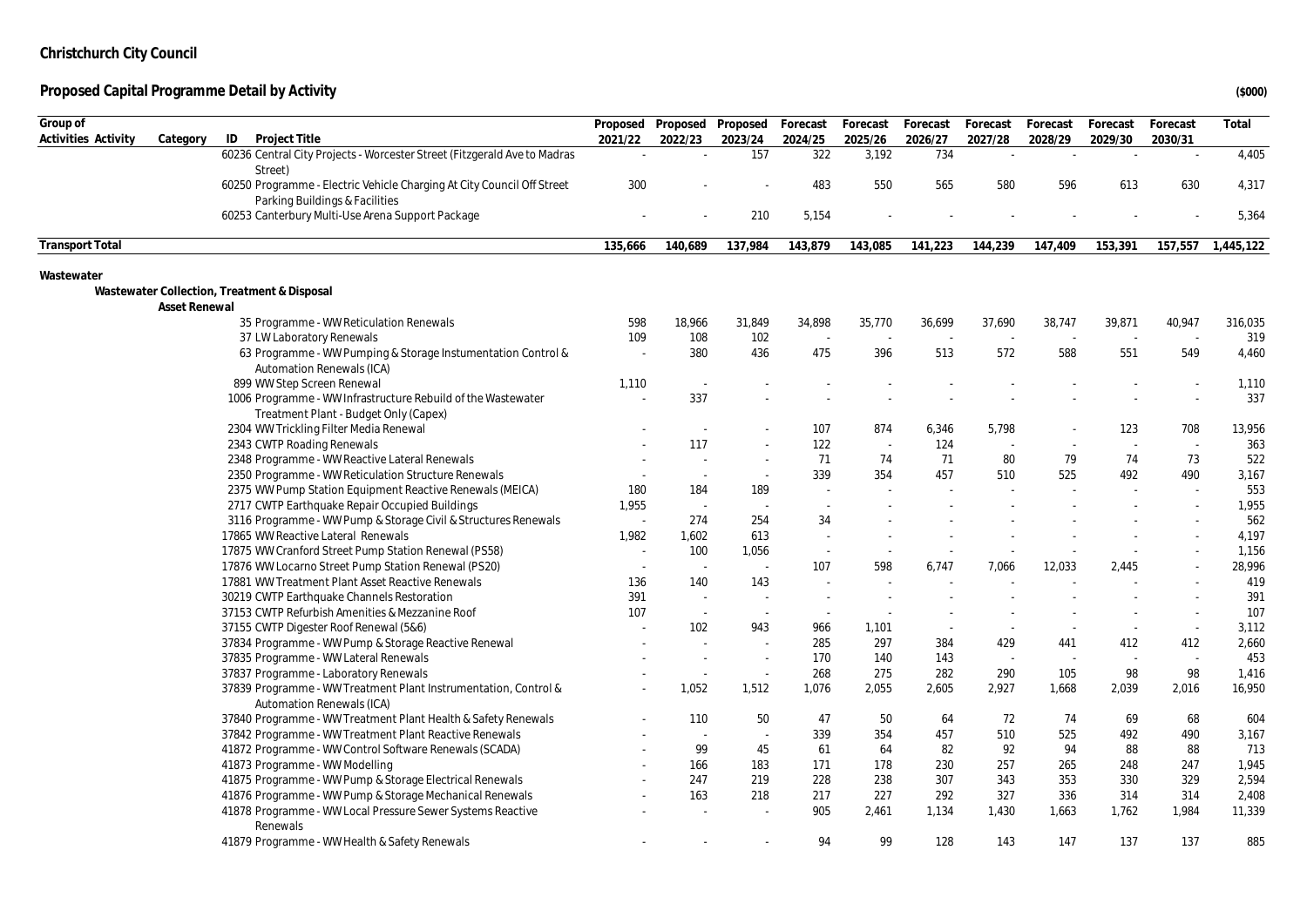| Group of            |          |                                                                                                                           |         | Proposed Proposed Proposed |         | Forecast | Forecast                 | Forecast | Forecast | Forecast | Forecast | Forecast                 | Total  |
|---------------------|----------|---------------------------------------------------------------------------------------------------------------------------|---------|----------------------------|---------|----------|--------------------------|----------|----------|----------|----------|--------------------------|--------|
| Activities Activity | Category | ID<br>Project Title                                                                                                       | 2021/22 | 2022/23                    | 2023/24 | 2024/25  | 2025/26                  | 2026/27  | 2027/28  | 2028/29  | 2029/30  | 2030/31                  |        |
|                     |          | 41880 Programme - WW Infrastructure Renewals Wastewater Reticulation                                                      |         | 1,809                      | 1,524   | 1,424    | 1,487                    | 1,921    | 2,143    | 2,204    | 2,063    | 2,942                    | 17,517 |
|                     |          | Affiliated with Roading Works                                                                                             |         |                            |         |          |                          |          |          |          |          |                          |        |
|                     |          | 44410 WW Mains Renewal Tuam St Reticulation Renewal (Brick Barrel)                                                        | 1,466   |                            |         |          |                          |          |          |          |          |                          | 1,466  |
|                     |          | (Livingstone to Mathesons)                                                                                                | 1,404   | 6,138                      |         |          |                          |          |          |          |          |                          | 7,542  |
|                     |          | 47123 CWTP Biogas Storage Upgrade<br>47211 CWTP Motor Load Centre Renewal (MLCG)                                          | 641     |                            |         |          |                          |          |          |          |          |                          | 641    |
|                     |          | 48900 WW Pump & Storage Equipment Renewals 2021 (MEICA)                                                                   | 587     | $\sim$                     |         |          |                          |          |          |          |          |                          | 587    |
|                     |          | 48906 WW Health & Safety Renewals                                                                                         | 94      | 96                         | 99      |          |                          |          |          |          |          |                          | 289    |
|                     |          | 48919 CWTP Wastewater Network Fibre Ring Renewal                                                                          | 253     | $\sim$                     |         |          |                          |          |          |          |          |                          | 253    |
|                     |          | 49712 CWTP Wastewater Hardware & Software Renewal (PLC4 Removal)                                                          | 149     |                            |         |          |                          |          |          |          |          |                          | 149    |
|                     |          |                                                                                                                           |         |                            |         |          |                          |          |          |          |          |                          |        |
|                     |          | 49713 CWTP Wastewater Digesters 1-6 Controls Renewal                                                                      | 579     |                            |         |          |                          |          |          |          |          |                          | 579    |
|                     |          | 49714 CWTP Wastewater Control Renewal (PLC17)                                                                             | 325     |                            |         |          |                          |          |          |          |          |                          | 325    |
|                     |          | 50436 WW Local Pressure Sewer Systems Reactive Renewals                                                                   | 37      | 37                         | 38      |          |                          |          |          |          |          |                          | 112    |
|                     |          | 50873 CWTP Wastewater Ponds Midge Control                                                                                 | 213     | 122                        | 159     |          |                          |          |          |          |          |                          | 494    |
|                     |          | 55245 WW Ferry Road Masterplan Business Area Mains Renewal                                                                | 98      |                            |         |          |                          |          |          |          |          |                          | 98     |
|                     |          | 56163 WW Riccarton Mains Renewal (Hansons Lane to Euston Street)                                                          | 1,066   |                            |         |          |                          |          |          |          |          |                          | 1,066  |
|                     |          | 56164 WW Trafalgar, Dover, Cornwall, Lindsay, Caledonian & Ranfurly<br>Mains Renewal                                      | 1,470   |                            |         |          |                          |          |          |          |          |                          | 1,470  |
|                     |          | 56165 WW Upper Totara, Puriri, Balgay, Milnebank, Karamu, Field,<br>Wharenui, Weka, Tui, Leinster & Bristol Mains Renewal | 5,047   | 1,707                      |         |          |                          |          |          |          |          |                          | 6,754  |
|                     |          | 56167 WW Philomel, Inverell, Pegasus, Endeavour, Royalist, Effingham,<br>Monowai & Nile Mains Renewal                     | 978     |                            |         |          |                          |          |          |          |          |                          | 978    |
|                     |          | 56175 WW Nalder, Ruru, McLean, Wyon, Rudds, Griffiths, Digby, Rasen &<br><b>Tilford Mains Renewal</b>                     | 2,955   |                            |         |          |                          |          |          |          |          |                          | 2,955  |
|                     |          | 56176 WW Sails, Langdons, Hoani, Wilmot, Cone, Perry, Gambia, Frank,<br>Sturrocks & Grassmere Mains Renewal               | 4,050   |                            |         |          |                          |          |          |          |          |                          | 4,050  |
|                     |          | 56177 WW Ascot, Randwick, Flemington, Beach & Bower Mains Renewal                                                         | $\sim$  | 3,299                      | 2,198   |          |                          |          |          |          |          |                          | 5,497  |
|                     |          | 56180 WW Tome, Rutlan, Scotsto, Norfol, Benne, May, Tavendal, Chapte,<br>Lingar, Mathia, Paparo & Claremo Mains Renewal   | 4,355   | 2,813                      |         |          |                          |          |          |          |          |                          | 7,168  |
|                     |          | 56181 WW W Edmonds, Randolph, Marcroft, Manning, Wildberry,<br>Hopkins, Ferry & Okeover Mains Renewal                     | 3,727   | 2,595                      |         |          |                          |          |          |          |          |                          | 6,322  |
|                     |          | 56182 WW Edinburgh, Hinemoa, Nairn, Neville, Lyttelton, Torrens,<br>Dundee, Somers & Hillier Mains Renewal                | 3,874   | 2,648                      |         |          |                          |          |          |          |          |                          | 6,522  |
|                     |          | 56183 WW Allard, Edward, Geraldine & Cleveland Mains Renewal                                                              | 2,334   | 1,220                      |         |          |                          |          |          |          |          |                          | 3,554  |
|                     |          | 56307 WW Update Model Base Data                                                                                           | 104     | $\sim$                     |         |          |                          |          |          |          |          |                          | 104    |
|                     |          | 56684 WW Reactive Mains Renewals & Capex Repairs                                                                          | 489     | $\sim$                     | $\sim$  |          | $\overline{\phantom{a}}$ |          |          |          |          | $\overline{\phantom{a}}$ | 489    |
|                     |          | 57129 Programme - WW Reactive Reticulation Renewals                                                                       |         | 1,104                      | 1,753   | 1,794    | 1,911                    | 2,529    | 2,982    | 3,071    | 2,874    | 2,868                    | 20,886 |
|                     |          | 59076 CWTP Wastewater Treatment Plant Building Three Renewal                                                              |         | $\sim$                     | 210     | 1,933    | 3,302                    | 2,258    | $\sim$   |          |          | $\sim$                   | 7,703  |
|                     |          | 60080 Programme - WW Banks Peninsula Pumping & Storage Electrical<br>Renewals                                             |         | 75                         | 18      | 99       | 85                       | 110      | 123      | 126      | 118      | 117                      | 871    |
|                     |          | 60081 Programme - WW Banks Peninsula Pumping & Storage<br>Instrumentation, Control and Automation Renewals (ICA)          |         | 81                         | 109     | 94       | 99                       | 128      | 143      | 147      | 137      | 137                      | 1,075  |
|                     |          | 60082 Programme - WW Banks Peninsula Pumping & Storage Civil &<br>Structures Renewals PRG                                 |         | 134                        | 138     | 179      |                          |          |          |          |          |                          | 451    |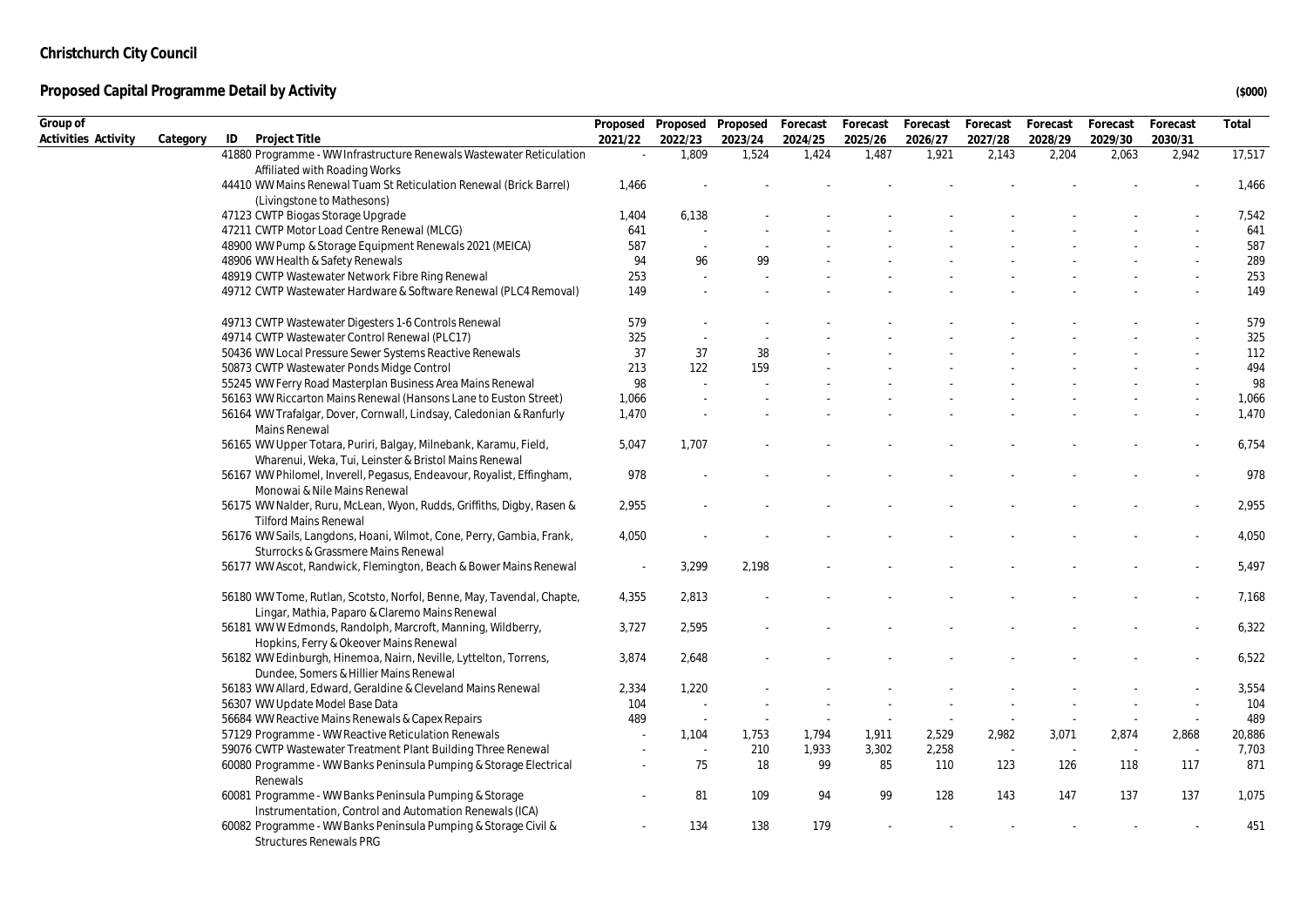| Activities Activity<br>Project Title<br>2021/22<br>2022/23<br>2023/24<br>2025/26<br>2026/27<br>2027/28<br>2028/29<br>2029/30<br>2030/31<br>Category<br>ID<br>2024/25<br>60083 Programme - WW Banks Peninsula Pumping & Storage Reactive<br>180<br>102<br>94<br>99<br>128<br>147<br>137<br>137<br>1,167<br>143<br>Renewals<br>83<br>78<br>728<br>106<br>72<br>68<br>70<br>91<br>81<br>79<br>60084 Programme - WW Banks Peninsula Pumping & Storage Mechanical<br>Renewals<br>60085 Programme - WW Banks Peninsula Treatment Plant Civils &<br>110<br>110<br><b>Buildings</b><br>60086 Programme - WW Banks Peninsula Treatment Plant<br>53<br>8<br>61<br>Instrumentation, Control and Automation Renewals (ICA)<br>553<br>184<br>356<br>13<br>60087 Programme - WW Banks Peninsula Treatment Plant Electricals<br>$\overline{\phantom{a}}$<br>Renewals<br>29<br>60088 Programme - WW Banks Peninsula Treatment Plant Mechanical<br>5<br>11<br>8<br>95<br>148<br>$\sim$<br>Renewals<br>106<br>103<br>847<br>60089 Programme - WW Banks Peninsula Treatment Plant Reacitive<br>76<br>71<br>75<br>96<br>107<br>110<br>103<br>Renewals<br>60168 Wastewater Manholes & Structure Interventions 2022 to 2024<br>278<br>547<br>561<br>1,386<br>60172 WW Lock Replacement Project<br>205<br>419<br>430<br>1,054<br>$\sim$<br>60173 WW Pages Road Pump Station Pump Renewals (PS0001)<br>102<br>3,201<br>1,048<br>1,611<br>440<br>60174 WW PS0015 Alport Pump Station Pump Renewals<br>102<br>524<br>966<br>550<br>2,142<br>205<br>60177 WW Harrison Street Pump Station Renewal (PS0006)<br>838<br>215<br>1,258<br>215<br>60178 WW Stapletons Road Pump Station Renewal (PS0007)<br>880<br>1,321<br>226<br>$\overline{\phantom{a}}$<br>60179 WW Chelsea Street Pump Station Renewal (PS0009)<br>1,392<br>226<br>928<br>238<br>$\sim$<br>$\sim$<br>$\sim$<br>60180 WW Smith Street Pump Station Renewal (PS0012)<br>238<br>981<br>252<br>1,471<br>$\sim$<br>$\sim$<br>$\sim$<br>$\sim$<br>252<br>60181 WW Tilford Street Pump Station Renewal (PS0013)<br>252<br>$\sim$<br>$\sim$<br>$\sim$<br>60186 WW McCormacks Bay Road Pump Station Renewal (00057)<br>102<br>733<br>1,289<br>2,124<br>$\sim$<br>$\sim$<br>$\sim$<br>$\sim$<br>137<br>1,208<br>60223 Programme - Landfill Gas Pumping & Storage Reactive Renewals<br>221<br>102<br>94<br>99<br>128<br>147<br>137<br>143<br>60299 WW Buildings Asbestos Removal<br>147<br>176<br>1,388<br>102<br>150<br>154<br>158<br>162<br>167<br>172<br>640<br>60300 Landfill Gas Control & Electrical Renewal<br>210<br>430<br>$\sim$<br>$\sim$<br>$\sim$<br>1,087<br>60301 CWTP Landfill Gas Compressor Renewal<br>537<br>550<br>$\sim$<br>629<br>60304 WW Taylors Mistake Road Pump Station Renewals (PS70 & 71)<br>41<br>451<br>1,121<br>61<br>566<br>627<br>60306 CWTP Wastewater Oxidation Pond Health & Safety<br>52<br>535<br>60307 CWTP Wastewater Trickling Filter Flow Meter Renewal<br>483<br>26<br>242<br>268<br>60308 CWTP Wastewatert Inlet Flow Monitoring<br>60309 CWTP Wastewater Clarifier Mechanical Renewals<br>1,289<br>1,321<br>2,610<br>$\sim$<br>$\sim$<br>60310 CWTP Wastewater Digester 1-4 Roof Renewal<br>2,319<br>2,454<br>7,157<br>2,384<br>$\sim$<br>$\sim$<br>$\sim$<br>$\sim$<br>$\sim$<br>105<br>790<br>3,515<br>60313 CWTP Wastewater Secondary Contact Tanks Renewal Pipework<br>859<br>1,761<br>$\sim$<br>$\sim$<br>60314 CWTP Wastewater Influent Structure Renewal (upstream of<br>4,769<br>4,907<br>5,040<br>14,716<br>screens)<br>60315 CWTP Wastewater Sludge Screen<br>161<br>1,486<br>1,694<br>3,341<br>$\sim$<br>1,490<br>1,534<br>3,024<br>60316 CWTP Wastewater Pump Station A & B Pump Renewal<br>$\sim$<br>1,192<br>60317 CWTP Wastewater Odour Control Renewal & Enhancements<br>1,129<br>1,160<br>3,481<br>$\sim$<br>60318 CWTP Wastewater Uniflare Renewals<br>157<br>1,450<br>1,607<br>42<br>387<br>429<br>60319 CWTP Wastewater Trade Waste Reception Facility Improvements<br>60320 CWTP Wastewater Ocean Outfall Diffuser Renewal<br>1,129<br>1,192<br>1,227<br>5,809<br>1,101<br>1,160<br>$\overline{\phantom{a}}$<br>$\sim$<br>105<br>1,101<br>1,016<br>3,296<br>60321 CWTP Wastewater Toe Drain Reprofiling<br>1,074<br>$\sim$<br>2,671<br>60322 CWTP Wastewater Sludge Dryer 1 & 2 Renewal<br>215<br>1,101<br>1,355<br>$\sim$ | Group of |  | Proposed Proposed Proposed | Forecast | Forecast | Forecast | Forecast | Forecast | Forecast | Forecast | Total |
|-------------------------------------------------------------------------------------------------------------------------------------------------------------------------------------------------------------------------------------------------------------------------------------------------------------------------------------------------------------------------------------------------------------------------------------------------------------------------------------------------------------------------------------------------------------------------------------------------------------------------------------------------------------------------------------------------------------------------------------------------------------------------------------------------------------------------------------------------------------------------------------------------------------------------------------------------------------------------------------------------------------------------------------------------------------------------------------------------------------------------------------------------------------------------------------------------------------------------------------------------------------------------------------------------------------------------------------------------------------------------------------------------------------------------------------------------------------------------------------------------------------------------------------------------------------------------------------------------------------------------------------------------------------------------------------------------------------------------------------------------------------------------------------------------------------------------------------------------------------------------------------------------------------------------------------------------------------------------------------------------------------------------------------------------------------------------------------------------------------------------------------------------------------------------------------------------------------------------------------------------------------------------------------------------------------------------------------------------------------------------------------------------------------------------------------------------------------------------------------------------------------------------------------------------------------------------------------------------------------------------------------------------------------------------------------------------------------------------------------------------------------------------------------------------------------------------------------------------------------------------------------------------------------------------------------------------------------------------------------------------------------------------------------------------------------------------------------------------------------------------------------------------------------------------------------------------------------------------------------------------------------------------------------------------------------------------------------------------------------------------------------------------------------------------------------------------------------------------------------------------------------------------------------------------------------------------------------------------------------------------------------------------------------------------------------------------------------------------------------------------------------------------------------------------------------------------------------------------------------------------------------------------------------------------------------------------------------------------------------------------------------------------------------------------------------------------------------------------------------------------------------------------------------------------------------------------------------------------------------------------------------------------------------------------------------------------|----------|--|----------------------------|----------|----------|----------|----------|----------|----------|----------|-------|
|                                                                                                                                                                                                                                                                                                                                                                                                                                                                                                                                                                                                                                                                                                                                                                                                                                                                                                                                                                                                                                                                                                                                                                                                                                                                                                                                                                                                                                                                                                                                                                                                                                                                                                                                                                                                                                                                                                                                                                                                                                                                                                                                                                                                                                                                                                                                                                                                                                                                                                                                                                                                                                                                                                                                                                                                                                                                                                                                                                                                                                                                                                                                                                                                                                                                                                                                                                                                                                                                                                                                                                                                                                                                                                                                                                                                                                                                                                                                                                                                                                                                                                                                                                                                                                                                                                                         |          |  |                            |          |          |          |          |          |          |          |       |
|                                                                                                                                                                                                                                                                                                                                                                                                                                                                                                                                                                                                                                                                                                                                                                                                                                                                                                                                                                                                                                                                                                                                                                                                                                                                                                                                                                                                                                                                                                                                                                                                                                                                                                                                                                                                                                                                                                                                                                                                                                                                                                                                                                                                                                                                                                                                                                                                                                                                                                                                                                                                                                                                                                                                                                                                                                                                                                                                                                                                                                                                                                                                                                                                                                                                                                                                                                                                                                                                                                                                                                                                                                                                                                                                                                                                                                                                                                                                                                                                                                                                                                                                                                                                                                                                                                                         |          |  |                            |          |          |          |          |          |          |          |       |
|                                                                                                                                                                                                                                                                                                                                                                                                                                                                                                                                                                                                                                                                                                                                                                                                                                                                                                                                                                                                                                                                                                                                                                                                                                                                                                                                                                                                                                                                                                                                                                                                                                                                                                                                                                                                                                                                                                                                                                                                                                                                                                                                                                                                                                                                                                                                                                                                                                                                                                                                                                                                                                                                                                                                                                                                                                                                                                                                                                                                                                                                                                                                                                                                                                                                                                                                                                                                                                                                                                                                                                                                                                                                                                                                                                                                                                                                                                                                                                                                                                                                                                                                                                                                                                                                                                                         |          |  |                            |          |          |          |          |          |          |          |       |
|                                                                                                                                                                                                                                                                                                                                                                                                                                                                                                                                                                                                                                                                                                                                                                                                                                                                                                                                                                                                                                                                                                                                                                                                                                                                                                                                                                                                                                                                                                                                                                                                                                                                                                                                                                                                                                                                                                                                                                                                                                                                                                                                                                                                                                                                                                                                                                                                                                                                                                                                                                                                                                                                                                                                                                                                                                                                                                                                                                                                                                                                                                                                                                                                                                                                                                                                                                                                                                                                                                                                                                                                                                                                                                                                                                                                                                                                                                                                                                                                                                                                                                                                                                                                                                                                                                                         |          |  |                            |          |          |          |          |          |          |          |       |
|                                                                                                                                                                                                                                                                                                                                                                                                                                                                                                                                                                                                                                                                                                                                                                                                                                                                                                                                                                                                                                                                                                                                                                                                                                                                                                                                                                                                                                                                                                                                                                                                                                                                                                                                                                                                                                                                                                                                                                                                                                                                                                                                                                                                                                                                                                                                                                                                                                                                                                                                                                                                                                                                                                                                                                                                                                                                                                                                                                                                                                                                                                                                                                                                                                                                                                                                                                                                                                                                                                                                                                                                                                                                                                                                                                                                                                                                                                                                                                                                                                                                                                                                                                                                                                                                                                                         |          |  |                            |          |          |          |          |          |          |          |       |
|                                                                                                                                                                                                                                                                                                                                                                                                                                                                                                                                                                                                                                                                                                                                                                                                                                                                                                                                                                                                                                                                                                                                                                                                                                                                                                                                                                                                                                                                                                                                                                                                                                                                                                                                                                                                                                                                                                                                                                                                                                                                                                                                                                                                                                                                                                                                                                                                                                                                                                                                                                                                                                                                                                                                                                                                                                                                                                                                                                                                                                                                                                                                                                                                                                                                                                                                                                                                                                                                                                                                                                                                                                                                                                                                                                                                                                                                                                                                                                                                                                                                                                                                                                                                                                                                                                                         |          |  |                            |          |          |          |          |          |          |          |       |
|                                                                                                                                                                                                                                                                                                                                                                                                                                                                                                                                                                                                                                                                                                                                                                                                                                                                                                                                                                                                                                                                                                                                                                                                                                                                                                                                                                                                                                                                                                                                                                                                                                                                                                                                                                                                                                                                                                                                                                                                                                                                                                                                                                                                                                                                                                                                                                                                                                                                                                                                                                                                                                                                                                                                                                                                                                                                                                                                                                                                                                                                                                                                                                                                                                                                                                                                                                                                                                                                                                                                                                                                                                                                                                                                                                                                                                                                                                                                                                                                                                                                                                                                                                                                                                                                                                                         |          |  |                            |          |          |          |          |          |          |          |       |
|                                                                                                                                                                                                                                                                                                                                                                                                                                                                                                                                                                                                                                                                                                                                                                                                                                                                                                                                                                                                                                                                                                                                                                                                                                                                                                                                                                                                                                                                                                                                                                                                                                                                                                                                                                                                                                                                                                                                                                                                                                                                                                                                                                                                                                                                                                                                                                                                                                                                                                                                                                                                                                                                                                                                                                                                                                                                                                                                                                                                                                                                                                                                                                                                                                                                                                                                                                                                                                                                                                                                                                                                                                                                                                                                                                                                                                                                                                                                                                                                                                                                                                                                                                                                                                                                                                                         |          |  |                            |          |          |          |          |          |          |          |       |
|                                                                                                                                                                                                                                                                                                                                                                                                                                                                                                                                                                                                                                                                                                                                                                                                                                                                                                                                                                                                                                                                                                                                                                                                                                                                                                                                                                                                                                                                                                                                                                                                                                                                                                                                                                                                                                                                                                                                                                                                                                                                                                                                                                                                                                                                                                                                                                                                                                                                                                                                                                                                                                                                                                                                                                                                                                                                                                                                                                                                                                                                                                                                                                                                                                                                                                                                                                                                                                                                                                                                                                                                                                                                                                                                                                                                                                                                                                                                                                                                                                                                                                                                                                                                                                                                                                                         |          |  |                            |          |          |          |          |          |          |          |       |
|                                                                                                                                                                                                                                                                                                                                                                                                                                                                                                                                                                                                                                                                                                                                                                                                                                                                                                                                                                                                                                                                                                                                                                                                                                                                                                                                                                                                                                                                                                                                                                                                                                                                                                                                                                                                                                                                                                                                                                                                                                                                                                                                                                                                                                                                                                                                                                                                                                                                                                                                                                                                                                                                                                                                                                                                                                                                                                                                                                                                                                                                                                                                                                                                                                                                                                                                                                                                                                                                                                                                                                                                                                                                                                                                                                                                                                                                                                                                                                                                                                                                                                                                                                                                                                                                                                                         |          |  |                            |          |          |          |          |          |          |          |       |
|                                                                                                                                                                                                                                                                                                                                                                                                                                                                                                                                                                                                                                                                                                                                                                                                                                                                                                                                                                                                                                                                                                                                                                                                                                                                                                                                                                                                                                                                                                                                                                                                                                                                                                                                                                                                                                                                                                                                                                                                                                                                                                                                                                                                                                                                                                                                                                                                                                                                                                                                                                                                                                                                                                                                                                                                                                                                                                                                                                                                                                                                                                                                                                                                                                                                                                                                                                                                                                                                                                                                                                                                                                                                                                                                                                                                                                                                                                                                                                                                                                                                                                                                                                                                                                                                                                                         |          |  |                            |          |          |          |          |          |          |          |       |
|                                                                                                                                                                                                                                                                                                                                                                                                                                                                                                                                                                                                                                                                                                                                                                                                                                                                                                                                                                                                                                                                                                                                                                                                                                                                                                                                                                                                                                                                                                                                                                                                                                                                                                                                                                                                                                                                                                                                                                                                                                                                                                                                                                                                                                                                                                                                                                                                                                                                                                                                                                                                                                                                                                                                                                                                                                                                                                                                                                                                                                                                                                                                                                                                                                                                                                                                                                                                                                                                                                                                                                                                                                                                                                                                                                                                                                                                                                                                                                                                                                                                                                                                                                                                                                                                                                                         |          |  |                            |          |          |          |          |          |          |          |       |
|                                                                                                                                                                                                                                                                                                                                                                                                                                                                                                                                                                                                                                                                                                                                                                                                                                                                                                                                                                                                                                                                                                                                                                                                                                                                                                                                                                                                                                                                                                                                                                                                                                                                                                                                                                                                                                                                                                                                                                                                                                                                                                                                                                                                                                                                                                                                                                                                                                                                                                                                                                                                                                                                                                                                                                                                                                                                                                                                                                                                                                                                                                                                                                                                                                                                                                                                                                                                                                                                                                                                                                                                                                                                                                                                                                                                                                                                                                                                                                                                                                                                                                                                                                                                                                                                                                                         |          |  |                            |          |          |          |          |          |          |          |       |
|                                                                                                                                                                                                                                                                                                                                                                                                                                                                                                                                                                                                                                                                                                                                                                                                                                                                                                                                                                                                                                                                                                                                                                                                                                                                                                                                                                                                                                                                                                                                                                                                                                                                                                                                                                                                                                                                                                                                                                                                                                                                                                                                                                                                                                                                                                                                                                                                                                                                                                                                                                                                                                                                                                                                                                                                                                                                                                                                                                                                                                                                                                                                                                                                                                                                                                                                                                                                                                                                                                                                                                                                                                                                                                                                                                                                                                                                                                                                                                                                                                                                                                                                                                                                                                                                                                                         |          |  |                            |          |          |          |          |          |          |          |       |
|                                                                                                                                                                                                                                                                                                                                                                                                                                                                                                                                                                                                                                                                                                                                                                                                                                                                                                                                                                                                                                                                                                                                                                                                                                                                                                                                                                                                                                                                                                                                                                                                                                                                                                                                                                                                                                                                                                                                                                                                                                                                                                                                                                                                                                                                                                                                                                                                                                                                                                                                                                                                                                                                                                                                                                                                                                                                                                                                                                                                                                                                                                                                                                                                                                                                                                                                                                                                                                                                                                                                                                                                                                                                                                                                                                                                                                                                                                                                                                                                                                                                                                                                                                                                                                                                                                                         |          |  |                            |          |          |          |          |          |          |          |       |
|                                                                                                                                                                                                                                                                                                                                                                                                                                                                                                                                                                                                                                                                                                                                                                                                                                                                                                                                                                                                                                                                                                                                                                                                                                                                                                                                                                                                                                                                                                                                                                                                                                                                                                                                                                                                                                                                                                                                                                                                                                                                                                                                                                                                                                                                                                                                                                                                                                                                                                                                                                                                                                                                                                                                                                                                                                                                                                                                                                                                                                                                                                                                                                                                                                                                                                                                                                                                                                                                                                                                                                                                                                                                                                                                                                                                                                                                                                                                                                                                                                                                                                                                                                                                                                                                                                                         |          |  |                            |          |          |          |          |          |          |          |       |
|                                                                                                                                                                                                                                                                                                                                                                                                                                                                                                                                                                                                                                                                                                                                                                                                                                                                                                                                                                                                                                                                                                                                                                                                                                                                                                                                                                                                                                                                                                                                                                                                                                                                                                                                                                                                                                                                                                                                                                                                                                                                                                                                                                                                                                                                                                                                                                                                                                                                                                                                                                                                                                                                                                                                                                                                                                                                                                                                                                                                                                                                                                                                                                                                                                                                                                                                                                                                                                                                                                                                                                                                                                                                                                                                                                                                                                                                                                                                                                                                                                                                                                                                                                                                                                                                                                                         |          |  |                            |          |          |          |          |          |          |          |       |
|                                                                                                                                                                                                                                                                                                                                                                                                                                                                                                                                                                                                                                                                                                                                                                                                                                                                                                                                                                                                                                                                                                                                                                                                                                                                                                                                                                                                                                                                                                                                                                                                                                                                                                                                                                                                                                                                                                                                                                                                                                                                                                                                                                                                                                                                                                                                                                                                                                                                                                                                                                                                                                                                                                                                                                                                                                                                                                                                                                                                                                                                                                                                                                                                                                                                                                                                                                                                                                                                                                                                                                                                                                                                                                                                                                                                                                                                                                                                                                                                                                                                                                                                                                                                                                                                                                                         |          |  |                            |          |          |          |          |          |          |          |       |
|                                                                                                                                                                                                                                                                                                                                                                                                                                                                                                                                                                                                                                                                                                                                                                                                                                                                                                                                                                                                                                                                                                                                                                                                                                                                                                                                                                                                                                                                                                                                                                                                                                                                                                                                                                                                                                                                                                                                                                                                                                                                                                                                                                                                                                                                                                                                                                                                                                                                                                                                                                                                                                                                                                                                                                                                                                                                                                                                                                                                                                                                                                                                                                                                                                                                                                                                                                                                                                                                                                                                                                                                                                                                                                                                                                                                                                                                                                                                                                                                                                                                                                                                                                                                                                                                                                                         |          |  |                            |          |          |          |          |          |          |          |       |
|                                                                                                                                                                                                                                                                                                                                                                                                                                                                                                                                                                                                                                                                                                                                                                                                                                                                                                                                                                                                                                                                                                                                                                                                                                                                                                                                                                                                                                                                                                                                                                                                                                                                                                                                                                                                                                                                                                                                                                                                                                                                                                                                                                                                                                                                                                                                                                                                                                                                                                                                                                                                                                                                                                                                                                                                                                                                                                                                                                                                                                                                                                                                                                                                                                                                                                                                                                                                                                                                                                                                                                                                                                                                                                                                                                                                                                                                                                                                                                                                                                                                                                                                                                                                                                                                                                                         |          |  |                            |          |          |          |          |          |          |          |       |
|                                                                                                                                                                                                                                                                                                                                                                                                                                                                                                                                                                                                                                                                                                                                                                                                                                                                                                                                                                                                                                                                                                                                                                                                                                                                                                                                                                                                                                                                                                                                                                                                                                                                                                                                                                                                                                                                                                                                                                                                                                                                                                                                                                                                                                                                                                                                                                                                                                                                                                                                                                                                                                                                                                                                                                                                                                                                                                                                                                                                                                                                                                                                                                                                                                                                                                                                                                                                                                                                                                                                                                                                                                                                                                                                                                                                                                                                                                                                                                                                                                                                                                                                                                                                                                                                                                                         |          |  |                            |          |          |          |          |          |          |          |       |
|                                                                                                                                                                                                                                                                                                                                                                                                                                                                                                                                                                                                                                                                                                                                                                                                                                                                                                                                                                                                                                                                                                                                                                                                                                                                                                                                                                                                                                                                                                                                                                                                                                                                                                                                                                                                                                                                                                                                                                                                                                                                                                                                                                                                                                                                                                                                                                                                                                                                                                                                                                                                                                                                                                                                                                                                                                                                                                                                                                                                                                                                                                                                                                                                                                                                                                                                                                                                                                                                                                                                                                                                                                                                                                                                                                                                                                                                                                                                                                                                                                                                                                                                                                                                                                                                                                                         |          |  |                            |          |          |          |          |          |          |          |       |
|                                                                                                                                                                                                                                                                                                                                                                                                                                                                                                                                                                                                                                                                                                                                                                                                                                                                                                                                                                                                                                                                                                                                                                                                                                                                                                                                                                                                                                                                                                                                                                                                                                                                                                                                                                                                                                                                                                                                                                                                                                                                                                                                                                                                                                                                                                                                                                                                                                                                                                                                                                                                                                                                                                                                                                                                                                                                                                                                                                                                                                                                                                                                                                                                                                                                                                                                                                                                                                                                                                                                                                                                                                                                                                                                                                                                                                                                                                                                                                                                                                                                                                                                                                                                                                                                                                                         |          |  |                            |          |          |          |          |          |          |          |       |
|                                                                                                                                                                                                                                                                                                                                                                                                                                                                                                                                                                                                                                                                                                                                                                                                                                                                                                                                                                                                                                                                                                                                                                                                                                                                                                                                                                                                                                                                                                                                                                                                                                                                                                                                                                                                                                                                                                                                                                                                                                                                                                                                                                                                                                                                                                                                                                                                                                                                                                                                                                                                                                                                                                                                                                                                                                                                                                                                                                                                                                                                                                                                                                                                                                                                                                                                                                                                                                                                                                                                                                                                                                                                                                                                                                                                                                                                                                                                                                                                                                                                                                                                                                                                                                                                                                                         |          |  |                            |          |          |          |          |          |          |          |       |
|                                                                                                                                                                                                                                                                                                                                                                                                                                                                                                                                                                                                                                                                                                                                                                                                                                                                                                                                                                                                                                                                                                                                                                                                                                                                                                                                                                                                                                                                                                                                                                                                                                                                                                                                                                                                                                                                                                                                                                                                                                                                                                                                                                                                                                                                                                                                                                                                                                                                                                                                                                                                                                                                                                                                                                                                                                                                                                                                                                                                                                                                                                                                                                                                                                                                                                                                                                                                                                                                                                                                                                                                                                                                                                                                                                                                                                                                                                                                                                                                                                                                                                                                                                                                                                                                                                                         |          |  |                            |          |          |          |          |          |          |          |       |
|                                                                                                                                                                                                                                                                                                                                                                                                                                                                                                                                                                                                                                                                                                                                                                                                                                                                                                                                                                                                                                                                                                                                                                                                                                                                                                                                                                                                                                                                                                                                                                                                                                                                                                                                                                                                                                                                                                                                                                                                                                                                                                                                                                                                                                                                                                                                                                                                                                                                                                                                                                                                                                                                                                                                                                                                                                                                                                                                                                                                                                                                                                                                                                                                                                                                                                                                                                                                                                                                                                                                                                                                                                                                                                                                                                                                                                                                                                                                                                                                                                                                                                                                                                                                                                                                                                                         |          |  |                            |          |          |          |          |          |          |          |       |
|                                                                                                                                                                                                                                                                                                                                                                                                                                                                                                                                                                                                                                                                                                                                                                                                                                                                                                                                                                                                                                                                                                                                                                                                                                                                                                                                                                                                                                                                                                                                                                                                                                                                                                                                                                                                                                                                                                                                                                                                                                                                                                                                                                                                                                                                                                                                                                                                                                                                                                                                                                                                                                                                                                                                                                                                                                                                                                                                                                                                                                                                                                                                                                                                                                                                                                                                                                                                                                                                                                                                                                                                                                                                                                                                                                                                                                                                                                                                                                                                                                                                                                                                                                                                                                                                                                                         |          |  |                            |          |          |          |          |          |          |          |       |
|                                                                                                                                                                                                                                                                                                                                                                                                                                                                                                                                                                                                                                                                                                                                                                                                                                                                                                                                                                                                                                                                                                                                                                                                                                                                                                                                                                                                                                                                                                                                                                                                                                                                                                                                                                                                                                                                                                                                                                                                                                                                                                                                                                                                                                                                                                                                                                                                                                                                                                                                                                                                                                                                                                                                                                                                                                                                                                                                                                                                                                                                                                                                                                                                                                                                                                                                                                                                                                                                                                                                                                                                                                                                                                                                                                                                                                                                                                                                                                                                                                                                                                                                                                                                                                                                                                                         |          |  |                            |          |          |          |          |          |          |          |       |
|                                                                                                                                                                                                                                                                                                                                                                                                                                                                                                                                                                                                                                                                                                                                                                                                                                                                                                                                                                                                                                                                                                                                                                                                                                                                                                                                                                                                                                                                                                                                                                                                                                                                                                                                                                                                                                                                                                                                                                                                                                                                                                                                                                                                                                                                                                                                                                                                                                                                                                                                                                                                                                                                                                                                                                                                                                                                                                                                                                                                                                                                                                                                                                                                                                                                                                                                                                                                                                                                                                                                                                                                                                                                                                                                                                                                                                                                                                                                                                                                                                                                                                                                                                                                                                                                                                                         |          |  |                            |          |          |          |          |          |          |          |       |
|                                                                                                                                                                                                                                                                                                                                                                                                                                                                                                                                                                                                                                                                                                                                                                                                                                                                                                                                                                                                                                                                                                                                                                                                                                                                                                                                                                                                                                                                                                                                                                                                                                                                                                                                                                                                                                                                                                                                                                                                                                                                                                                                                                                                                                                                                                                                                                                                                                                                                                                                                                                                                                                                                                                                                                                                                                                                                                                                                                                                                                                                                                                                                                                                                                                                                                                                                                                                                                                                                                                                                                                                                                                                                                                                                                                                                                                                                                                                                                                                                                                                                                                                                                                                                                                                                                                         |          |  |                            |          |          |          |          |          |          |          |       |
|                                                                                                                                                                                                                                                                                                                                                                                                                                                                                                                                                                                                                                                                                                                                                                                                                                                                                                                                                                                                                                                                                                                                                                                                                                                                                                                                                                                                                                                                                                                                                                                                                                                                                                                                                                                                                                                                                                                                                                                                                                                                                                                                                                                                                                                                                                                                                                                                                                                                                                                                                                                                                                                                                                                                                                                                                                                                                                                                                                                                                                                                                                                                                                                                                                                                                                                                                                                                                                                                                                                                                                                                                                                                                                                                                                                                                                                                                                                                                                                                                                                                                                                                                                                                                                                                                                                         |          |  |                            |          |          |          |          |          |          |          |       |
|                                                                                                                                                                                                                                                                                                                                                                                                                                                                                                                                                                                                                                                                                                                                                                                                                                                                                                                                                                                                                                                                                                                                                                                                                                                                                                                                                                                                                                                                                                                                                                                                                                                                                                                                                                                                                                                                                                                                                                                                                                                                                                                                                                                                                                                                                                                                                                                                                                                                                                                                                                                                                                                                                                                                                                                                                                                                                                                                                                                                                                                                                                                                                                                                                                                                                                                                                                                                                                                                                                                                                                                                                                                                                                                                                                                                                                                                                                                                                                                                                                                                                                                                                                                                                                                                                                                         |          |  |                            |          |          |          |          |          |          |          |       |
|                                                                                                                                                                                                                                                                                                                                                                                                                                                                                                                                                                                                                                                                                                                                                                                                                                                                                                                                                                                                                                                                                                                                                                                                                                                                                                                                                                                                                                                                                                                                                                                                                                                                                                                                                                                                                                                                                                                                                                                                                                                                                                                                                                                                                                                                                                                                                                                                                                                                                                                                                                                                                                                                                                                                                                                                                                                                                                                                                                                                                                                                                                                                                                                                                                                                                                                                                                                                                                                                                                                                                                                                                                                                                                                                                                                                                                                                                                                                                                                                                                                                                                                                                                                                                                                                                                                         |          |  |                            |          |          |          |          |          |          |          |       |
|                                                                                                                                                                                                                                                                                                                                                                                                                                                                                                                                                                                                                                                                                                                                                                                                                                                                                                                                                                                                                                                                                                                                                                                                                                                                                                                                                                                                                                                                                                                                                                                                                                                                                                                                                                                                                                                                                                                                                                                                                                                                                                                                                                                                                                                                                                                                                                                                                                                                                                                                                                                                                                                                                                                                                                                                                                                                                                                                                                                                                                                                                                                                                                                                                                                                                                                                                                                                                                                                                                                                                                                                                                                                                                                                                                                                                                                                                                                                                                                                                                                                                                                                                                                                                                                                                                                         |          |  |                            |          |          |          |          |          |          |          |       |
|                                                                                                                                                                                                                                                                                                                                                                                                                                                                                                                                                                                                                                                                                                                                                                                                                                                                                                                                                                                                                                                                                                                                                                                                                                                                                                                                                                                                                                                                                                                                                                                                                                                                                                                                                                                                                                                                                                                                                                                                                                                                                                                                                                                                                                                                                                                                                                                                                                                                                                                                                                                                                                                                                                                                                                                                                                                                                                                                                                                                                                                                                                                                                                                                                                                                                                                                                                                                                                                                                                                                                                                                                                                                                                                                                                                                                                                                                                                                                                                                                                                                                                                                                                                                                                                                                                                         |          |  |                            |          |          |          |          |          |          |          |       |
|                                                                                                                                                                                                                                                                                                                                                                                                                                                                                                                                                                                                                                                                                                                                                                                                                                                                                                                                                                                                                                                                                                                                                                                                                                                                                                                                                                                                                                                                                                                                                                                                                                                                                                                                                                                                                                                                                                                                                                                                                                                                                                                                                                                                                                                                                                                                                                                                                                                                                                                                                                                                                                                                                                                                                                                                                                                                                                                                                                                                                                                                                                                                                                                                                                                                                                                                                                                                                                                                                                                                                                                                                                                                                                                                                                                                                                                                                                                                                                                                                                                                                                                                                                                                                                                                                                                         |          |  |                            |          |          |          |          |          |          |          |       |
|                                                                                                                                                                                                                                                                                                                                                                                                                                                                                                                                                                                                                                                                                                                                                                                                                                                                                                                                                                                                                                                                                                                                                                                                                                                                                                                                                                                                                                                                                                                                                                                                                                                                                                                                                                                                                                                                                                                                                                                                                                                                                                                                                                                                                                                                                                                                                                                                                                                                                                                                                                                                                                                                                                                                                                                                                                                                                                                                                                                                                                                                                                                                                                                                                                                                                                                                                                                                                                                                                                                                                                                                                                                                                                                                                                                                                                                                                                                                                                                                                                                                                                                                                                                                                                                                                                                         |          |  |                            |          |          |          |          |          |          |          |       |
|                                                                                                                                                                                                                                                                                                                                                                                                                                                                                                                                                                                                                                                                                                                                                                                                                                                                                                                                                                                                                                                                                                                                                                                                                                                                                                                                                                                                                                                                                                                                                                                                                                                                                                                                                                                                                                                                                                                                                                                                                                                                                                                                                                                                                                                                                                                                                                                                                                                                                                                                                                                                                                                                                                                                                                                                                                                                                                                                                                                                                                                                                                                                                                                                                                                                                                                                                                                                                                                                                                                                                                                                                                                                                                                                                                                                                                                                                                                                                                                                                                                                                                                                                                                                                                                                                                                         |          |  |                            |          |          |          |          |          |          |          |       |
|                                                                                                                                                                                                                                                                                                                                                                                                                                                                                                                                                                                                                                                                                                                                                                                                                                                                                                                                                                                                                                                                                                                                                                                                                                                                                                                                                                                                                                                                                                                                                                                                                                                                                                                                                                                                                                                                                                                                                                                                                                                                                                                                                                                                                                                                                                                                                                                                                                                                                                                                                                                                                                                                                                                                                                                                                                                                                                                                                                                                                                                                                                                                                                                                                                                                                                                                                                                                                                                                                                                                                                                                                                                                                                                                                                                                                                                                                                                                                                                                                                                                                                                                                                                                                                                                                                                         |          |  |                            |          |          |          |          |          |          |          |       |
|                                                                                                                                                                                                                                                                                                                                                                                                                                                                                                                                                                                                                                                                                                                                                                                                                                                                                                                                                                                                                                                                                                                                                                                                                                                                                                                                                                                                                                                                                                                                                                                                                                                                                                                                                                                                                                                                                                                                                                                                                                                                                                                                                                                                                                                                                                                                                                                                                                                                                                                                                                                                                                                                                                                                                                                                                                                                                                                                                                                                                                                                                                                                                                                                                                                                                                                                                                                                                                                                                                                                                                                                                                                                                                                                                                                                                                                                                                                                                                                                                                                                                                                                                                                                                                                                                                                         |          |  |                            |          |          |          |          |          |          |          |       |
|                                                                                                                                                                                                                                                                                                                                                                                                                                                                                                                                                                                                                                                                                                                                                                                                                                                                                                                                                                                                                                                                                                                                                                                                                                                                                                                                                                                                                                                                                                                                                                                                                                                                                                                                                                                                                                                                                                                                                                                                                                                                                                                                                                                                                                                                                                                                                                                                                                                                                                                                                                                                                                                                                                                                                                                                                                                                                                                                                                                                                                                                                                                                                                                                                                                                                                                                                                                                                                                                                                                                                                                                                                                                                                                                                                                                                                                                                                                                                                                                                                                                                                                                                                                                                                                                                                                         |          |  |                            |          |          |          |          |          |          |          |       |
|                                                                                                                                                                                                                                                                                                                                                                                                                                                                                                                                                                                                                                                                                                                                                                                                                                                                                                                                                                                                                                                                                                                                                                                                                                                                                                                                                                                                                                                                                                                                                                                                                                                                                                                                                                                                                                                                                                                                                                                                                                                                                                                                                                                                                                                                                                                                                                                                                                                                                                                                                                                                                                                                                                                                                                                                                                                                                                                                                                                                                                                                                                                                                                                                                                                                                                                                                                                                                                                                                                                                                                                                                                                                                                                                                                                                                                                                                                                                                                                                                                                                                                                                                                                                                                                                                                                         |          |  |                            |          |          |          |          |          |          |          |       |
|                                                                                                                                                                                                                                                                                                                                                                                                                                                                                                                                                                                                                                                                                                                                                                                                                                                                                                                                                                                                                                                                                                                                                                                                                                                                                                                                                                                                                                                                                                                                                                                                                                                                                                                                                                                                                                                                                                                                                                                                                                                                                                                                                                                                                                                                                                                                                                                                                                                                                                                                                                                                                                                                                                                                                                                                                                                                                                                                                                                                                                                                                                                                                                                                                                                                                                                                                                                                                                                                                                                                                                                                                                                                                                                                                                                                                                                                                                                                                                                                                                                                                                                                                                                                                                                                                                                         |          |  |                            |          |          |          |          |          |          |          |       |
|                                                                                                                                                                                                                                                                                                                                                                                                                                                                                                                                                                                                                                                                                                                                                                                                                                                                                                                                                                                                                                                                                                                                                                                                                                                                                                                                                                                                                                                                                                                                                                                                                                                                                                                                                                                                                                                                                                                                                                                                                                                                                                                                                                                                                                                                                                                                                                                                                                                                                                                                                                                                                                                                                                                                                                                                                                                                                                                                                                                                                                                                                                                                                                                                                                                                                                                                                                                                                                                                                                                                                                                                                                                                                                                                                                                                                                                                                                                                                                                                                                                                                                                                                                                                                                                                                                                         |          |  |                            |          |          |          |          |          |          |          |       |
|                                                                                                                                                                                                                                                                                                                                                                                                                                                                                                                                                                                                                                                                                                                                                                                                                                                                                                                                                                                                                                                                                                                                                                                                                                                                                                                                                                                                                                                                                                                                                                                                                                                                                                                                                                                                                                                                                                                                                                                                                                                                                                                                                                                                                                                                                                                                                                                                                                                                                                                                                                                                                                                                                                                                                                                                                                                                                                                                                                                                                                                                                                                                                                                                                                                                                                                                                                                                                                                                                                                                                                                                                                                                                                                                                                                                                                                                                                                                                                                                                                                                                                                                                                                                                                                                                                                         |          |  |                            |          |          |          |          |          |          |          |       |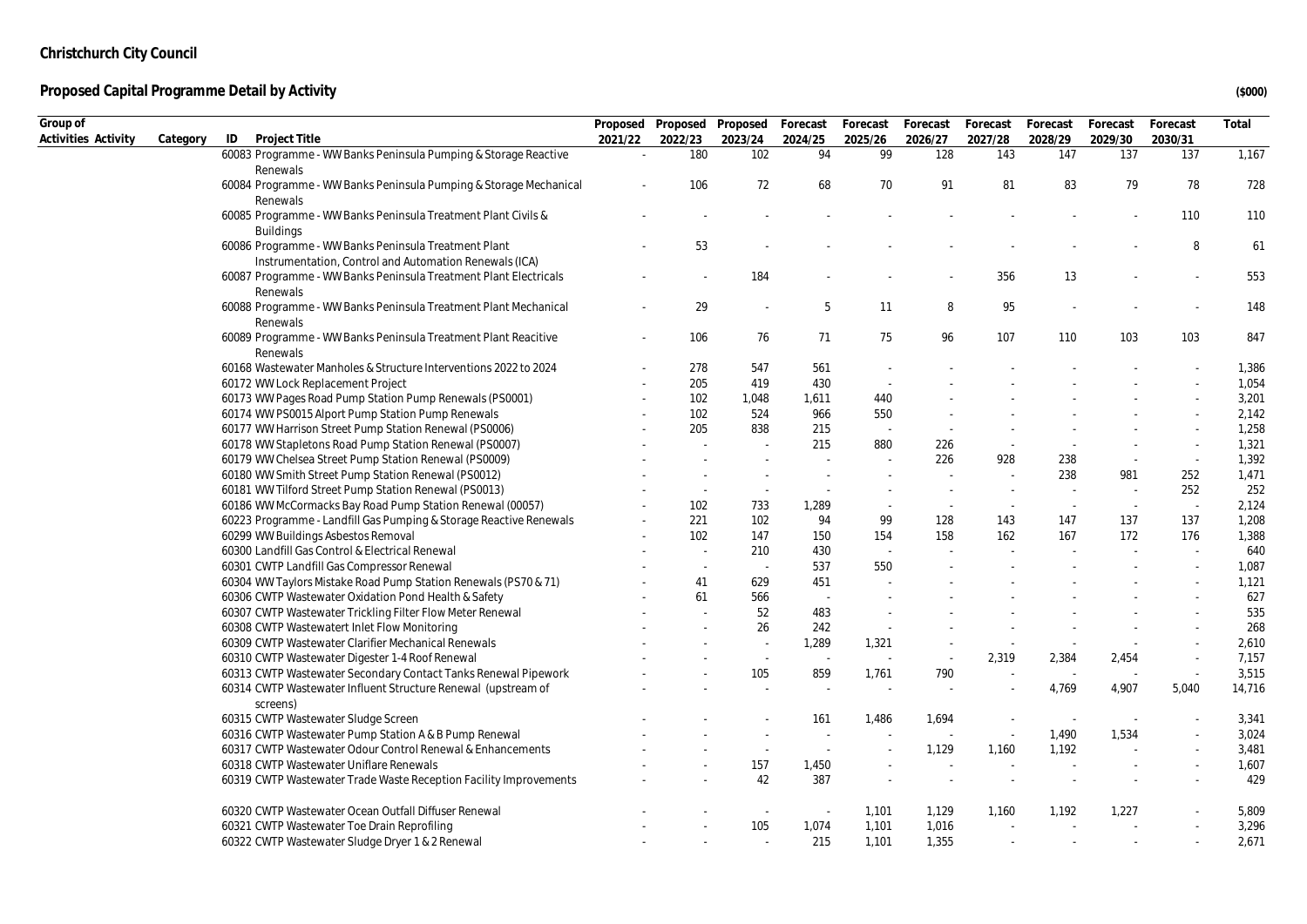| Group of            |             |                                                                                 | Proposed |                          | Proposed Proposed        | Forecast                 | Forecast                 | Forecast | Forecast | Forecast | Forecast | Forecast                 | Total  |
|---------------------|-------------|---------------------------------------------------------------------------------|----------|--------------------------|--------------------------|--------------------------|--------------------------|----------|----------|----------|----------|--------------------------|--------|
| Activities Activity | Category    | Project Title<br>ID                                                             | 2021/22  | 2022/23                  | 2023/24                  | 2024/25                  | 2025/26                  | 2026/27  | 2027/28  | 2028/29  | 2029/30  | 2030/31                  |        |
|                     |             | 60323 CWTP Wastewater Solids Contact Tanks Air Distribution Pipe                |          |                          | $\sim$                   | $\mathcal{L}$            | 275                      | 1,976    |          |          |          |                          | 2,251  |
|                     |             | Renewal                                                                         |          |                          |                          |                          |                          |          |          |          |          |                          |        |
|                     |             | 60324 CWTP Wastewater Trickling Filter Mechanical Renewal                       |          |                          | 42                       | 387                      |                          |          |          |          |          |                          | 429    |
|                     |             | 60385 WW Mains Renewal - Multi-Use Arena - Barbadoes, Madras,                   |          | 545                      | 3,374                    | 863                      |                          |          |          |          |          |                          | 4,782  |
|                     |             | Lichfield, Poplar, Hereford and Cashel                                          |          |                          |                          |                          |                          |          |          |          |          |                          |        |
|                     |             | 61836 Programme - WW Treatment Plant Electrical Renewals                        |          | 187                      | 290                      | 407                      | 495                      | 732      | 816      | 945      | 265      | 265                      | 4,402  |
|                     |             | 62349 WW Akaroa Inflow and Infiltration Renewals                                | 2,759    | ÷.                       |                          |                          |                          |          |          |          |          | $\sim$                   | 2,759  |
|                     |             | 62351 WW Duvauchelle Inflow and Infiltration Renewals                           | 1,780    |                          |                          |                          |                          |          |          |          |          |                          | 1,780  |
|                     | Growth      |                                                                                 |          |                          |                          |                          |                          |          |          |          |          |                          |        |
|                     |             | 60 Programme - WW New Mains                                                     |          |                          |                          | 583                      | 1,724                    | 1,769    | 1,817    | 1,788    | 1,840    | 1,890                    | 11,411 |
|                     |             | 61 WW New Pump Stations for Growth                                              |          |                          |                          |                          |                          |          |          | 894      | 920      | 945                      | 2,759  |
|                     |             | 94 WW Subdivisions Additional Infrastructure                                    | 105      | 267                      | 383                      |                          |                          |          |          |          |          | $\sim$                   | 755    |
|                     |             | 17873 WW Dufek Crescent Pump Station Renewal (PS65)                             |          | 527                      | 471                      | $\overline{\phantom{a}}$ |                          |          |          |          | $\sim$   | $\sim$                   | 998    |
|                     |             | 37836 Programme - WW Additional Infrastructure                                  |          | $\sim$                   |                          | 393                      | 402                      | 413      | 424      | 566      | 583      | 598                      | 3,379  |
|                     |             | 43216 WW Tyrone Street Pump Station Capacity Renewal (Stage 2) (PS62)           |          |                          |                          |                          |                          | 118      | 2,168    |          |          | $\sim$                   | 2,286  |
|                     |             | 43219 WW Belfast Northern Wastewater Pump Station (Stage 1)                     |          | $\overline{\phantom{a}}$ | $\overline{\phantom{a}}$ |                          |                          |          |          |          | 184      | 441                      | 625    |
|                     |             | 53889 WW Copper Ridge Private Development Agreement (PDA)                       |          | 325                      | 76                       |                          |                          |          |          |          |          |                          | 401    |
|                     |             | 57643 WW Hayton Road Main Renewal                                               | 522      | 1,331                    | 1,641                    | 1,100                    |                          |          |          |          |          |                          | 4,594  |
|                     |             | Meeting Current Levels of Service                                               |          |                          |                          |                          |                          |          |          |          |          |                          |        |
|                     |             | 596 WW Akaroa Reclaimed Water Treatment & Reuse Scheme                          | 4,236    | 2,087                    | 4,887                    | 13,603                   | 18,737                   | 15,511   | 7,333    |          |          |                          | 66,394 |
|                     |             | 1376 Programme - WW New Reticulation Odour Control                              |          | 872                      | 904                      | 450                      | 694                      | 897      | 1,001    | 1,029    | 963      | 961                      | 7,771  |
|                     |             | 2214 WW Duvauchelle Treatment and Disposal Renewal                              | 1,007    | 2,472                    | 1,571                    | 2,685                    | 2,752                    | 2,823    |          |          |          |                          | 13,310 |
|                     |             | 2435 Programme - WW Wetwell Safety Improvements                                 |          | $\sim$                   | 24                       |                          |                          |          |          |          |          |                          | 24     |
|                     |             | 30172 WW Riccarton Interceptor (Upper Riccarton)                                | 2,175    | 2,922                    | 453                      | $\sim$                   |                          |          |          |          |          |                          | 5,550  |
|                     |             | 30173 WW Avonhead Road Main Renewal                                             |          | 1,225                    | $\overline{1}$           | 11                       | 2,752                    | 623      |          |          |          |                          | 4,612  |
|                     |             | 42153 WW Eastern Terrace Wastewater Main Renewal                                | 54       | 818                      | $\sim$                   |                          |                          |          |          |          |          |                          | 872    |
|                     |             | 42154 WW Somerfield Pump Station & Pressure Main                                | 118      | 3,263                    | 4,283                    |                          |                          |          |          |          |          | $\overline{\phantom{a}}$ | 7,664  |
|                     |             | 42155 Programme - WW Overflow Reduction                                         | $\sim$   | $\sim$                   |                          |                          |                          |          |          | 358      | 491      | 3,780                    | 4,629  |
|                     |             | 43214 WW Treatment Plant Channel Improvements                                   | $\sim$   | $\sim$                   |                          |                          |                          |          |          |          |          | 252                      | 252    |
|                     |             | 43946 WW Tilford Street Pump Station & Pressure Main Capacity Renewal           | 613      | 391                      |                          |                          |                          |          |          |          |          |                          | 1,004  |
|                     |             | (PS13)                                                                          |          |                          |                          |                          |                          |          |          |          |          |                          |        |
|                     |             | 43947 WW Opawa Road Pump Station Capacity Renewal (PS44)                        |          | 31                       | 105                      |                          | ٠.                       |          |          |          |          | $\sim$                   | 136    |
|                     |             | 47124 CWTP Biogas Engine Upgrade (Generator 1)                                  |          |                          |                          | $\sim$                   | 330                      | 5,646    | 5,799    |          |          | $\sim$                   | 11,775 |
|                     |             | 47125 Programme - WW Treatment Plant Ponds Midge Control                        |          |                          |                          | 149                      | 156                      | 201      | 225      | 231      | 216      | 215                      | 1,393  |
|                     |             | 48083 WW St Asaph St Odour Treatment                                            |          |                          |                          | 1,213                    | 274                      |          |          |          | $\sim$   | $\sim$                   | 1,487  |
|                     |             | 57641 WW Land purchase for Wastewater Assets                                    |          |                          | $\sim$                   | $\sim$                   |                          |          |          | 119      | 123      | 126                      | 368    |
|                     |             | 57642 WW Southern Relief Easement                                               | 140      | $\sim$                   | $\sim$                   | $\sim$                   | $\overline{\phantom{a}}$ |          |          |          |          |                          | 140    |
|                     |             | 58434 WW Smart Overflow Reduction                                               | 105      | 107                      | 183                      | 188                      | 193                      | 198      | 162      |          |          | $\sim$                   | 1,136  |
|                     |             | 60161 WW Wigram Pump Station & Discharge Odour Treatment (PS0105<br>and PM0105) | 454      | $\overline{\phantom{a}}$ | $\sim$                   | $\sim$                   | $\sim$                   | $\sim$   |          |          |          |                          | 454    |
|                     |             | 60311 CWTP Wastewater Critical Mechanical Spares                                |          | 256                      | 262                      | 268                      | 275                      | 282      | 290      | 298      |          |                          | 1,931  |
|                     |             | 60312 CWTP Wastewater Critical Electrical & Control Spares for Increased        |          | 205                      | 210                      | 215                      | 220                      | 226      | 232      | 238      |          |                          | 1,546  |
|                     |             | Resilience                                                                      |          |                          |                          |                          |                          |          |          |          |          |                          |        |
|                     | New Service |                                                                                 |          |                          |                          |                          |                          |          |          |          |          |                          |        |
|                     |             | 885 WW Reuse (C3 & C4 Water)                                                    |          |                          |                          |                          |                          |          |          |          | 491      | 1.890                    | 2,381  |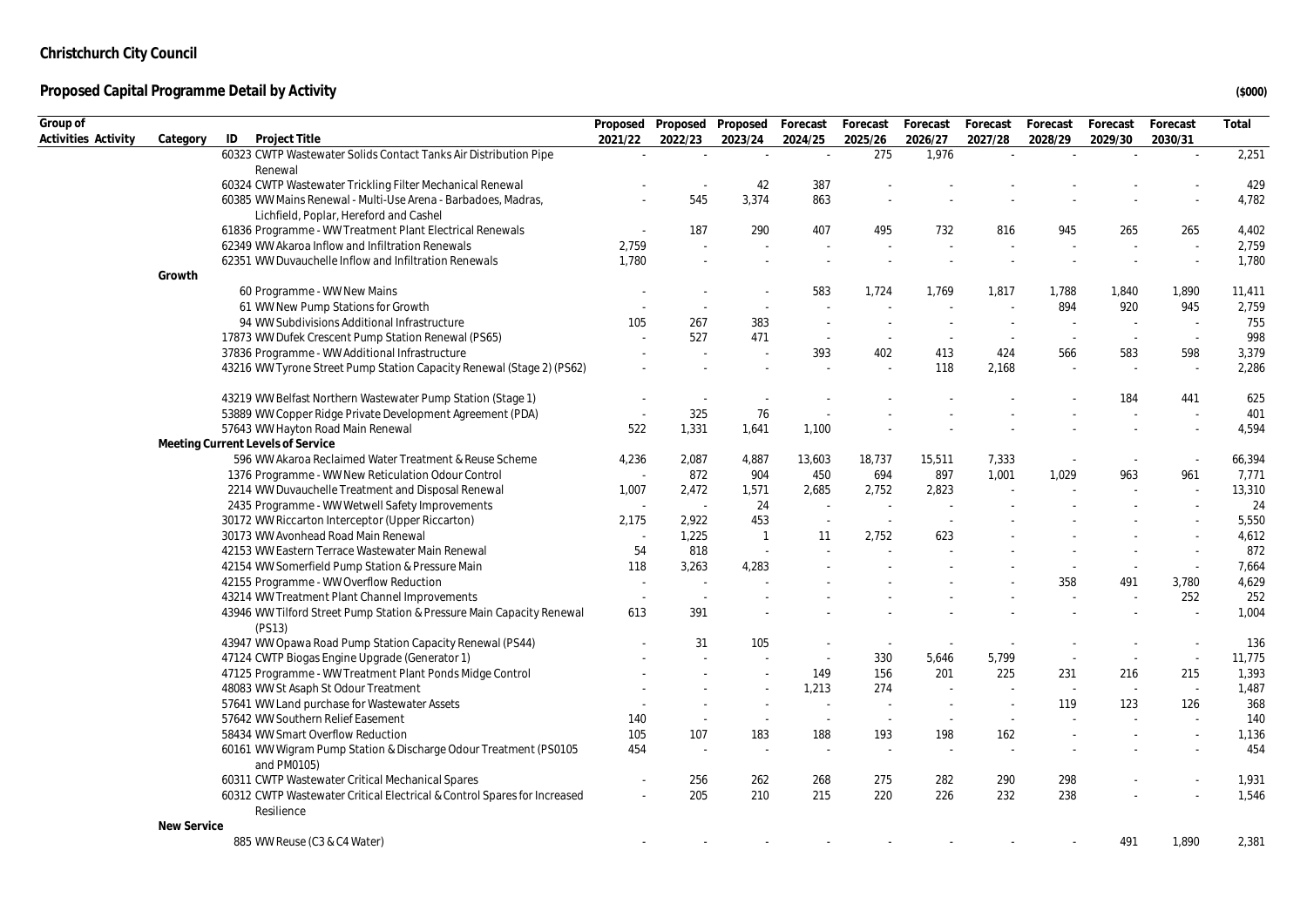| Group of                                   |                                                                                             |         | Proposed Proposed Proposed Forecast |                          |                 | Forecast      | Forecast | Forecast | Forecast | Forecast | Forecast | Total        |
|--------------------------------------------|---------------------------------------------------------------------------------------------|---------|-------------------------------------|--------------------------|-----------------|---------------|----------|----------|----------|----------|----------|--------------|
| Activities Activity                        | ID<br>Project Title<br>Category                                                             | 2021/22 | 2022/23                             | 2023/24                  | 2024/25         | 2025/26       | 2026/27  | 2027/28  | 2028/29  | 2029/30  | 2030/31  |              |
|                                            | 20714 WW New Schemes<br>60260 CWTP Sludge Holding Tank (to stop requirement for 24/7 manned |         | $\sim$<br>102                       | $\sim$<br>2,252          | $\sim$<br>2,416 | $\sim$<br>550 |          |          |          |          | 504      | 504<br>5,320 |
|                                            | operation)<br>60303 WW Pressure Sewer System Monitoring & Control Relocation                |         |                                     |                          | 107             | 220           | 113      |          |          |          |          | 440          |
|                                            | (SCADA)<br>60305 WW Pump Station Flow Meters at all Stations                                |         | 98                                  | 335                      | 344             | 387           |          |          |          |          |          | 1,164        |
|                                            |                                                                                             |         |                                     |                          |                 |               |          |          |          |          |          |              |
| Wastewater Total                           |                                                                                             | 56,931  | 67.949                              | 72,489                   | 85,232          | 93,724        | 103,713  | 90,848   | 81,827   | 72,544   | 73,174   | 798,431      |
| <b>Water Supply</b><br><b>Water Supply</b> |                                                                                             |         |                                     |                          |                 |               |          |          |          |          |          |              |
|                                            | Asset Renewal                                                                               |         |                                     |                          |                 |               |          |          |          |          |          |              |
|                                            | 51 Programme - WS Mains Renewals                                                            | 1,098   | 12,629                              | 33,251                   | 37,583          | 37,570        | 41,601   | 46,388   | 47,688   | 49,072   | 50,396   | 357,276      |
|                                            | 52 Programme - WS Headworks Well Renewals                                                   |         |                                     | 72                       | 678             | 708           | 2,744    | 3,062    | 3,150    | 983      | 1,960    | 13,357       |
|                                            | 53 Programme - WS Submains Renewals                                                         | 1,607   | 2,840                               | 5,801                    | 3,729           | 3,967         | 5,602    | 6,252    | 6,431    | 6,020    | 6,006    | 48,255       |
|                                            | 73 Programme - WS Pumping & Storage Civils and Structures                                   |         | 347                                 | 290                      |                 |               |          |          | 197      | 737      | 184      | 1,755        |
|                                            | Renewals                                                                                    |         |                                     |                          |                 |               |          |          |          |          |          |              |
|                                            | 89 WS Submains Meter Renewal                                                                | 350     | $\sim$                              | $\overline{\phantom{a}}$ |                 |               |          |          |          |          |          | 350          |
|                                            | 888 WS Lyttelton Rail Tunnel Pipeline Renewals                                              | 100     | 512                                 | 5,238                    | 5,369           | 6,454         | 3,567    |          |          |          |          | 21,240       |
|                                            | 2355 WS Pump Stations Reactive Renewals                                                     | 457     | 307                                 | 314                      |                 |               |          |          |          |          |          | 1,078        |
|                                            | 14866 WS Ben Rarere Pump Station Bexley Earthquake Replacement                              | 1,949   | $\sim$                              |                          |                 |               |          |          |          |          |          | 1,949        |
|                                            | 17885 WS Eastern Terrace Trunk Main Renewal                                                 | 5,304   | 10,070                              | $\sim$                   |                 |               |          |          |          |          |          | 15,374       |
|                                            | 17924 WS Averill Street Pump Station Renewal (PS1005)                                       | 100     | 859                                 | 3,190                    | 5,085           | 1,811         |          |          |          |          |          | 11,045       |
|                                            | 33813 WS Jeffreys Road Pump Station Suction Tank Renewal (PS1076)                           | 3,417   | 501                                 | $\sim$                   | $\sim$          |               |          |          |          |          | $\sim$   | 3,918        |
|                                            | 37845 Programme - WS Pumping & Storage Reactive Renewal                                     |         | $\sim$                              | $\sim$                   | 285             | 297           | 384      | 429      | 441      | 412      | 412      | 2,660        |
|                                            | 37847 Programme - WS Meter Renewal                                                          |         | 194                                 | 227                      | 213             | 222           | 287      | 320      | 315      | 294      | 294      | 2,366        |
|                                            | 41874 Programme - WS Mains Renewals Affiliated with Roading Works                           |         | 1,033                               | 1,088                    | 1,017           | 1,062         | 1,372    | 1,531    | 1,575    | 1,475    | 1,470    | 11,623       |
|                                            | 41877 Programme - WS Health & Safety Renewals                                               |         |                                     | $\sim$                   | 94              | 99            | 128      | 143      | 147      | 137      | 137      | 885          |
|                                            | 41881 Programme - WS Modelling                                                              |         | $\sim$                              | $\sim$                   | 176             | 184           | 238      | 266      | 273      | 255      | 254      | 1,646        |
|                                            | 41882 Programme - WS Pumping & Storage Electrical Renewals                                  | 955     | 716                                 | 2,106                    | 228             | 238           | 307      | 343      | 353      | 330      | 329      | 5,905        |
|                                            | 41883 Programme - WS Pumping & Storage Mechanical Renewals                                  |         | 122                                 | 146                      | 151             | 158           | 204      | 228      | 272      | 358      | 254      | 1,893        |
|                                            | 41884 Programme - WS Control Software Renewals (SCADA)                                      |         | 176                                 | 195                      | 181             | 88            | 113      | 126      | 130      | 121      | 122      | 1,252        |
|                                            | 41885 Programme - WS Banks Peninsula Treatment Plant Civils                                 |         | 177                                 |                          |                 |               |          |          |          |          |          | 177          |
|                                            | <b>Structures Renewals</b>                                                                  |         |                                     |                          |                 |               |          |          |          |          |          |              |
|                                            | 41886 Programme - WS Banks Peninsula Treatment Plant                                        |         | 50                                  |                          |                 |               |          |          |          |          |          | 50           |
|                                            | Instrumentation, Control & Automation Renewals (ICA)                                        |         |                                     |                          |                 |               |          |          |          |          |          |              |
|                                            | 41887 Programme - WS Banks Peninsula Treatment Plant Electrical                             |         | 30                                  |                          |                 |               |          |          |          |          |          | 30           |
|                                            | Renewals                                                                                    |         |                                     |                          |                 |               |          |          |          |          |          |              |
|                                            | 41888 Programme - WS Banks Peninsula Treatment Plant Mechanical                             |         | 112                                 |                          |                 |               |          |          |          |          |          | 112          |
|                                            | Renewals                                                                                    |         |                                     |                          |                 |               |          |          |          |          |          |              |
|                                            | 41894 Programme - WS Banks Peninsula Treatment Plant Reactive                               |         |                                     |                          | 24              | 25            | 32       | 36       | 37       | 34       | 34       | 222          |
|                                            | Renewals<br>42082 Programme - WS Pumping & Storage Instrumentation, Control &               |         | 1,182                               | 1,041                    | 448             | 396           | 513      | 572      | 693      | 659      | 656      | 6,160        |
|                                            | Automation Renewals (ICA)                                                                   |         |                                     |                          |                 |               |          |          |          |          |          |              |
|                                            | 48081 WS Mains Renewal - Halswell Junction Rd Roading Extension                             | 293     |                                     |                          |                 |               |          |          |          |          |          | 293          |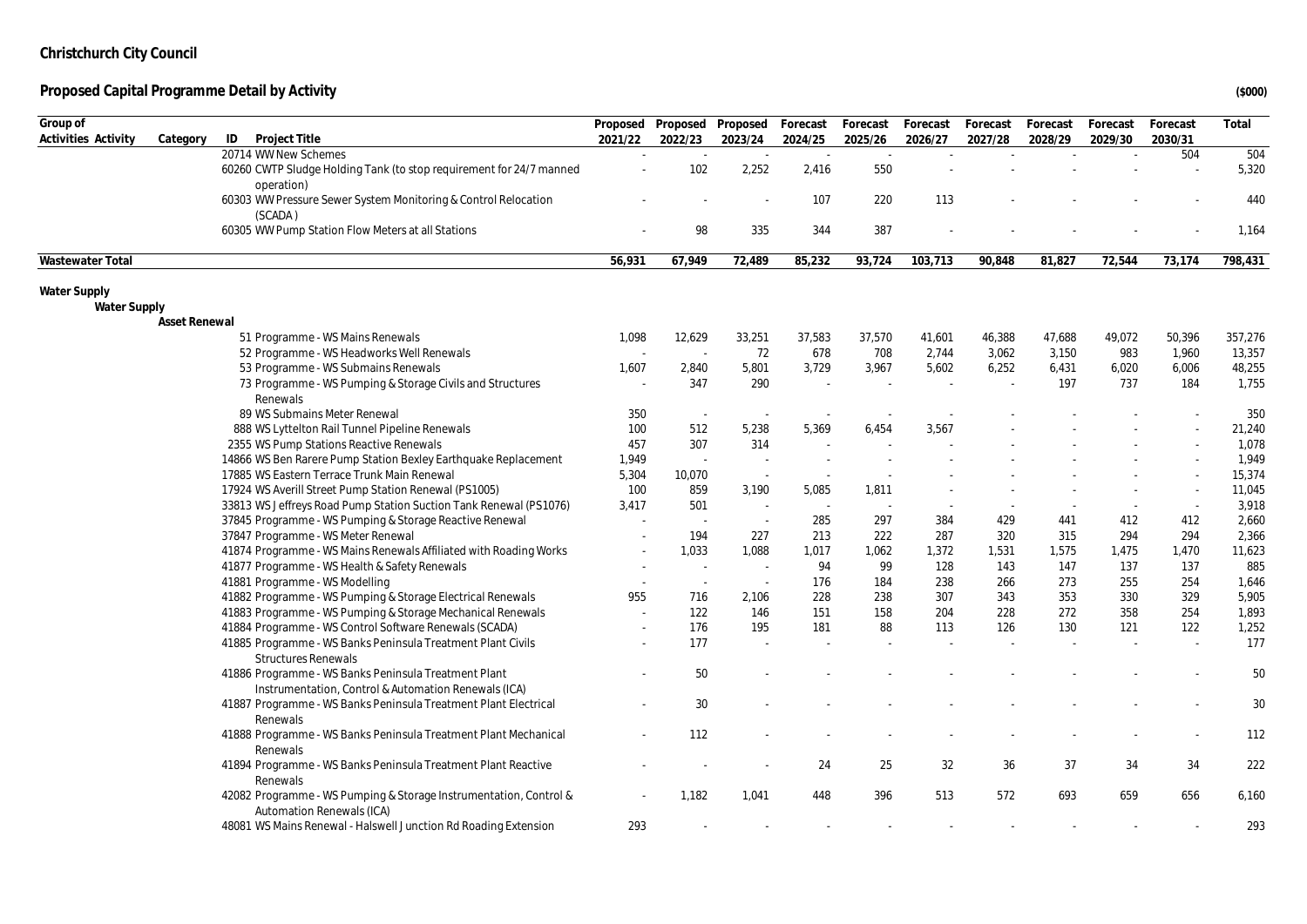| Group of            |          |                                                                                                                     |         | Proposed Proposed        | Proposed Forecast |         | Forecast | Forecast | Forecast | Forecast | Forecast | Forecast | Total  |
|---------------------|----------|---------------------------------------------------------------------------------------------------------------------|---------|--------------------------|-------------------|---------|----------|----------|----------|----------|----------|----------|--------|
| Activities Activity | Category | ID<br>Project Title                                                                                                 | 2021/22 | 2022/23                  | 2023/24           | 2024/25 | 2025/26  | 2026/27  | 2027/28  | 2028/29  | 2029/30  | 2030/31  |        |
|                     |          | 48893 WS Westmont, Bartlett, Peacock & Bridle Path Road Mains                                                       | 244     | ÷                        | $\sim$            |         |          |          |          |          |          |          | 244    |
|                     |          | Renewals                                                                                                            |         |                          |                   |         |          |          |          |          |          |          |        |
|                     |          | 48901 WS Pump & Storage Equipment Renewals 2020 (MEICA)                                                             | 293     |                          |                   |         |          |          |          |          |          |          | 293    |
|                     |          | 48907 WS Health & Safety Renewals                                                                                   | 63      | 64                       | 66                |         |          |          |          |          |          |          | 193    |
|                     |          | 50340 WS Grassmere Well Renewal (1)                                                                                 | 161     | $\overline{\phantom{a}}$ |                   |         |          |          |          |          |          |          | 161    |
|                     |          | 50437 WS Treatment Plant Reactive Renewals                                                                          | 39      | 40                       | 41                |         |          |          |          |          |          |          | 120    |
|                     |          | 50446 WS Suction Tank & Reservoir Renewals                                                                          | 260     |                          |                   |         |          |          |          |          |          |          | 260    |
|                     |          | 50449 WS Sydenham Suction Tank Replacment                                                                           | 2,632   |                          |                   |         |          |          |          |          |          |          | 2,632  |
|                     |          | 55781 WS Libeau & Chemin Du Nache Mains Renewal                                                                     | 61      |                          |                   |         |          |          |          |          |          |          | 61     |
|                     |          | 55782 WS Riccarton Road Mains Renewal (Hansons to Matipo)                                                           | 2,227   |                          |                   |         |          |          |          |          |          |          | 2,227  |
|                     |          | 55783 WS Scruttons Road Pump Station to Lyttelton Road Tunnel & St<br>Andrews Hill Road Mains Renewal               | 2,717   |                          |                   |         |          |          |          |          |          |          | 2,717  |
|                     |          | 55784 WS Hackthorne & Dyers Pass Road to Takahē Pump Station Mains<br>Renewal                                       | 1,094   |                          |                   |         |          |          |          |          |          |          | 1,094  |
|                     |          | 55785 WS Rocking Horse, Heron, Plover, Mermaid & Pukeko Mains<br>Renewal                                            | 1,366   | 1,023                    |                   |         |          |          |          |          |          |          | 2,389  |
|                     |          | 55786 WS Purau, Waipapa, Marine, Whero, Rawhiti & Te Ra Mains Renewal                                               | 2,068   | 1,535                    |                   |         |          |          |          |          |          |          | 3,603  |
|                     |          | 55788 WS Fenchurch, Grosvenor, Paddington, Ealing, Camden, Uxbridge<br>& Aldgate Mains Renewal                      | 1,918   | 1,228                    |                   |         |          |          |          |          |          |          | 3,146  |
|                     |          | 55789 WS Grahams, Hounslow & Rembrandt Mains Renewal                                                                | 1,659   | 1,333                    |                   |         |          |          |          |          |          |          | 2,992  |
|                     |          | 55790 WS Puriri, Kilmarnock, Wharenui, Ilam, Maidstone, Wainui, George,<br>Division, Deans & Waimairi Mains Renewal | 3,679   | 2,558                    |                   |         |          |          |          |          |          |          | 6,237  |
|                     |          | 55796 WS Bridle Path, Station, Rollin, Marsden & Port Hills Road Mains<br>Renewal                                   | 1,395   | 1,023                    |                   |         |          |          |          |          |          |          | 2,418  |
|                     |          | 55797 WS Park, Governors Bay, Cressy, Pages, Buxtons & Gladstone Quay<br>Mains Renewal                              | 1,103   | 2,046                    |                   |         |          |          |          |          |          |          | 3,149  |
|                     |          | 55798 WS Conway, Hollis, Centaurus, Palatine, Herbs & Eastern Terrace<br>Mains Renewal                              | 1,308   | 512                      |                   |         |          |          |          |          |          |          | 1,820  |
|                     |          | 55801 WS Aranui & South New Brighton Area Submains Renewal 2022                                                     | 1,917   |                          |                   |         |          |          |          |          |          |          | 1,917  |
|                     |          | 55802 WS North New Brighton Area & Bossu Road Submains Renewal                                                      | 1,516   | $\sim$                   |                   |         |          |          |          |          |          |          | 1,516  |
|                     |          | 56060 WS Update Model Base Data                                                                                     | 104     | 107                      | 109               |         |          |          |          |          |          |          | 320    |
|                     |          | 56683 WS Reactive Mains & Submains Renewal                                                                          | 196     | $\sim$                   | $\sim$            |         |          |          |          |          |          |          | 196    |
|                     |          | 57142 Programme - WS Reactive Mains & Submains Renewal                                                              | $\sim$  | 450                      | 254               | 237     | 248      | 320      | 357      | 367      | 344      | 343      | 2,920  |
|                     |          | 57143 Programme - WS Reactive Water Meter Renewal                                                                   | $\sim$  | $\sim$                   | $\sim$            | 1,329   | 1,536    | 2,287    | 2,551    | 2,625    | 2,457    | 2,452    | 15,237 |
|                     |          | 57144 WS Reactive Water Meter Renewal                                                                               | 1,120   | 833                      | 1,088             |         |          |          |          |          |          |          | 3,041  |
|                     |          | 57801 WS Redwood Pump Station Well 1 & Well 2 Renewal (PS1077)                                                      | 1,631   | 512                      |                   |         |          |          |          |          |          |          | 2,143  |
|                     |          | 57805 WS Birdlings Flat Well                                                                                        |         | 327                      |                   |         |          |          |          |          |          |          | 327    |
|                     |          | 58135 WS Ashgrove, Macmillan, Cashmere, Dyers Pass, Victoria, Barry<br>Hogan & Hackthorne Mains Renewals            | 2,048   | 1,023                    |                   |         |          |          |          |          |          |          | 3,071  |
|                     |          | 58146 WS Port Hills Road Mains Renewals                                                                             | 98      |                          |                   |         |          |          |          |          |          |          | 98     |
|                     |          | 58147 WS Cranford, Sherborne & Victoria Mains Renewals                                                              | 441     |                          |                   |         |          |          |          |          |          |          | 441    |
|                     |          | 58162 WS London, Canterbury, Dublin, Oxford, Norwich, Gladstone,                                                    | 267     |                          |                   |         |          |          |          |          |          |          | 267    |
|                     |          | Exeter & Donald Mains Renewals                                                                                      |         |                          |                   |         |          |          |          |          |          |          |        |
|                     |          | 58178 WS Hackthorne Reservoir Renewal                                                                               | 968     | 547                      |                   |         |          |          |          |          |          |          | 1,515  |
|                     |          | 58910 WS Quarry Reservoir Renewal                                                                                   | 663     | 344                      |                   |         |          |          |          |          |          |          | 1,007  |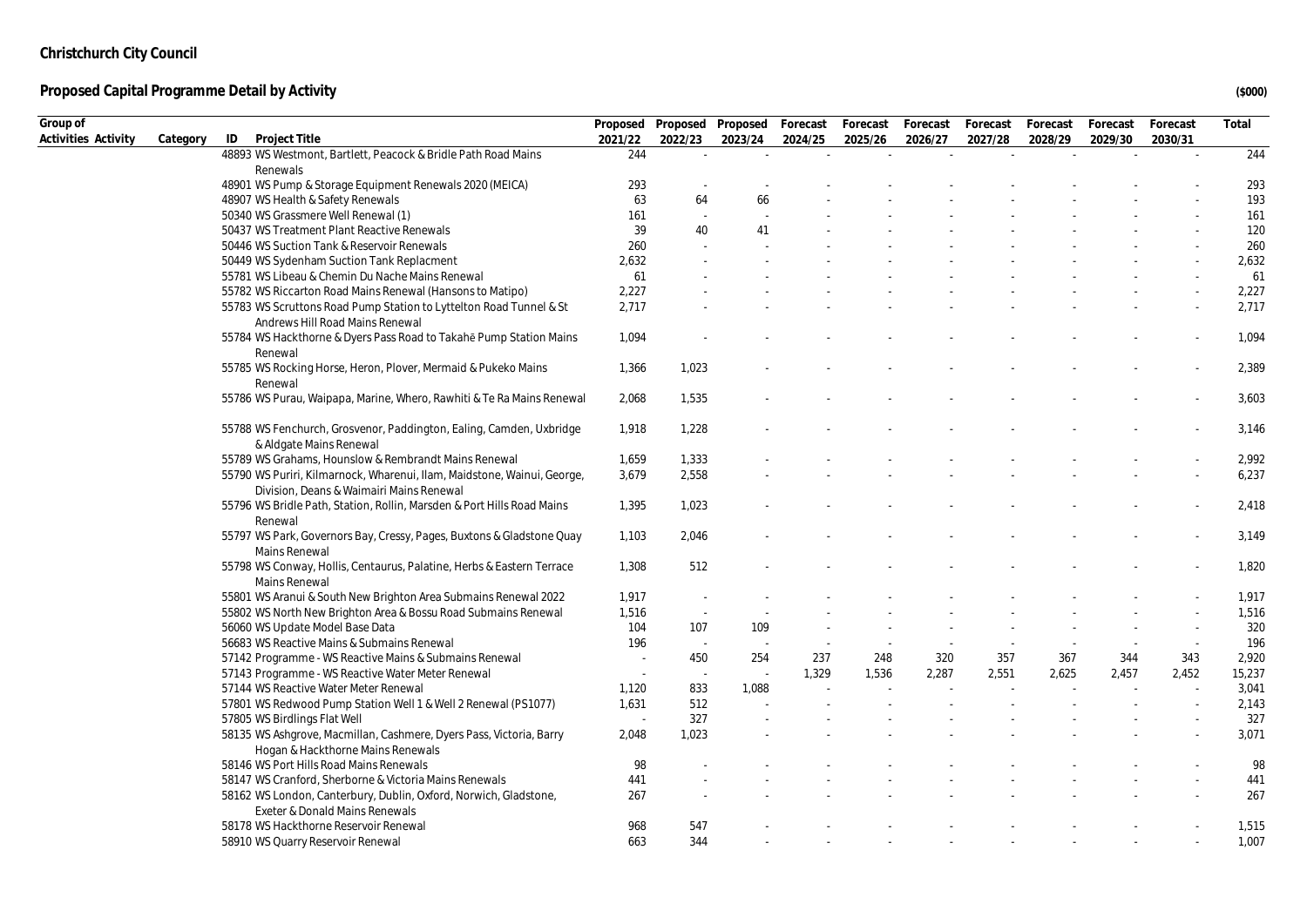| Group of            |          |                                                                      | Proposed | Proposed                 | Proposed | Forecast | Forecast | Forecast | Forecast | Forecast | Forecast | Forecast | Total  |
|---------------------|----------|----------------------------------------------------------------------|----------|--------------------------|----------|----------|----------|----------|----------|----------|----------|----------|--------|
| Activities Activity | Category | Project Title<br>ID                                                  | 2021/22  | 2022/23                  | 2023/24  | 2024/25  | 2025/26  | 2026/27  | 2027/28  | 2028/29  | 2029/30  | 2030/31  |        |
|                     |          | 60071 Programme - WS Banks Peninsula Pumping & Storage Mechanical    |          | 76                       | 197      | 55       | 56       | 73       | 253      | 279      | 353      | 242      | 1,584  |
|                     |          | Renewals                                                             |          |                          |          |          |          |          |          |          |          |          |        |
|                     |          | 60072 Programme - WS Banks Peninsula Pumping & Storage Electrical    |          | 75                       | 182      | 82       | 85       | 110      | 123      | 126      | 118      | 117      | 1,018  |
|                     |          | Renewals                                                             |          |                          |          |          |          |          |          |          |          |          |        |
|                     |          | 60073 Programme - WS Banks Peninsula Pumping & Storage               |          | 66                       | 122      | 135      | 142      | 183      | 247      | 259      | 265      | 237      | 1,656  |
|                     |          | Instrumentation, Control and Automation Renewals (ICA)               |          |                          |          |          |          |          |          |          |          |          |        |
|                     |          | 60074 Programme - WS Banks Peninsula Pumping & Storage Reactive      |          | 158                      | 72       | 135      | 142      | 183      | 204      | 210      | 196      | 197      | 1,497  |
|                     |          | Renewal                                                              |          |                          |          |          |          |          |          |          |          |          |        |
|                     |          | 60079 Programme - WS Banks Peninsula Pumping & Storage Civils &      |          | 250                      |          |          |          |          | 642      | 730      | 1,032    | 614      | 3,268  |
|                     |          | <b>Structures Renewals</b>                                           |          |                          |          |          |          |          |          |          |          |          |        |
|                     |          | 60096 WS Blighs Road Pump Station Well 3 Renewal (PS1007)            | 977      | $\sim$                   |          |          |          |          |          |          |          |          | 977    |
|                     |          | 60152 WS Kerrs Road Pump Station Station Renewal (PS1022)            |          | 102                      | 775      | 2,168    | 5,175    | 1,858    |          |          |          |          | 10,078 |
|                     |          | 60153 WS Tara Street Replacement Building, Electrics & Controls      |          | $\sim$                   | 236      | 1,074    | 275      | $\sim$   |          |          |          |          | 1,585  |
|                     |          | 60154 WS Grampian Street Suction Tank Renewal                        |          | 26                       | 236      | 1,074    | 3,435    | 2,909    | 1,909    |          |          |          | 9,589  |
|                     |          | 60155 WS Auburn Avenue Pump Station Renewal (PS1068)                 |          |                          | 105      | 795      | 248      | 1,129    | 290      |          |          | $\sim$   | 2,567  |
|                     |          | 60162 WS Mount Herbert Reservoir Replacement                         |          |                          | $\sim$   | 27       | 330      | $\sim$   |          |          |          |          | 357    |
|                     |          | 60163 WS Scarborough 1 Pump Station Relocation out of Rock Fall Zone |          |                          |          | 107      | 330      | 1,694    | 696      |          |          |          | 2,827  |
|                     |          | 60164 WS Lock Renewals                                               |          | 102                      | 314      | 322      | 330      |          |          |          |          |          | 1,068  |
|                     |          | 60200 WS Woolston Well 3 Renewal (PS1065)                            |          | 10                       | 1,037    |          |          |          |          |          |          |          | 1,047  |
|                     |          | 60257 WS Spreydon Well 2 & Well 3 Renewal (PS1030)                   | 1,400    | 716                      |          |          |          |          |          |          |          |          | 2,116  |
|                     |          | 60261 WS Montreal Street Well 2 Renewal (PS1027)                     |          | 51                       | 995      |          |          |          |          |          |          |          | 1,046  |
|                     |          | 60325 WS Pump Station - Diesel Tank Renewals to Meet Regional Plan   |          | 51                       | 393      | 268      |          |          |          |          |          | $\sim$   | 712    |
|                     |          | 60326 WS Asbestos Removal                                            |          | 143                      | 147      | 150      | 154      | 158      | 162      | 167      | 172      | 176      | 1,429  |
|                     |          | 60375 WS Mains Renewal - Multi-Use Arena - Barbadoes and Madras      |          | 315                      | 3,415    |          |          |          |          |          |          | $\sim$   | 3,730  |
|                     |          | 63039 WS Mains Renewal - Lincoln Rd and Hazeldean Rd                 | 147      | 1,413                    |          |          |          |          |          |          |          |          | 1,560  |
|                     | Growth   |                                                                      |          |                          |          |          |          |          |          |          |          |          |        |
|                     |          | 45 WS New Connections                                                | 1,253    | 1,282                    | 1,149    |          |          |          |          |          |          |          | 3,684  |
|                     |          | 49 WS Subdivisions Add Infrastructure For Development                | 306      | 313                      | 296      | $\sim$   |          |          |          |          |          | $\sim$   | 915    |
|                     |          | 50 Programme - WS Reticulation New Mains                             |          | 1,221                    | 1,138    | 1,166    | 1,196    | 1,227    | 1,260    | 1,311    | 1,349    | 1,386    | 11,254 |
|                     |          | 64 Programme - WS Land Purchase for Pump Stations                    |          |                          | 1,571    | $\sim$   | 1,651    | $\sim$   | $\sim$   | 1,788    | $\sim$   | 1,890    | 6,900  |
|                     |          | 870 Programme - WS New Wells for Growth                              |          |                          |          |          | 1,205    | 826      | 1,696    | 1,788    | 1,840    | 1,890    | 9,245  |
|                     |          | 1258 Programme - WS New Pump Stations for Growth                     |          |                          |          | $\sim$   | $\sim$   | 2,098    | 3,028    | 358      | 3,680    | 5,040    | 14,204 |
|                     |          | 37844 Programme - WS Additional Infrastructure Programme             |          |                          |          | 303      | 299      | 307      | 315      | 548      | 564      | 517      | 2,853  |
|                     |          | 37848 Programme - WS New Connection                                  |          |                          |          | 678      | 708      | 915      | 1,021    | 1,050    | 983      | 980      | 6,335  |
|                     |          | 56129 WS Highsted Road Water Supply Main                             | 338      | $\overline{\phantom{a}}$ | $\sim$   | $\sim$   |          |          |          |          |          | $\sim$   | 338    |
|                     |          | 57800 WS Metro Sports Facility Wells & Pump Station                  | 209      | 2,804                    | 3,502    | 1,844    |          |          |          |          |          |          | 8,359  |
|                     |          | 59938 WS Metro Pump Station to Antiqua Street Link Main              | 440      |                          |          |          |          |          |          |          |          |          | 440    |
|                     |          | 60262 WS Carters Pump Station to Dyers Pump Station                  |          | 496                      | 2,619    | 1,090    |          |          |          |          |          |          | 4,205  |